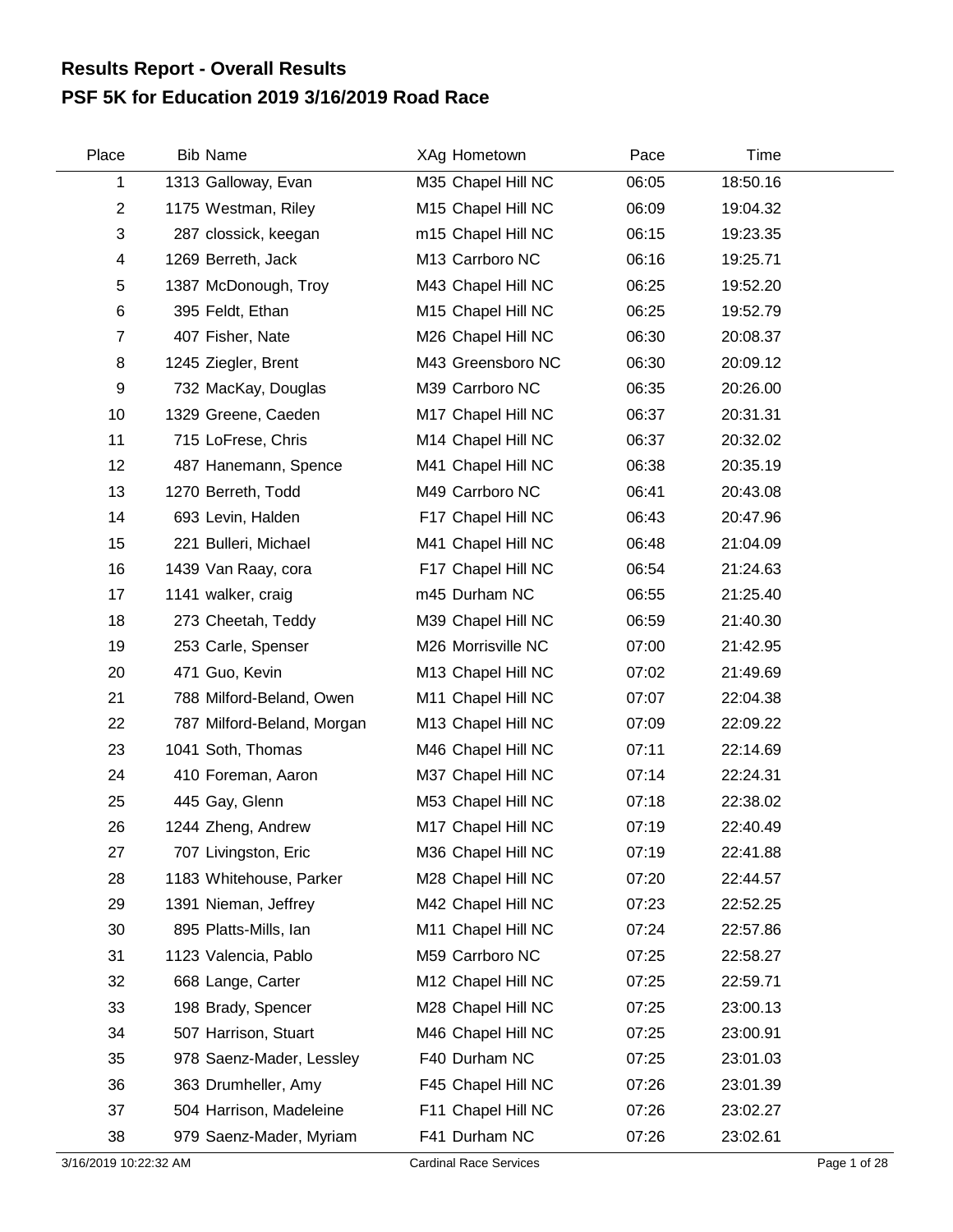| Place | <b>Bib Name</b>           | XAg Hometown         | Pace  | Time     |  |
|-------|---------------------------|----------------------|-------|----------|--|
| 39    | 1531 Cavanaugh, Sean      | M33 Raleigh NC       | 07:26 | 23:03.34 |  |
| 40    | 952 Richman, Mike         | M31 Chapel Hill NC   | 07:27 | 23:06.88 |  |
| 41    | 1428 Singer, Amy          | F42 Hillsborough NC  | 07:28 | 23:07.34 |  |
| 42    | 1319 Garrido, Edgar       | M47 Holly Springs NC | 07:28 | 23:09.57 |  |
| 43    | 521 Head, Stacey          | F39 Apex NC          | 07:28 | 23:10.14 |  |
| 44    | 1414 Rizutti, Brandon     | M29 Holly Springs NC | 07:29 | 23:10.38 |  |
| 45    | 322 Davis, Anthony        | M31 Chapel Hill NC   | 07:30 | 23:14.37 |  |
| 46    | 716 LoFrese, Todd         | M47 Chapel Hill NC   | 07:31 | 23:18.36 |  |
| 47    | 1145 Walters, Mark        | M59 Durham NC        | 07:34 | 23:26.20 |  |
| 48    | 559 Huff, Alan            | M17 Chapel Hill NC   | 07:34 | 23:28.06 |  |
| 49    | 672 Langston, Carter      | M11 Chapel Hill NC   | 07:34 | 23:28.61 |  |
| 50    | 650 Kolling-Perin, Ezra   | M13 Carrboro NC      | 07:35 | 23:29.65 |  |
| 51    | 1137 Vogan, Kaleigh       | F30 Chapel Hill NC   | 07:36 | 23:33.23 |  |
| 52    | 1467 Fowler, Amy          | F50 Chapel Hill NC   | 07:37 | 23:37.68 |  |
| 53    | 888 Pike, Dennis          | M43 Chapel Hill NC   | 07:39 | 23:41.42 |  |
| 54    | 1148 Waterhouse, Gabriel  | M13 Chapel Hill NC   | 07:39 | 23:41.98 |  |
| 55    | 567 Hunter, Felix         | M9 Chapel Hill NC    | 07:39 | 23:44.39 |  |
| 56    | 1246 Zipay, Benjamin      | M17 Carrboro NC      | 07:40 | 23:47.42 |  |
| 57    | 123 Arangala, Chaythan    | M13 Chapel Hill NC   | 07:42 | 23:51.66 |  |
| 58    | 652 Kolling-Perin, Sharon | F42 Carrboro NC      | 07:42 | 23:52.30 |  |
| 59    | 1434 Stephens, Sarah      | F32 Greensboro NC    | 07:44 | 23:57.37 |  |
| 60    | 1131 Vaughn, Hamilton     | M13 Chapel Hill NC   | 07:44 | 23:59.75 |  |
| 61    | 421 Francini, Margot      | F15 Chapel Hill NC   | 07:45 | 24:01.17 |  |
| 62    | 396 Feldt, Matthew        | M50 Chapel Hill NC   | 07:46 | 24:03.32 |  |
| 63    | 454 Godfrey, Logan        | M13 Chapel Hill NC   | 07:47 | 24:08.23 |  |
| 64    | 110 Grindheim, Janna      | F33 Chapel Hill NC   | 07:47 | 24:09.11 |  |
| 65    | 1105 Tolbert, Ashlyn      | F16 GRAHAM NC        | 07:51 | 24:19.02 |  |
| 66    | 634 Kerr, Erin            | F24 Carrboro NC      | 07:51 | 24:20.65 |  |
| 67    | 1409 Rappold, Mila        | F12 Chapel Hill NC   | 07:52 | 24:21.79 |  |
| 68    | 570 Huppert, David        | M40 Carrboro NC      | 07:52 | 24:23.92 |  |
| 69    | 1164 Wendell, Michelle    | F28 Cary NC          | 07:54 | 24:27.99 |  |
| 70    | 387 Espy, Caitlin         | F32 Raleigh NC       | 07:54 | 24:28.43 |  |
| 71    | 235 Buzzard, Peter        | M39 Carrboro NC      | 07:55 | 24:31.65 |  |
| 72    | 176 billings, ed          | M57 Chapel Hill NC   | 07:55 | 24:33.78 |  |
| 73    | 118 Andrews, Spencer      | M26 Durham NC        | 07:56 | 24:34.69 |  |
| 74    | 117 Andrews, Annie        | F25 Durham NC        | 07:56 | 24:35.10 |  |
| 75    | 1408 Rappold, Eric        | M57 Chapel Hill NC   | 07:57 | 24:38.64 |  |
| 76    | 1460 Falk, Scott          | M55 Chapel Hill NC   | 07:59 | 24:44.57 |  |
| 77    | 987 Scharen, Danielle     | F25 Durham NC        | 08:01 | 24:49.79 |  |
| 78    | 1045 Southwell, Gavin     | M13 Chapel Hill NC   | 08:01 | 24:50.42 |  |
| 79    | 1166 Wesner, Stephen      | M27 Durham NC        | 08:01 | 24:50.59 |  |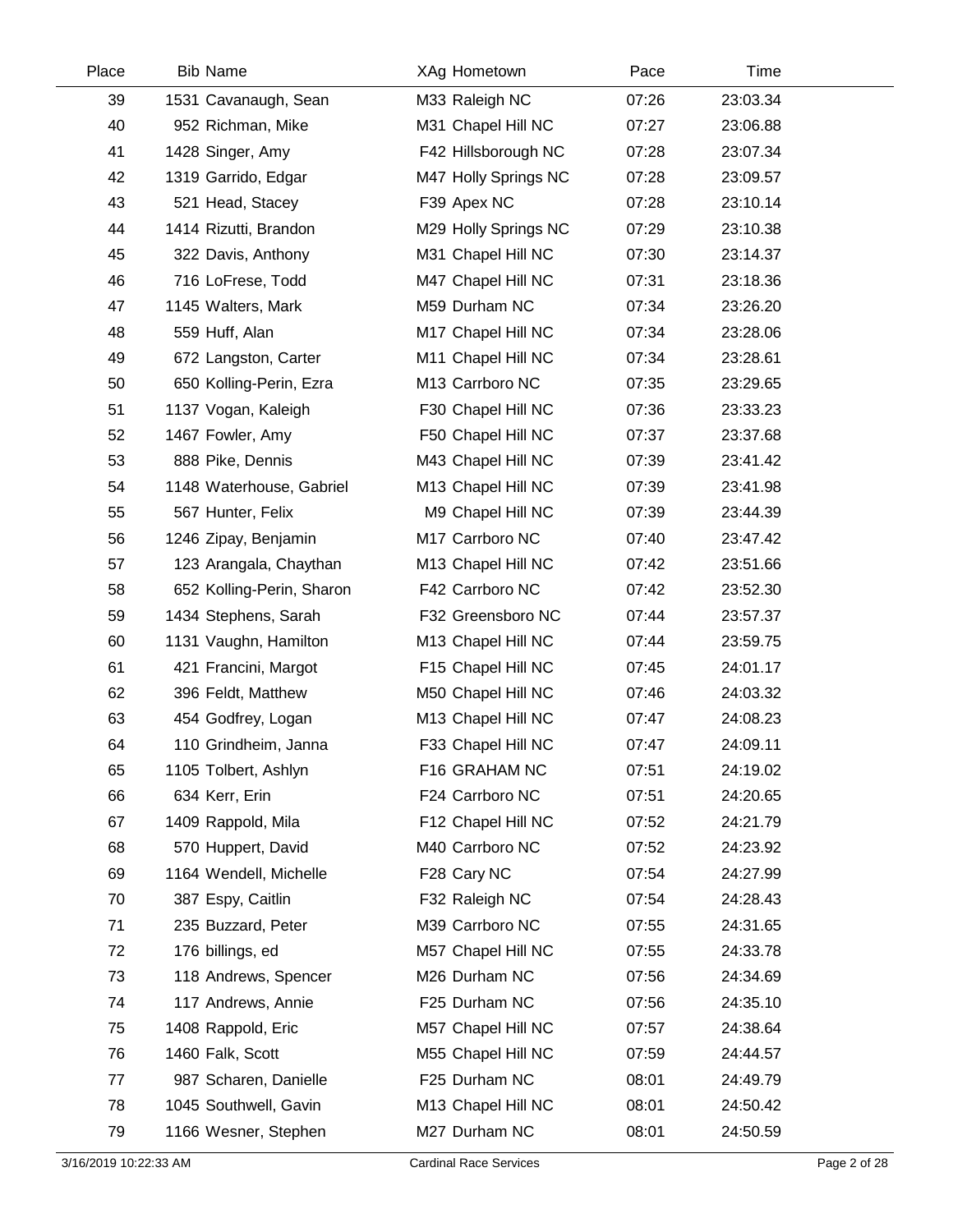| Place | <b>Bib Name</b>             | XAg Hometown       | Pace  | Time     |  |
|-------|-----------------------------|--------------------|-------|----------|--|
| 80    | 899 Podkul, Tim             | M38 Chapel Hill NC | 08:01 | 24:50.60 |  |
| 81    | 1508 Barlow, Michael        | M69 Durham NC      | 08:02 | 24:53.18 |  |
| 82    | 438 Garber, Nathan          | M12 Chapel Hill NC | 08:03 | 24:56.68 |  |
| 83    | 651 Kolling-Perin, Judah    | M11 Carrboro NC    | 08:03 | 24:57.46 |  |
| 84    | 1240 Zengerle, Asa          | F12 Chapel Hill NC | 08:03 | 24:58.61 |  |
| 85    | 789 Milford-Beland, Scott   | M44 Chapel Hill NC | 08:04 | 24:58.98 |  |
| 86    | 522 Hemelt, Steve           | M37 Carrboro NC    | 08:04 | 24:59.27 |  |
| 87    | 450 Gillis, Seth            | M27 Carrboro NC    | 08:08 | 25:12.23 |  |
| 88    | 214 Brunel, Nicolas         | M51 Chapel Hill NC | 08:08 | 25:12.77 |  |
| 89    | 305 Coward, Melissa         | F37 Chapel Hill NC | 08:09 | 25:14.99 |  |
| 90    | 304 Coward, Matt            | M38 Chapel Hill NC | 08:09 | 25:15.53 |  |
| 91    | 306 Coward, Ryan            | M6 Chapel Hill NC  | 08:09 | 25:16.16 |  |
| 92    | 460 Gordek, Harper          | M41 Chapel Hill NC | 08:09 | 25:16.55 |  |
| 93    | 595 Johnson, Matthew        | M38 Chapel Hill NC | 08:10 | 25:17.81 |  |
| 94    | 904 Pontzer, Herman         | M41 Chapel Hill NC | 08:11 | 25:23.13 |  |
| 95    | 783 Meyer, John             | M55 Chapel Hill NC | 08:11 | 25:23.54 |  |
| 96    | 681 Lee, James              | M8 Chapel Hill NC  | 08:11 | 25:23.54 |  |
| 97    | 416 Fowler, Natalie         | F48 Chapel Hill NC | 08:13 | 25:27.16 |  |
| 98    | 1173 West, Jesse            | M8 Chapel Hill NC  | 08:15 | 25:34.53 |  |
| 99    | 1398 Phillips, Leyan        | M50 Chapel Hill NC | 08:16 | 25:37.48 |  |
| 100   | 183 Bosman, Renee           | F40 Chapel Hill NC | 08:16 | 25:39.12 |  |
| 101   | 1285 Ceccotti, Andre        | M22 Carrboro NC    | 08:20 | 25:50.84 |  |
| 102   | 1523 Beckman, Eric          | M40 Raleigh NC     | 08:21 | 25:51.63 |  |
| 103   | 923 Ragsdale, Eden          | F12 Chapel Hill NC | 08:21 | 25:53.01 |  |
| 104   | 875 Parker, Carol           | F28 Durham NC      | 08:22 | 25:56.03 |  |
| 105   | 199 Breito, Nathan          | M37 Durham NC      | 08:23 | 25:57.93 |  |
| 106   | 252 Caress, Baxter          | M8 Chapel Hill NC  | 08:25 | 26:04.17 |  |
| 107   | 1379 Mast, Chris            | M56 Chapel Hill NC | 08:25 | 26:07.01 |  |
| 108   | 1381 Mast, Sylvia           | F11 Chapel Hill NC | 08:26 | 26:07.72 |  |
| 109   | 1442 Wang, David            | M17 Chapel Hill NC | 08:26 | 26:09.52 |  |
| 110   | 860 Ollila, Mary            | F54 Chapel Hill NC | 08:27 | 26:10.76 |  |
| 111   | 1367 Lewis, Robert          | M13 Chapel Hill NC | 08:29 | 26:16.88 |  |
| 112   | 251 Caren, Neal             | M45 Chapel Hill NC | 08:30 | 26:21.11 |  |
| 113   | 714 Loflin, Alex            | F23 Cary NC        | 08:30 | 26:22.18 |  |
| 114   | 910 Portnoy, Jason          | M40 Chapel Hill NC | 08:31 | 26:24.59 |  |
| 115   | 151 Barrett, Michael        | M57 Chapel Hill NC | 08:31 | 26:25.51 |  |
| 116   | 1377 Martinez MD, Francisco | M47 Chapel Hill NC | 08:35 | 26:36.62 |  |
| 117   | 1378 Martinez-Leal, Miguel  | M15 Chapel Hill NC | 08:35 | 26:37.67 |  |
| 118   | 216 Bryson, Don             | M59 Durham NC      | 08:36 | 26:40.81 |  |
| 119   | 538 Holland, Holly          | F57 Chapel Hill NC | 08:37 | 26:42.28 |  |
| 120   | 348 Dooley, Ray             | M66 Chapel Hill NC | 08:38 | 26:45.06 |  |
|       |                             |                    |       |          |  |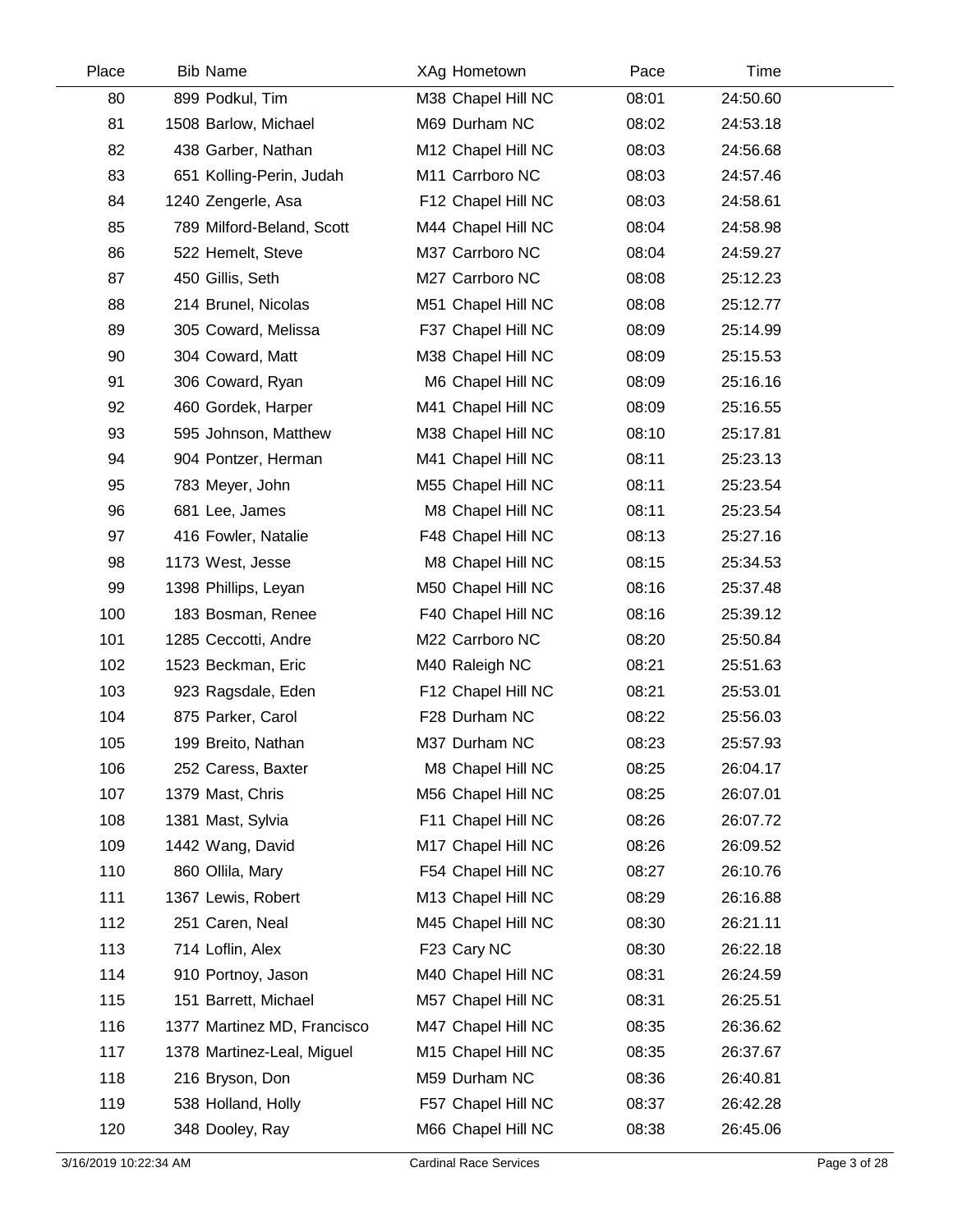| Place | <b>Bib Name</b>            | XAg Hometown       | Pace  | Time     |  |
|-------|----------------------------|--------------------|-------|----------|--|
| 121   | 178 Birchfield, David      | M43 Chapel Hill NC | 08:39 | 26:48.49 |  |
| 122   | 917 Price, Aaron           | M48 Rougemont NC   | 08:40 | 26:51.12 |  |
| 123   | 945 Reynolds, Patrick      | M41 Chapel Hill NC | 08:40 | 26:52.10 |  |
| 124   | 909 Portnoy, Benjamin      | M9 Chapel Hill NC  | 08:43 | 27:01.36 |  |
| 125   | 682 Lee, Joseph            | M13 Chapel Hill NC | 08:44 | 27:04.32 |  |
| 126   | 1365 Lee, Greg             | M45 Chapel Hill NC | 08:44 | 27:05.00 |  |
| 127   | 640 Kim, Michelle          | F27 Carrboro NC    | 08:44 | 27:05.24 |  |
| 128   | 1362 Lee, Cindy            | f45 Chapel Hill NC | 08:44 | 27:05.29 |  |
| 129   | 1135 Venema, Kirsten       | F50 Chapel Hill NC | 08:44 | 27:05.43 |  |
| 130   | 233 Buzzard, Caitlin       | F12 Carrboro NC    | 08:45 | 27:07.45 |  |
| 131   | 419 Fraire, Irene          | F <sub>18</sub>    | 08:45 | 27:07.80 |  |
| 132   | 1466 West, LeeAnn          | F40 Chapel Hill NC | 08:45 | 27:08.02 |  |
| 133   | 1035 Smith, Richard        | M65 Chapel Hill NC | 08:45 | 27:08.12 |  |
| 134   | 1461 Falk, Abbie           | F13 Chapel Hill NC | 08:47 | 27:13.47 |  |
| 135   | 1459 Falk, Zoe             | F13 Chapel Hill NC | 08:48 | 27:16.01 |  |
| 136   | 616 Kappelman, Alex        | M9 Chapel Hill NC  | 08:48 | 27:16.97 |  |
| 137   | 1416 Ross, Noah            | M18 Carrboro NC    | 08:49 | 27:19.71 |  |
| 138   | 1026 Skurski, Owen         | M10 Chapel Hill NC | 08:49 | 27:19.93 |  |
| 139   | 1465 Buzzard, Maxwell      | M11 Carrboro NC    | 08:50 | 27:23.09 |  |
| 140   | 282 Ciccarelli, Katherine  | F31 Durham NC      | 08:50 | 27:23.26 |  |
| 141   | 874 Park, Jun              | M26 Durham NC      | 08:51 | 27:25.40 |  |
| 142   | 568 Hunter, Kym            | F36 Chapel Hill NC | 08:51 | 27:26.33 |  |
| 143   | 569 Hunter, Rio            | M7 Chapel Hill NC  | 08:51 | 27:27.27 |  |
| 144   | 645 Knaven, Baptist        | M53 Chapel Hill NC | 08:52 | 27:30.15 |  |
| 145   | 1539 Stanfrod, Kai         | M <sub>9</sub>     | 08:52 | 27:30.70 |  |
| 146   | 1457 Chan, Allen           | M55 Chapel Hill NC | 08:53 | 27:33.73 |  |
| 147   | 851 Norris, Andrew         | M27 Raleigh NC     | 08:55 | 27:39.02 |  |
| 148   | 446 Gershon, Zach          | M17 Chapel Hill NC | 08:56 | 27:42.17 |  |
| 149   | 908 Porter, Warren         | M49 Chapel Hill NC | 08:58 | 27:49.26 |  |
| 150   | 726 Lyerly, Charles        | M13 Chapel Hill NC | 09:01 | 27:57.32 |  |
| 151   | 1438 TRUE, Karin           | F46 Chapel Hill NC | 09:01 | 27:57.75 |  |
| 152   | 312 Crump, Richard         | M48 Chapel Hill NC | 09:02 | 28:00.68 |  |
| 153   | 320 Dasher, Louis          | M39 Chapel Hill NC | 09:02 | 28:01.03 |  |
| 154   | 727 Lyerly, Herbert        | M60 Chapel Hill NC | 09:02 | 28:01.50 |  |
| 155   | 452 Glass-Steel, Christine | F44 Chapel Hill NC | 09:03 | 28:03.89 |  |
| 156   | 181 Blanchard, Charles     | M45 Chapel Hill NC | 09:03 | 28:04.58 |  |
| 157   | 319 Dasher, Leigh Ann      | F40 Chapel Hill NC | 09:04 | 28:07.56 |  |
| 158   | 706 Lippy, Matthew         | M23 Mebane NC      | 09:06 | 28:11.60 |  |
| 159   | 534 Hinson, Paul           | M43 Chapel Hill NC | 09:06 | 28:11.79 |  |
| 160   | 535 Hinson-Hume, Kate      | F12 Chapel Hill NC | 09:06 | 28:13.18 |  |
| 161   | 1169 West, Claire          | F39 Chapel Hill NC | 09:07 | 28:15.61 |  |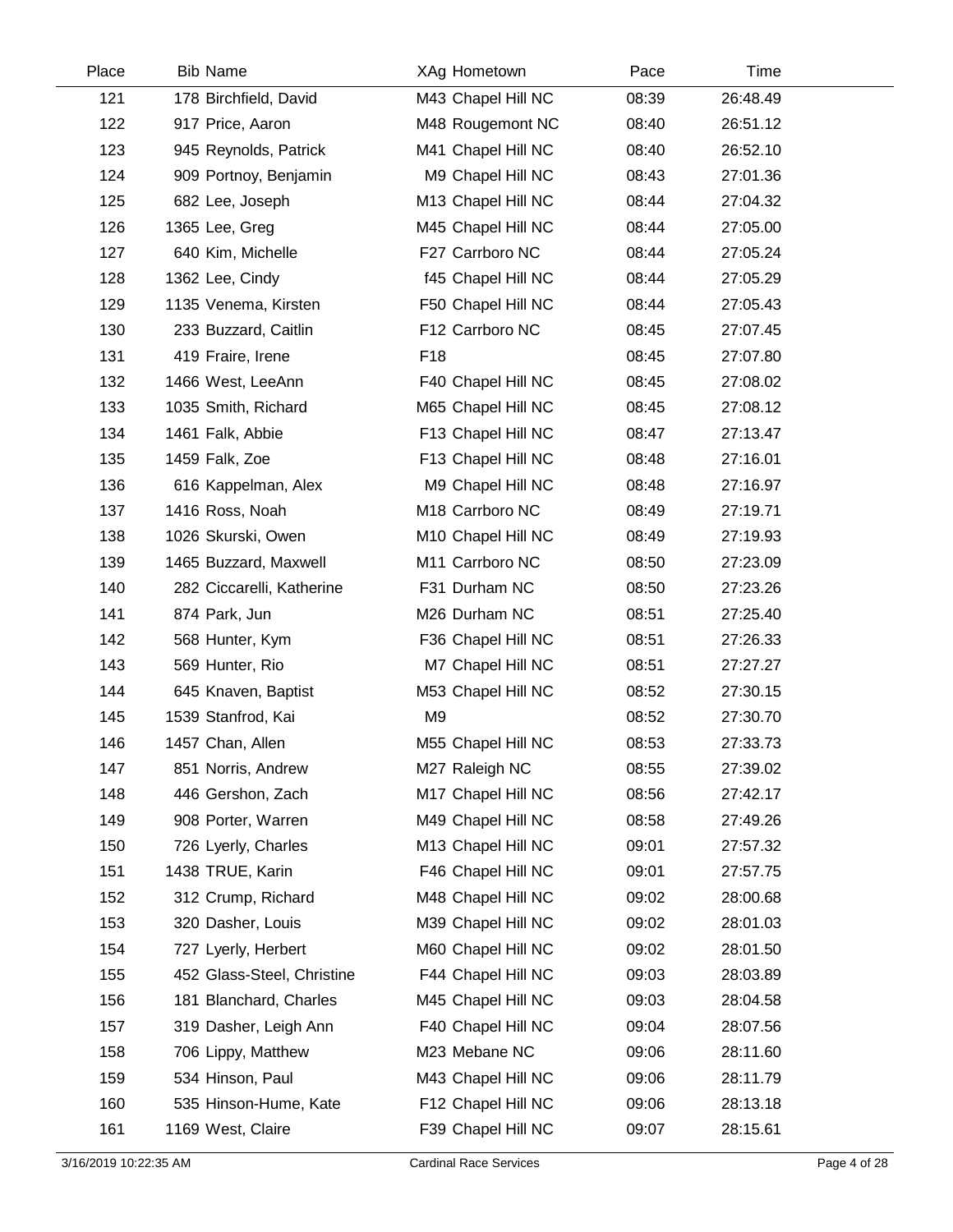| Place | <b>Bib Name</b>            | XAg Hometown        | Pace  | Time     |  |
|-------|----------------------------|---------------------|-------|----------|--|
| 162   | 902 Pohlman, Matthias      | M45 Chapel Hill NC  | 09:07 | 28:16.66 |  |
| 163   | 657 Kuritzky, Carter       | M8 Chapel Hill NC   | 09:08 | 28:17.73 |  |
| 164   | 658 Kuritzky, Jack         | M36 Chapel Hill NC  | 09:08 | 28:18.29 |  |
| 165   | 1161 Welch, Shayla         | F24 Carrboro NC     | 09:09 | 28:22.43 |  |
| 166   | 1455 Zhang, Wesley         | M48 Chapel Hill NC  | 09:11 | 28:27.81 |  |
| 167   | 1380 Mast, Clara           | F13 Chapel Hill NC  | 09:11 | 28:28.51 |  |
| 168   | 1330 Greene, Casey         | F13 Chapel Hill NC  | 09:11 | 28:28.90 |  |
| 169   | 962 Rodermond, Lillian     | F37 Hillsborough NC | 09:11 | 28:29.16 |  |
| 170   | 458 Goodman, Tom           | M36 Morrisville NC  | 09:13 | 28:35.68 |  |
| 171   | 901 Pohlman, Constanze     | F12 Chapel Hill NC  | 09:14 | 28:35.93 |  |
| 172   | 267 Cavanaugh, Mark        | m45 Chapel Hill NC  | 09:14 | 28:36.54 |  |
| 173   | 919 Qiao, Chunping         | F48 Chapel Hill NC  | 09:14 | 28:37.15 |  |
| 174   | 530 Hickey, Colleen        | F24 Durham NC       | 09:14 | 28:37.68 |  |
| 175   | 180 Blanchard, Brooke      | F43 Chapel Hill NC  | 09:15 | 28:39.97 |  |
| 176   | 1492 Kallepalli, Anya      | F10 Carrboro NC     | 09:16 | 28:42.67 |  |
| 177   | 1160 Welch, Serena         | F10 Chapel Hill NC  | 09:17 | 28:45.67 |  |
| 178   | 1257 Astolfi, Allison      | F29 Carrboro NC     | 09:17 | 28:45.75 |  |
| 179   | 1486 Grasso, Alex          | M12 Chapel Hill NC  | 09:17 | 28:45.88 |  |
| 180   | 684 Lee, Michael           | M41 Chapel Hill NC  | 09:18 | 28:48.61 |  |
| 181   | 1040 Soth, Kristen         | F45 Chapel Hill NC  | 09:18 | 28:48.84 |  |
| 182   | 142 Baker, lan             | M12 Chapel Hill NC  | 09:19 | 28:51.47 |  |
| 183   | 912 Poss, Cameron          | M14 Durham NC       | 09:19 | 28:51.75 |  |
| 184   | 532 Hill, Laura            | F45 Chapel Hill NC  | 09:19 | 28:52.14 |  |
| 185   | 1286 Chao, Hui Xiao        | F29 Carrboro NC     | 09:19 | 28:52.63 |  |
| 186   | 1371 Link, Tracy           | F50 Carrboro NC     | 09:20 | 28:55.41 |  |
| 187   | 160 Bedford, Bryce         | M8 Chapel Hill NC   | 09:20 | 28:55.58 |  |
| 188   | 965 Rojas Sarmiento, Tomas | M17 Chapel Hill NC  | 09:20 | 28:55.91 |  |
| 189   | 385 Escaler, Margarita     | F46 Chapel Hill NC  | 09:20 | 28:55.95 |  |
| 190   | 1043 Soule, Nathan         | M11 Durham NC       | 09:21 | 28:58.07 |  |
| 191   | 1496 Kallepalli, Satya     | M49 Carrboro NC     | 09:21 | 28:58.18 |  |
| 192   | 125 Arangala, Sanjay       | M52 Chapel Hill NC  | 09:24 | 29:06.92 |  |
| 193   | 849 Noel, Nichole          | F17 Chapel Hill NC  | 09:24 | 29:07.88 |  |
| 194   | 389 Fabrizio, Alex         | M9 Chapel Hill NC   | 09:25 | 29:10.83 |  |
| 195   | 662 Kurup, Vinod           | M47 Chapel Hill NC  | 09:25 | 29:11.45 |  |
| 196   | 503 Harrison, Helena       | F15 Chapel Hill NC  | 09:26 | 29:14.37 |  |
| 197   | 1470 Lee, Richard          | M41 Chapel Hill NC  | 09:27 | 29:16.43 |  |
| 198   | 848 Noel, Laura            | F51 Chapel Hill NC  | 09:27 | 29:17.40 |  |
| 199   | 1511 Edwards, Marybeth     | F37 Apex NC         | 09:28 | 29:19.42 |  |
| 200   | 756 McCarthy, Teddy        | M17 Raleigh NC      | 09:28 | 29:19.88 |  |
| 201   | 1027 slade, caroline       | F50 Chapel Hill NC  | 09:28 | 29:19.97 |  |
| 202   | 316 Darley, Owen           | M14 Chapel Hill NC  | 09:28 | 29:20.23 |  |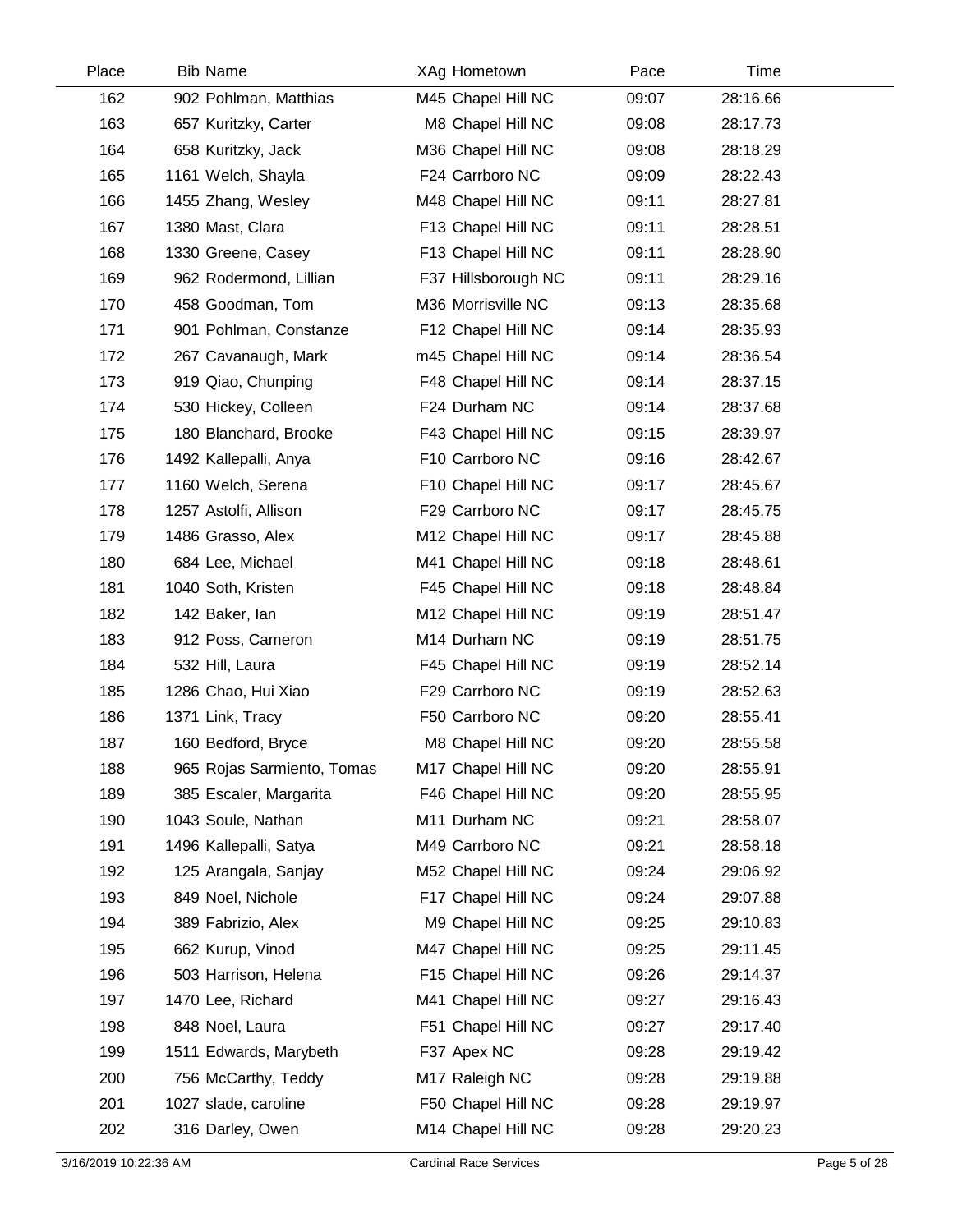| Place | <b>Bib Name</b>          |     | XAg Hometown       | Pace  | Time     |  |
|-------|--------------------------|-----|--------------------|-------|----------|--|
| 203   | 326 Davis, Robin         |     | F53 Raleigh NC     | 09:28 | 29:21.16 |  |
| 204   | 224 Burch, Lisa          |     | F41 Chapel Hill NC | 09:29 | 29:23.64 |  |
| 205   | 871 Paridon, Jodi        |     | F28 Morrisville NC | 09:30 | 29:26.70 |  |
| 206   | 479 Hahm, Son Young      |     | F42 Chapel Hill NC | 09:30 | 29:28.49 |  |
| 207   | 1057 Stang, Hannah       |     | F35 Carrboro NC    | 09:31 | 29:29.73 |  |
| 208   | 284 Clayton, Charles     |     | M26 Raleigh NC     | 09:32 | 29:32.92 |  |
| 209   | 944 Reyes, Lani          |     | F11 Carrboro NC    | 09:32 | 29:33.78 |  |
| 210   | 390 Fabrizio, Aniko      |     | F42 Chapel Hill NC | 09:32 | 29:34.31 |  |
| 211   | 543 Honeycutt, Raine     |     | F11 Chapel Hill NC | 09:32 | 29:34.41 |  |
| 212   | 501 Harrison, Cecilia    |     | F13 Chapel Hill NC | 09:33 | 29:36.45 |  |
| 213   | 1327 Go, Vivian          |     | F52 Chapel Hill NC | 09:34 | 29:40.08 |  |
| 214   | 1331 Greene, Susan       |     | F50 Chapel Hill NC | 09:34 | 29:40.46 |  |
| 215   | 1140 vota, amy           |     | F45 Chapel Hill NC | 09:35 | 29:42.31 |  |
| 216   | 911 Poss, Adrian         |     | M17 Durham NC      | 09:36 | 29:45.50 |  |
| 217   | 368 Duncan, Ashely       |     | F32 Durham NC      | 09:36 | 29:46.32 |  |
| 218   | 924 Ragsdale, John       |     | M52 Chapel Hill NC | 09:37 | 29:48.68 |  |
| 219   | 329 De Bartolo, Veronica |     | F37 Chapel Hill NC | 09:37 | 29:49.15 |  |
| 220   | 925 Ragsdale, Sam        |     | M10 Chapel Hill NC | 09:37 | 29:49.43 |  |
| 221   | 1165 Wesner, Mallory     |     | F28 Durham NC      | 09:37 | 29:49.46 |  |
| 222   | 999 Severance, Ryan      |     | M26 CARY NC        | 09:37 | 29:49.64 |  |
| 223   | 930 Rector, Brandon      |     | M43 Chapel Hill NC | 09:39 | 29:53.40 |  |
| 224   | 324 Davis, Elise         |     | F8 Chapel Hill NC  | 09:39 | 29:53.73 |  |
| 225   | 323 Davis, Bradley       |     | M40 Chapel Hill NC | 09:39 | 29:55.63 |  |
| 226   | 836 Nally, Eric          |     | M43 Chapel Hill NC | 09:39 | 29:55.77 |  |
| 227   | 799 Molinatto, Jonathan  |     | M37 Chapel Hill NC | 09:40 | 29:57.22 |  |
| 228   | 236 Buzzard, Rebecca     |     | F38 Carrboro NC    | 09:40 | 29:59.45 |  |
| 229   | 1328 Goldsmith, Malcolm  |     | M36 Carrboro NC    | 09:41 | 30:00.90 |  |
| 230   | 1518 Moreno, Sinai       | F16 |                    | 09:44 | 30:08.99 |  |
| 231   | 598 Jones, Daniel        |     | M42 Chapel Hill NC | 09:45 | 30:11.96 |  |
| 232   | 1517 Burns, Margaret     |     | F29 Durham NC      | 09:45 | 30:13.77 |  |
| 233   | 592 Jeter, Chris         |     | M43 Chapel Hill NC | 09:45 | 30:14.09 |  |
| 234   | 593 Jeter, Max           |     | M7 Chapel Hill NC  | 09:45 | 30:14.72 |  |
| 235   | 741 Mansoori, Parisa     |     | F44 Chapel Hill NC | 09:46 | 30:18.03 |  |
| 236   | 600 Jones, Michael       |     | M59 Durham NC      | 09:47 | 30:18.33 |  |
| 237   | 1493 Kallepalli, Aekta   |     | F13 Carrboro NC    | 09:47 | 30:19.63 |  |
| 238   | 1203 Wilmoth, Silas      |     | M10 Chapel Hill NC | 09:47 | 30:20.01 |  |
| 239   | 1149 Waterhouse, Luna    |     | F10 Chapel Hill NC | 09:47 | 30:20.61 |  |
| 240   | 435 Garber, Laney        |     | F11 Chapel Hill NC | 09:47 | 30:21.15 |  |
| 241   | 1450 Williamson, Owen    |     | M16 Saxapahaw NC   | 09:48 | 30:22.80 |  |
| 242   | 276 Chen, Qing           |     | M54 Chapel Hill NC | 09:48 | 30:23.84 |  |
| 243   | 1279 Butler, Anna        |     | F18 Chapel Hill NC | 09:48 | 30:24.28 |  |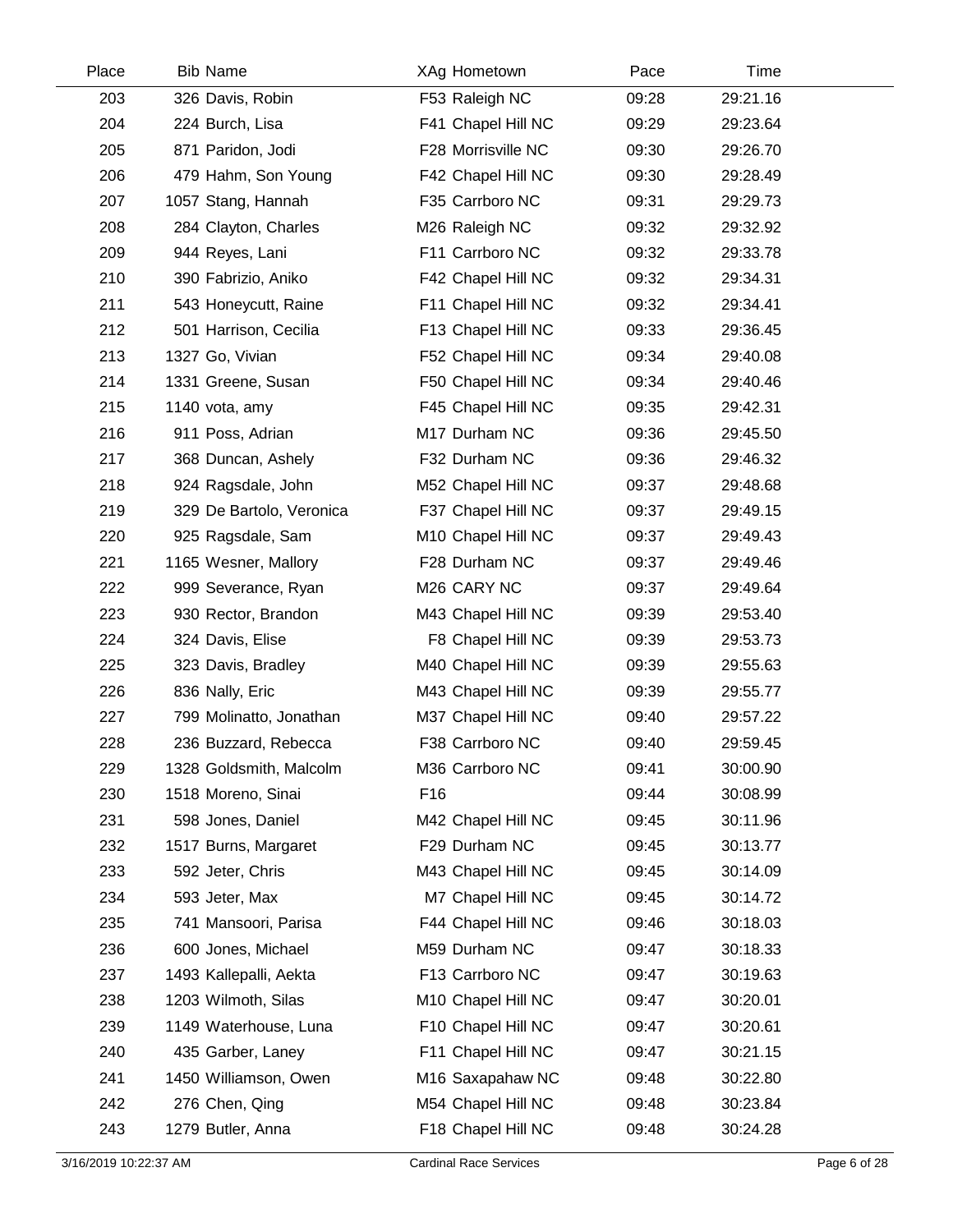| Place | <b>Bib Name</b>             | XAg Hometown        | Pace  | Time     |  |
|-------|-----------------------------|---------------------|-------|----------|--|
| 244   | 1220 Woodbury, Stella       | F10 Chapel Hill NC  | 09:49 | 30:24.41 |  |
| 245   | 275 CHEN, LIGUANG           | F54 Chapel Hill NC  | 09:49 | 30:24.76 |  |
| 246   | 1202 Wilmoth, Gabriel       | M42 Chapel Hill NC  | 09:49 | 30:26.51 |  |
| 247   | 474 Gutierrez, Maria        | F27 Hillsborough NC | 09:49 | 30:26.97 |  |
| 248   | 539 Hollingsworth, Philip   | M36 Chapel Hill NC  | 09:51 | 30:30.97 |  |
| 249   | 859 Ollila, David           | M55 Chapel Hill NC  | 09:51 | 30:31.09 |  |
| 250   | 661 Kurup, Kavi             | M11 Chapel Hill NC  | 09:53 | 30:36.91 |  |
| 251   | 424 Fraser, Stephen         | M49 Chapel Hill NC  | 09:53 | 30:38.56 |  |
| 252   | 423 Fraser, Phoebe          | F11 Chapel Hill NC  | 09:53 | 30:38.79 |  |
| 253   | 1126 Vandegirft, Camilla    | F11 Chapel Hill NC  | 09:54 | 30:40.49 |  |
| 254   | 1020 Singh, Logan           | M9 Chapel Hill NC   | 09:55 | 30:45.44 |  |
| 255   | 1076 Swingler, Max          | M9 Chapel Hill NC   | 09:56 | 30:46.64 |  |
| 256   | 1424 Schilling, Patrick     | M9 Chapel Hill NC   | 09:56 | 30:47.51 |  |
| 257   | 557 Huber, Andy             | M69 Chapel Hill NC  | 09:57 | 30:49.64 |  |
| 258   | 411 Foreman, Beamish        | M12 Chapel Hill NC  | 09:57 | 30:50.35 |  |
| 259   | 1075 Swingler, Margaret     | F39 Chapel Hill NC  | 09:57 | 30:51.77 |  |
| 260   | 1159 Welch, Gavin           | M24 Carrboro NC     | 09:57 | 30:52.12 |  |
| 261   | 1226 Wright, Eaden          | M9 Chapel Hill NC   | 09:58 | 30:52.46 |  |
| 262   | 1228 Wright, Joel           | M46 Chapel Hill NC  | 09:58 | 30:54.87 |  |
| 263   | 784 Meyn, Nate              | M10 Chapel Hill NC  | 09:59 | 30:55.78 |  |
| 264   | 265 Catellier, Philip       | M11 Chapel Hill NC  | 09:59 | 30:58.07 |  |
| 265   | 298 Coon, Sherry            | F54 Chapel Hill NC  | 10:00 | 31:00.90 |  |
| 266   | 297 Coon, Jack              | M59 Chapel Hill NC  | 10:00 | 31:01.45 |  |
| 267   | 406 Fisher, Heidi           | F43 Chapel Hill NC  | 10:01 | 31:03.32 |  |
| 268   | 589 Jennings Murphy, Hannah | F27 Carrboro NC     | 10:02 | 31:05.57 |  |
| 269   | 805 moreno, adrian          | M48 Chapel Hill NC  | 10:02 | 31:06.40 |  |
| 270   | 1489 Furst, Sylvia          | F52 Durham NC       | 10:02 | 31:06.40 |  |
| 271   | 1400 Pitts, Andrew          | M7 Chapel Hill NC   | 10:02 | 31:06.83 |  |
| 272   | 1401 Pitts, Frank           | M53 Chapel Hill NC  | 10:02 | 31:07.02 |  |
| 273   | 762 Mcentee, David          | M52 Chapel Hill NC  | 10:03 | 31:07.91 |  |
| 274   | 761 McEntee, Christopher    | M9 Chapel Hill NC   | 10:03 | 31:09.01 |  |
| 275   | 841 Neal, Taylor            | M11 Chapel Hill NC  | 10:03 | 31:09.04 |  |
| 276   | 566 Humphrey, Hanna         | F30 Durham NC       | 10:03 | 31:09.90 |  |
| 277   | 506 Harrison, Scott         | M43 Chapel Hill NC  | 10:04 | 31:10.95 |  |
| 278   | 315 Darley, Linda           | F54 Chapel Hill NC  | 10:04 | 31:11.60 |  |
| 279   | 383 Enders, Johna           | F51 Chapel Hill NC  | 10:04 | 31:11.72 |  |
| 280   | 604 Judson, Matt            | M39 Chapel Hill NC  | 10:04 | 31:12.25 |  |
| 281   | 881 Peich, Dana             | F12 Durham NC       | 10:04 | 31:12.42 |  |
| 282   | 215 Bryant, Taylor          | F26 Chapel Hill NC  | 10:04 | 31:13.36 |  |
| 283   | 603 Judson, Malcolm         | M7 Chapel Hill NC   | 10:04 | 31:13.45 |  |
| 284   | 896 Platts-mills, Laurel    | F6 Chapel Hill NC   | 10:05 | 31:14.74 |  |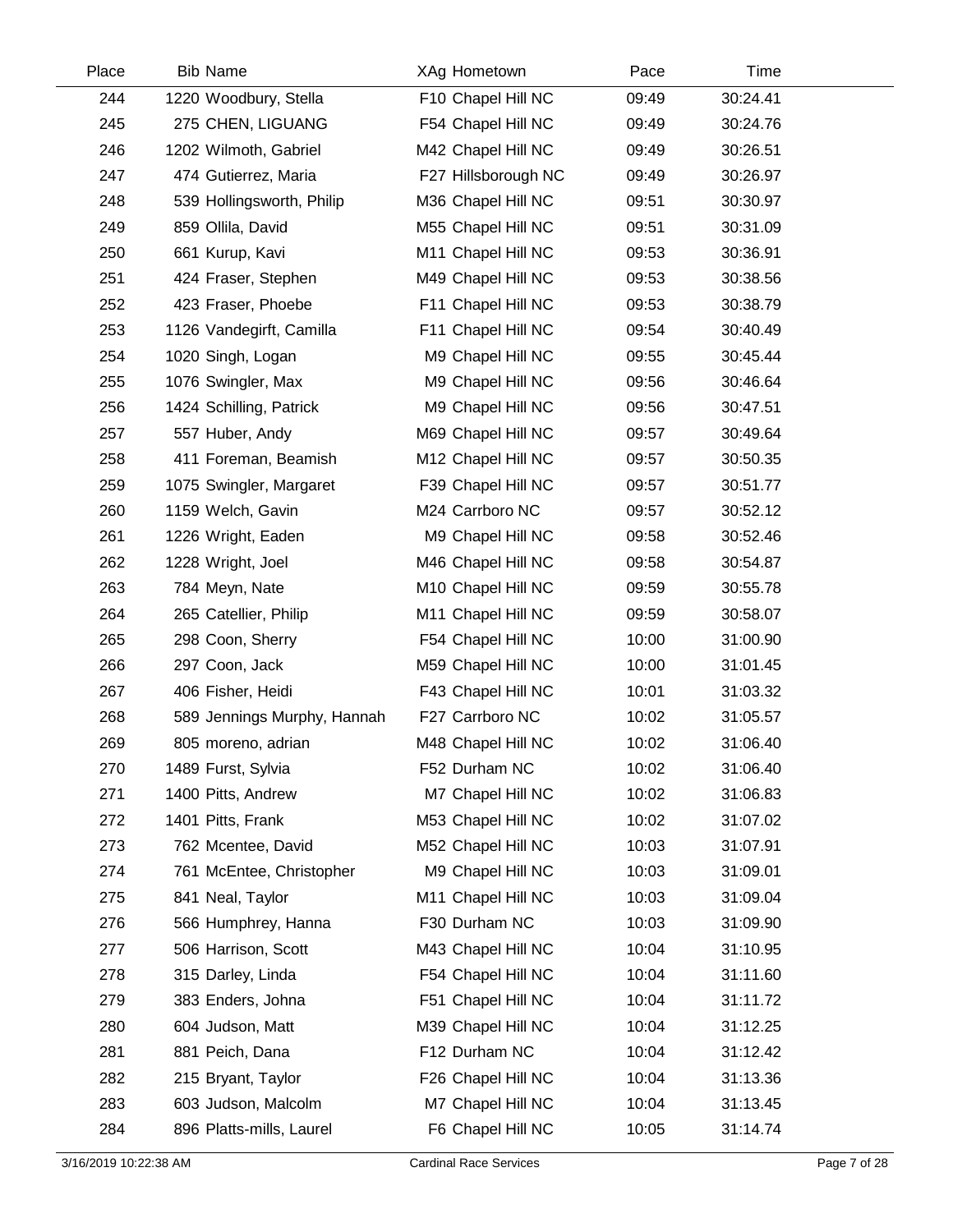| Place | <b>Bib Name</b>          | XAg Hometown       | Pace  | Time     |  |
|-------|--------------------------|--------------------|-------|----------|--|
| 285   | 724 Lucas, Nora          | F9 Chapel Hill NC  | 10:05 | 31:15.26 |  |
| 286   | 722 Lucas, Ela           | F17 Chapel Hill NC | 10:05 | 31:15.94 |  |
| 287   | 525 Hemsey, Julian       | M8 Chapel Hill NC  | 10:05 | 31:16.19 |  |
| 288   | 882 Peich, Susan         | f43 Durham NC      | 10:05 | 31:16.32 |  |
| 289   | 399 Finkral, Cale        | M8 Chapel Hill NC  | 10:05 | 31:16.64 |  |
| 290   | 574 Isenstein, Arin      | F40 Chapel Hill NC | 10:06 | 31:17.80 |  |
| 291   | 667 Lange, Campbell      | F9 Chapel Hill NC  | 10:06 | 31:18.46 |  |
| 292   | 1187 Wiener, David       | M56 Chapel Hill NC | 10:06 | 31:19.19 |  |
| 293   | 827 Naftel, Anna         | F9 Chapel Hill NC  | 10:07 | 31:21.75 |  |
| 294   | 839 Neal, Chris          | M48 Chapel Hill NC | 10:07 | 31:22.21 |  |
| 295   | 1018 Singh, Jaden        | M9 Chapel Hill NC  | 10:08 | 31:25.94 |  |
| 296   | 1494 Kalepalli, Aruna    | F48 Carrboro NC    | 10:09 | 31:27.84 |  |
| 297   | 1019 Singh, Kim          | F44 Chapel Hill NC | 10:09 | 31:28.29 |  |
| 298   | 1017 Singh, Harpreet     | M52 Chapel Hill NC | 10:09 | 31:28.49 |  |
| 299   | 617 Kasten, Michael      | M47 Chapel Hill NC | 10:10 | 31:29.55 |  |
| 300   | 618 Kasten, Tracy        | F47 Chapel Hill NC | 10:10 | 31:29.83 |  |
| 301   | 1046 Southwell, Jessica  | F36 Chapel Hill NC | 10:11 | 31:33.66 |  |
| 302   | 880 Pedrosa, Luisa       | F41 Carrboro NC    | 10:11 | 31:34.76 |  |
| 303   | 1133 Vaughn, Katie       | F41 Chapel Hill NC | 10:11 | 31:35.60 |  |
| 304   | 943 Reyes, Heathe        | F42 Carrboro NC    | 10:12 | 31:36.40 |  |
| 305   | 1021 Skowronek, Irene    | F37 Durham NC      | 10:12 | 31:36.97 |  |
| 306   | 659 Kurup, Anika         | F9 Chapel Hill NC  | 10:12 | 31:37.76 |  |
| 307   | 1343 Ichnowski, Roy      | M8 Chapel Hill NC  | 10:12 | 31:37.83 |  |
| 308   | 1452 Wolgin, Neal        | M56 Chapel Hill NC | 10:12 | 31:37.84 |  |
| 309   | 1373 Lopez-Cortes, Diego | M9 Chapel Hill NC  | 10:12 | 31:38.16 |  |
| 310   | 913 Poss, Kenneth        | M47 Durham NC      | 10:14 | 31:42.31 |  |
| 311   | 311 Crump, Callum        | M13 Chapel Hill NC | 10:14 | 31:43.45 |  |
| 312   | 717 Lopez, Freddy        | M46 Chapel Hill NC | 10:14 | 31:43.59 |  |
| 313   | 834 Naftel, thomas       | M7 Chapel Hill NC  | 10:14 | 31:44.71 |  |
| 314   | 490 Hardin, Scott        | M41 Chapel Hill NC | 10:15 | 31:45.04 |  |
| 315   | 833 Naftel, Signe        | F39 Chapel Hill NC | 10:15 | 31:45.42 |  |
| 316   | 743 Martin, Cohen        | M7 Carrboro NC     | 10:15 | 31:45.66 |  |
| 317   | 491 Hardin, Will         | M11 Chapel Hill NC | 10:15 | 31:45.80 |  |
| 318   | 203 Bross, Christopher   | M48 Durham NC      | 10:15 | 31:46.06 |  |
| 319   | 742 Martin, Aaron        | M39 Carrboro NC    | 10:15 | 31:46.15 |  |
| 320   | 801 Moody, Cary          | F44 Carrboro NC    | 10:15 | 31:47.28 |  |
| 321   | 405 Fish, Michael        | M8 Chapel Hill NC  | 10:15 | 31:47.75 |  |
| 322   | 1385 McAlister, Megan    | F29 Chapel Hill NC | 10:17 | 31:52.87 |  |
| 323   | 512 Hartzell, Jamie      | F36 Carrboro NC    | 10:18 | 31:54.27 |  |
| 324   | 381 Elliott, Joy         | F43 Carrboro NC    | 10:18 | 31:55.69 |  |
| 325   | 649 Kolling-Perin, Caleb | M15 Carrboro NC    | 10:19 | 31:58.19 |  |
|       |                          |                    |       |          |  |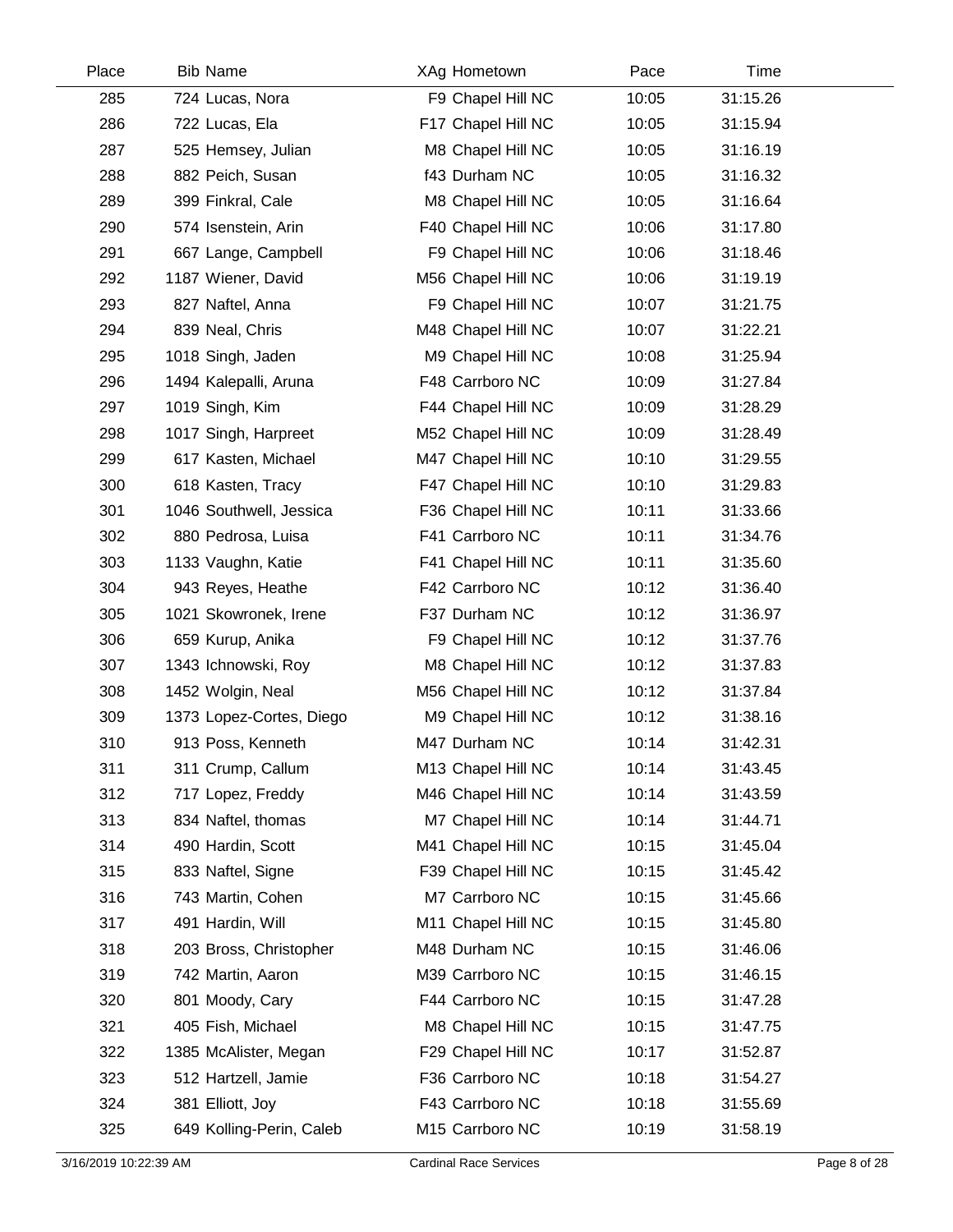| Place | <b>Bib Name</b>           | XAg Hometown       | Pace  | Time     |  |
|-------|---------------------------|--------------------|-------|----------|--|
| 326   | 654 Kornylak, Theo        | M9 Chapel Hill NC  | 10:19 | 31:58.70 |  |
| 327   | 725 Lucas, Tal            | M13 Chapel Hill NC | 10:19 | 31:58.89 |  |
| 328   | 792 Minter, Elorie        | F8 Chapel Hill NC  | 10:21 | 32:03.90 |  |
| 329   | 1341 Huang, Po-Hao        | M30 Carrboro NC    | 10:21 | 32:05.11 |  |
| 330   | 1490 Barker, Connor       | M15 Durham NC      | 10:22 | 32:08.55 |  |
| 331   | 124 Arangala, Crista      | F47 Chapel Hill NC | 10:23 | 32:10.34 |  |
| 332   | 1177 White, Josh          | M37 DURHAM NC      | 10:23 | 32:10.87 |  |
| 333   | 1353 Jooste, Sarah        | F15 Chapel Hill NC | 10:23 | 32:11.63 |  |
| 334   | 1198 Williams, Samantha   | F27 Durham NC      | 10:23 | 32:11.70 |  |
| 335   | 1058 Statile, Finn        | M15 Chapel Hill NC | 10:23 | 32:11.86 |  |
| 336   | 906 Porter, Kristine      | F50 Chapel Hill NC | 10:23 | 32:12.30 |  |
| 337   | 325 Davis, Elliott        | M10 Chapel Hill NC | 10:24 | 32:14.16 |  |
| 338   | 884 Perri, Todd           | M56 Chapel Hill NC | 10:24 | 32:14.97 |  |
| 339   | 1317 Garlington, Max      | M6 Chapel Hill NC  | 10:24 | 32:15.45 |  |
| 340   | 1124 Van Name, Adela      | F <sub>59</sub>    | 10:25 | 32:16.03 |  |
| 341   | 1316 Garlington, Brian    | M37 Chapel Hill NC | 10:25 | 32:16.44 |  |
| 342   | 1318 Garlington, Molly    | F36 Chapel Hill NC | 10:25 | 32:17.53 |  |
| 343   | 1315 Garlington, Aven     | F4 Chapel Hill NC  | 10:25 | 32:18.00 |  |
| 344   | 793 Minter, Stephanie     | F42 Chapel Hill NC | 10:26 | 32:21.58 |  |
| 345   | 1132 Vaughn, Hank         | M11 Chapel Hill NC | 10:27 | 32:22.81 |  |
| 346   | 1054 Srikrishnan, Kaushik | M13 Chapel Hill NC | 10:27 | 32:24.36 |  |
| 347   | 1308 Farel, Claire        | F43 Chapel Hill NC | 10:27 | 32:24.49 |  |
| 348   | 1081 Szott, Marco         | M10 Chapel Hill NC | 10:28 | 32:25.43 |  |
| 349   | 1242 Zengerle, Jason      | M45 Chapel Hill NC | 10:28 | 32:25.62 |  |
| 350   | 1478 Moore, Wyatt         | M9 Chapel Hill NC  | 10:28 | 32:27.46 |  |
| 351   | 1241 Zengerle, Georgia    | F8 Chapel Hill NC  | 10:29 | 32:28.59 |  |
| 352   | 397 Ferguson, Hannah      | F25 Durham NC      | 10:29 | 32:31.04 |  |
| 353   | 533 Hill, Marley          | F6 Chapel Hill NC  | 10:30 | 32:32.28 |  |
| 354   | 531 Hill, Dan             | M42 Chapel Hill NC | 10:30 | 32:33.98 |  |
| 355   | 723 Lucas, Miha           | F46 Chapel Hill NC | 10:31 | 32:35.39 |  |
| 356   | 1074 Swanekamp, Tom       | M62 Chapel Hill NC | 10:31 | 32:37.21 |  |
| 357   | 137 Awoniyi, Kaiyode      | M6 Chapel Hill NC  | 10:31 | 32:37.60 |  |
| 358   | 1116 Tulchin, Lisa        | F50 Chapel Hill NC | 10:32 | 32:37.99 |  |
| 359   | 966 Rosenthal, Jeffrey    | M47 Carrboro NC    | 10:32 | 32:39.10 |  |
| 360   | 1130 Vaughn, Ellie        | F11 Chapel Hill NC | 10:32 | 32:40.09 |  |
| 361   | 217 Buchheit, Sophie      | F18 Chapel Hill NC | 10:37 | 32:54.40 |  |
| 362   | 556 Huang, Rennica        | F17 Chapel Hill NC | 10:37 | 32:55.23 |  |
| 363   | 975 Ruef, Donovan         | M9 Chapel Hill NC  | 10:37 | 32:55.37 |  |
| 364   | 614 Kaminski, Luca        | F13 Carrboro NC    | 10:37 | 32:55.43 |  |
| 365   | 1162 Weller, Lynn         | F52 Carrboro NC    | 10:38 | 32:57.61 |  |
| 366   | 1182 Whitehouse, Annie    | F27 Chapel Hill NC | 10:39 | 33:02.39 |  |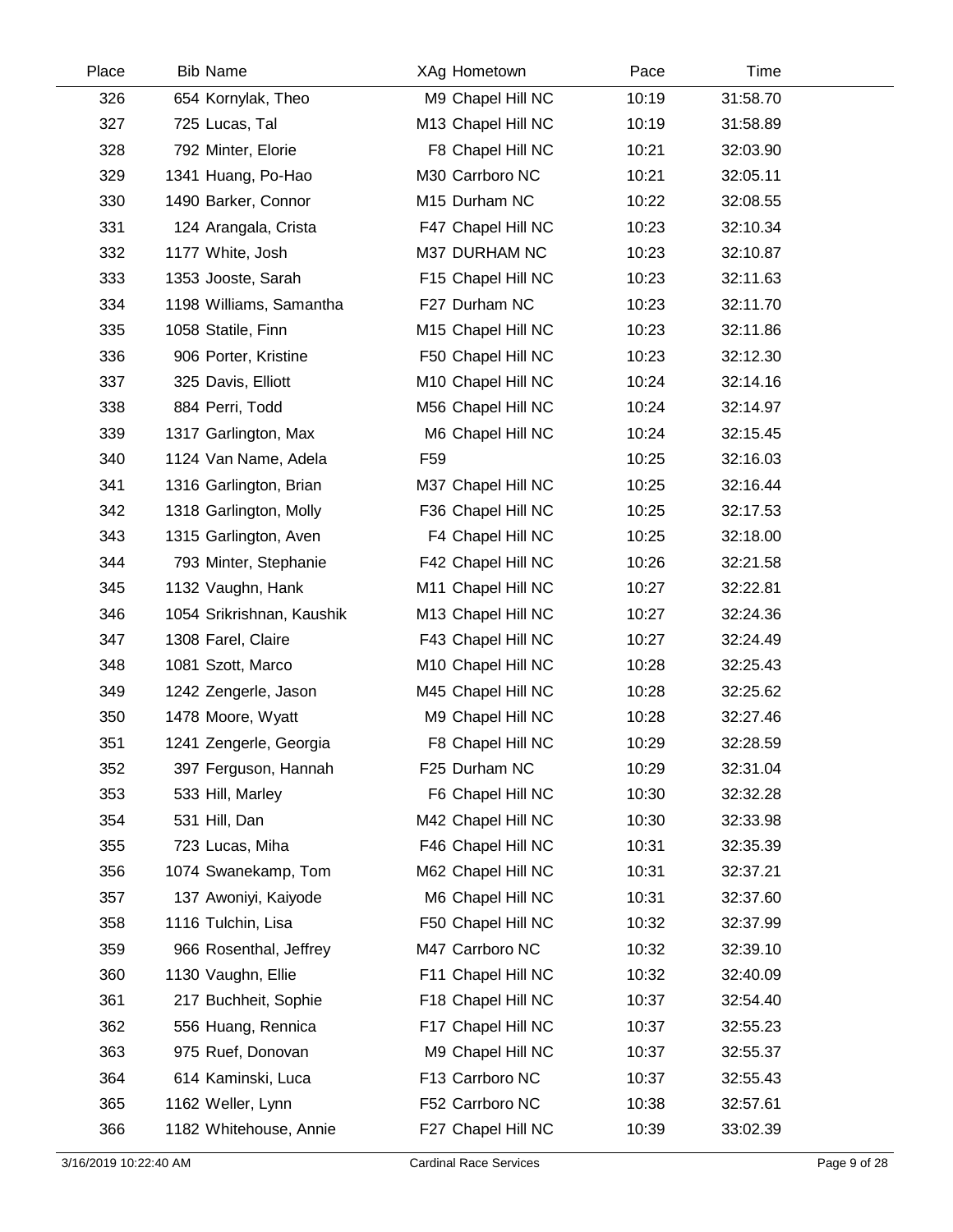| Place | <b>Bib Name</b>            | XAg Hometown       | Pace  | Time     |  |
|-------|----------------------------|--------------------|-------|----------|--|
| 367   | 1271 Bhansali, Div         | M45 Chapel Hill NC | 10:42 | 33:09.81 |  |
| 368   | 892 Pipkin, Clare          | F45 Chapel Hill NC | 10:42 | 33:11.50 |  |
| 369   | 288 Coleman, Anna          | F22 Chapel Hill NC | 10:43 | 33:12.52 |  |
| 370   | 343 Dillavou, Ellen        | F50 Chapel Hill NC | 10:44 | 33:14.92 |  |
| 371   | 318 Dasher, David          | M41 Chapel Hill NC | 10:44 | 33:15.95 |  |
| 372   | 317 Dasher, Bert           | M8 Chapel Hill NC  | 10:44 | 33:17.79 |  |
| 373   | 679 Lee, lan               | M10 Chapel Hill NC | 10:45 | 33:18.03 |  |
| 374   | 448 Gilleskie, Gary        | M55 Chapel Hill NC | 10:45 | 33:19.84 |  |
| 375   | 907 Porter, Logan          | M12 Chapel Hill NC | 10:46 | 33:22.14 |  |
| 376   | 1399 Phillips, Owen        | M9 Chapel Hill NC  | 10:46 | 33:23.47 |  |
| 377   | 585 Jarskog, Tess          | F14 Chapel Hill NC | 10:47 | 33:26.99 |  |
| 378   | 678 Lee, Catherine         | F41 Chapel Hill NC | 10:48 | 33:27.98 |  |
| 379   | 1118 Tvermoes, Edward      | M5 Chapel Hill NC  | 10:49 | 33:30.51 |  |
| 380   | 1117 Tvermoes, Brooke      | F38 Chapel Hill NC | 10:49 | 33:31.47 |  |
| 381   | 828 Naftel, Herman         | M41 Chapel Hill NC | 10:49 | 33:32.67 |  |
| 382   | 1239 Zarzar, Lucy          | F9 Chapel Hill NC  | 10:49 | 33:32.78 |  |
| 383   | 565 Huggins, Wayne         | M45 Chapel Hill NC | 10:54 | 33:46.54 |  |
| 384   | 1273 Bock-Hyeng, Christian | M48                | 10:55 | 33:50.35 |  |
| 385   | 196 Bradley, Paloma        | F11 Carrboro NC    | 10:55 | 33:50.53 |  |
| 386   | 153 Bartone, Jack          | M10 Chapel Hill NC | 10:55 | 33:51.15 |  |
| 387   | 154 Bartone, John          | M41 Chapel Hill NC | 10:55 | 33:51.28 |  |
| 388   | 1119 Tvermoes, Elizabeth   | F4 Chapel Hill NC  | 10:55 | 33:51.49 |  |
| 389   | 1407 Ramos, Jimena         | F22 Durham NC      | 10:56 | 33:52.37 |  |
| 390   | 1120 Tvermoes, Nicolai     | M48 Chapel Hill NC | 10:56 | 33:52.59 |  |
| 391   | 941 Reyes, Amelie          | F8 Carrboro NC     | 10:57 | 33:56.08 |  |
| 392   | 776 Mellor, Kim            | F49 Mebane NC      | 10:57 | 33:57.14 |  |
| 393   | 220 Bulleri, Maeve         | F10 Chapel Hill NC | 10:58 | 34:00.94 |  |
| 394   | 1396 Phillips, James       | M7 Chapel Hill NC  | 10:59 | 34:02.34 |  |
| 395   | 314 Daaleman, Ann          | F60 Chapel Hill NC | 10:59 | 34:03.67 |  |
| 396   | 768 McGaha, Lauren         | F29 Chapel Hill NC | 11:00 | 34:05.37 |  |
| 397   | 1188 Wiener, Jacob         | M15 Chapel Hill NC | 11:00 | 34:05.58 |  |
| 398   | 856 O'Brien, Iris          | F8 Chapel Hill NC  | 11:00 | 34:05.67 |  |
| 399   | 1323 Ghosh, Nil            | M31 Durham NC      | 11:00 | 34:07.45 |  |
| 400   | 857 O'Brien, Mark          | M43 Chapel Hill NC | 11:01 | 34:08.91 |  |
| 401   | 228 Burns, William         | M8 Chapel Hill NC  | 11:01 | 34:10.02 |  |
| 402   | 986 Schaefer, Rebecca      | F39 Chapel Hill NC | 11:02 | 34:12.60 |  |
| 403   | 139 Awoniyi, Zebediah      | M4 Chapel Hill NC  | 11:02 | 34:12.61 |  |
| 404   | 1395 Patel, Aveni          | F28 Durham NC      | 11:02 | 34:12.98 |  |
| 405   | 794 Mir, Ellen             | F43 Chapel Hill NC | 11:02 | 34:13.11 |  |
| 406   | 1534 Tovelltoubal, Robin   | F57 Carrboro NC    | 11:03 | 34:14.23 |  |
| 407   | 1447 West, Anne            | F52 Chapel Hill NC | 11:03 | 34:14.87 |  |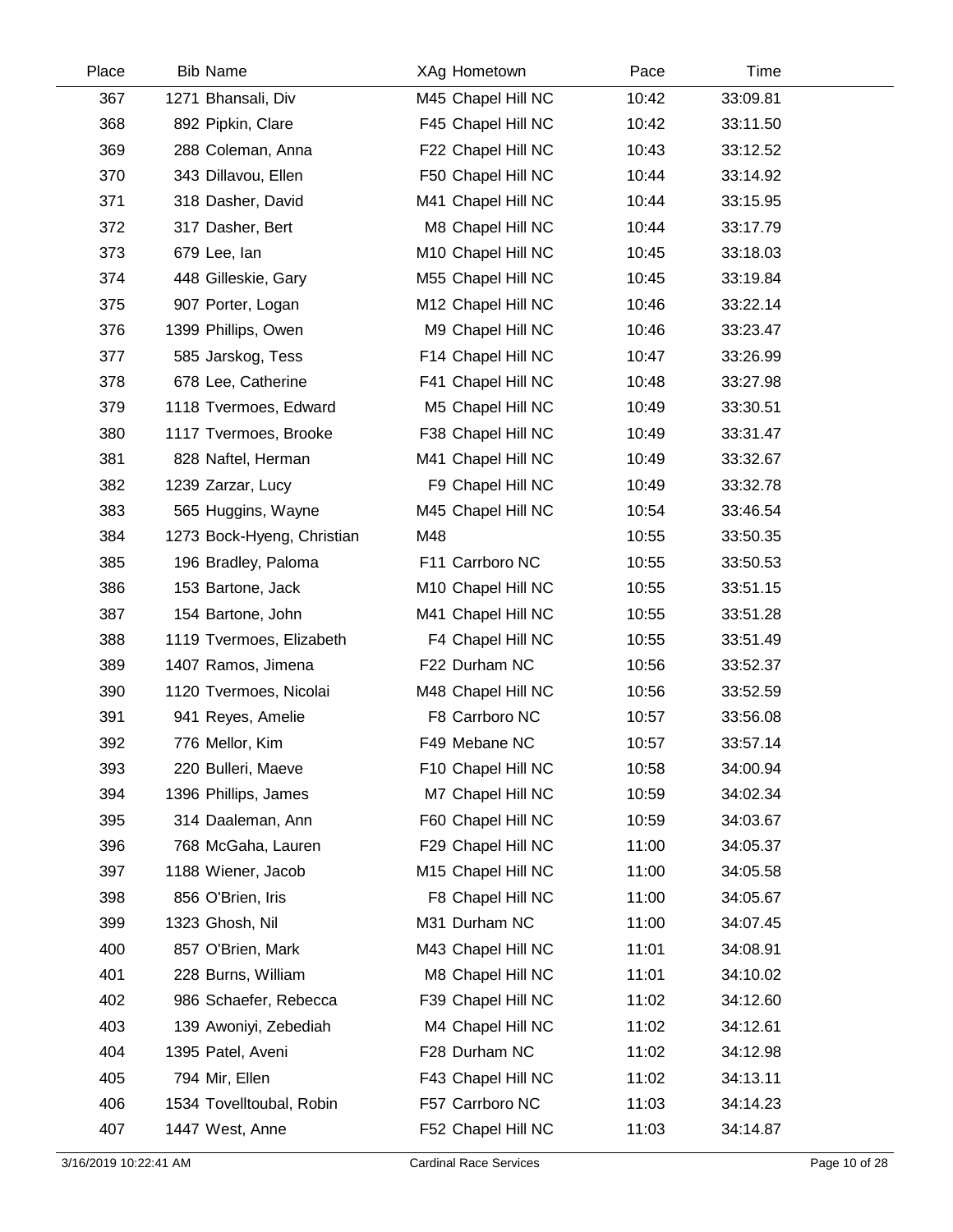| Place | <b>Bib Name</b>         | XAg Hometown       | Pace  | Time     |  |
|-------|-------------------------|--------------------|-------|----------|--|
| 408   | 1110 Tonken, Judah      | M9 Chapel Hill NC  | 11:04 | 34:16.90 |  |
| 409   | 615 Kaminski, Noah      | M9 Carrboro NC     | 11:04 | 34:17.22 |  |
| 410   | 1056 Stalker, Kayla     | F26 GRAHAM NC      | 11:04 | 34:17.93 |  |
| 411   | 1055 Stalker, Jeremy    | M28 GRAHAM NC      | 11:04 | 34:18.44 |  |
| 412   | 1352 Jooste, Anna       | F13 Chapel Hill NC | 11:04 | 34:19.12 |  |
| 413   | 971 Rubery, Joseph      | M9 Chapel Hill NC  | 11:05 | 34:20.29 |  |
| 414   | 1256 Ashley, Sophie     | F14 Chapel Hill NC | 11:05 | 34:20.38 |  |
| 415   | 1296 Currin, Holly      | F35 Chapel Hill NC | 11:05 | 34:20.67 |  |
| 416   | 1444 Wang, Yunfei       | M53 Chapel Hill NC | 11:05 | 34:21.76 |  |
| 417   | 524 Hemsey, Jessica     | F45 Chapel Hill NC | 11:05 | 34:21.81 |  |
| 418   | 1443 Wang, Henry        | M11 Chapel Hill NC | 11:06 | 34:23.52 |  |
| 419   | 422 frank, keri         | f43 Efland NC      | 11:06 | 34:25.57 |  |
| 420   | 1260 Beaudin, Debbie    | F44 Chapel Hill NC | 11:07 | 34:26.51 |  |
| 421   | 509 Harrison, William   | M13 Chapel Hill NC | 11:07 | 34:27.07 |  |
| 422   | 1504 Schmaling, William | M8 Carrboro NC     | 11:08 | 34:29.65 |  |
| 423   | 1067 Stolka, Marek      | M7 Carrboro NC     | 11:08 | 34:31.58 |  |
| 424   | 985 Schaefer, David     | M8 Chapel Hill NC  | 11:09 | 34:33.67 |  |
| 425   | 226 Burns, Harriett     | F43 Chapel Hill NC | 11:10 | 34:37.42 |  |
| 426   | 1218 Woodbury, Ben      | M7 Chapel Hill NC  | 11:10 | 34:37.72 |  |
| 427   | 1219 Woodbury, David    | M44 Chapel Hill NC | 11:10 | 34:37.85 |  |
| 428   | 207 Brown, Luke         | M8 Chapel Hill NC  | 11:10 | 34:38.52 |  |
| 429   | 993 Schmaling, Brooke   | F44 Carrboro NC    | 11:11 | 34:39.18 |  |
| 430   | 1421 Schilling, Lyndi   | F48 Chapel Hill NC | 11:11 | 34:39.53 |  |
| 431   | 209 Brown, Nicole       | F39 Chapel Hill NC | 11:13 | 34:45.10 |  |
| 432   | 897 Platts-Mills, Leah  | F9 Chapel Hill NC  | 11:13 | 34:47.20 |  |
| 433   | 404 Fish, Eric          | M46 Chapel Hill NC | 11:14 | 34:50.27 |  |
| 434   | 1028 Smith, Bryan       | M43 Chapel Hill NC | 11:15 | 34:51.95 |  |
| 435   | 632 Kempton, Sophie     | F9 Chapel Hill NC  | 11:15 | 34:52.34 |  |
| 436   | 1034 Smith, Penny       | F9 Chapel Hill NC  | 11:15 | 34:53.58 |  |
| 437   | 1342 Ichnowski, Carl    | M5 Chapel Hill NC  | 11:15 | 34:53.65 |  |
| 438   | 671 Langston, Bill      | M42 Chapel Hill NC | 11:16 | 34:54.87 |  |
| 439   | 498 Harris, Clay        | M40 Chapel Hill NC | 11:16 | 34:55.21 |  |
| 440   | 1243 Zhao, Yichen       | M10 Chapel Hill NC | 11:18 | 35:02.68 |  |
| 441   | 885 Perry, Olivia       | F25 Chapel Hill NC | 11:19 | 35:06.14 |  |
| 442   | 1199 Williams, Sarah    | F9 Chapel Hill NC  | 11:19 | 35:06.39 |  |
| 443   | 527 Henry, Ellis        | M10 Carrboro NC    | 11:20 | 35:06.94 |  |
| 444   | 274 Chen, Chenghao      | M31 Chapel Hill NC | 11:20 | 35:07.69 |  |
| 445   | 1259 Baum, Amy          | F41 Chapel Hill NC | 11:21 | 35:10.80 |  |
| 446   | 754 McCarthy, Ed        | M71 Raleigh NC     | 11:22 | 35:13.91 |  |
| 447   | 1194 Williams, Jessica  | F42 Chapel Hill NC | 11:23 | 35:16.24 |  |
| 448   | 420 Francini, Liza      | F6 Chapel Hill NC  | 11:23 | 35:17.47 |  |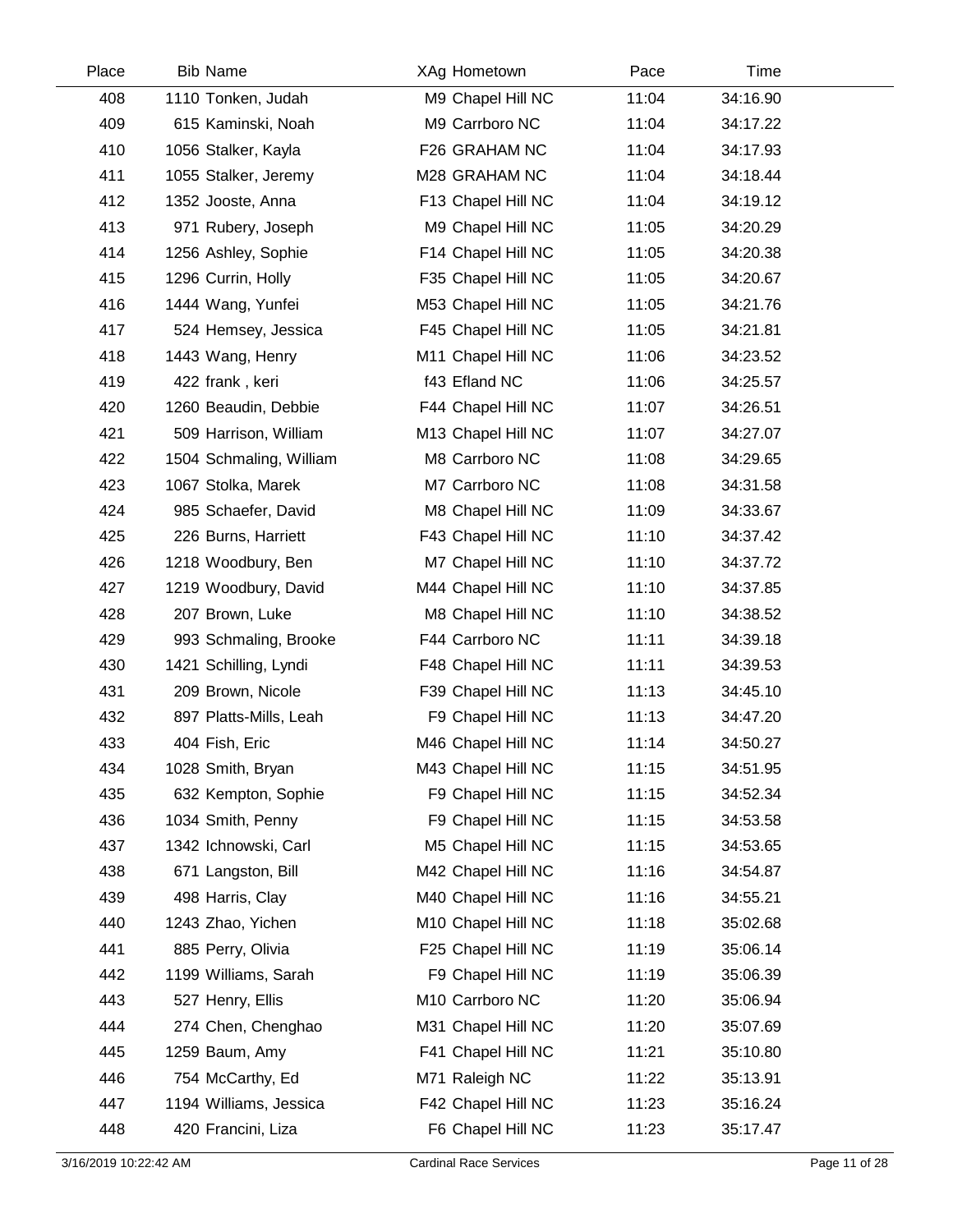| Place | <b>Bib Name</b>                 | XAg Hometown       | Pace  | Time     |
|-------|---------------------------------|--------------------|-------|----------|
| 449   | 669 Lange, Colby                | M7 Chapel Hill NC  | 11:24 | 35:21.71 |
| 450   | 1361 Lang, Stacey               | F41                | 11:25 | 35:22.05 |
| 451   | 1525 Buchenberger, Susan        | F53 Raleigh NC     | 11:26 | 35:25.96 |
| 452   | 747 Martz, Michael              | M10 Chapel Hill NC | 11:26 | 35:27.21 |
| 453   | 119 Angeles, Gustavo            | M56 Chapel Hill NC | 11:27 | 35:29.19 |
| 454   | 946 Reynolds, Tess              | F10 Chapel Hill NC | 11:27 | 35:30.74 |
| 455   | 868 Owen, Laura                 | F41 Chapel Hill NC | 11:30 | 35:37.61 |
| 456   | 1458 Vibert, Vangie             | F35 Chapel Hill NC | 11:30 | 35:38.05 |
| 457   | 958 Robe, Margaret              | F41 Carrboro NC    | 11:30 | 35:38.87 |
| 458   | 1150 Watson, Ada                | F10 Carrboro NC    | 11:31 | 35:41.31 |
| 459   | 138 Awoniyi, Muiywa             | M37 Chapel Hill NC | 11:32 | 35:46.70 |
| 460   | 279 Chi, Matteo                 | M8 Chapel Hill NC  | 11:33 | 35:48.25 |
| 461   | 278 Chi, Ben                    | M46 Chapel Hill NC | 11:33 | 35:48.30 |
| 462   | 1411 Reveles, Pele              | M9 Carrboro NC     | 11:34 | 35:49.88 |
| 463   | 1099 Thompson, Gallion ""Henry" | M8 Chapel Hill NC  | 11:34 | 35:52.70 |
| 464   | 1375 Lopez-Lerma, Ricardo       | M40 Chapel Hill NC | 11:35 | 35:53.26 |
| 465   | 1071 Sullivan, Michael          | M40 Chapel Hill NC | 11:35 | 35:53.49 |
| 466   | 1500 Lynch, Rowan               | M8 Chapel Hill NC  | 11:36 | 35:58.69 |
| 467   | 434 Gao, Alice                  | F12 Chapel Hill NC | 11:37 | 35:59.85 |
| 468   | 1158 Welch, Daniel              | M8 Chapel Hill NC  | 11:38 | 36:04.22 |
| 469   | 526 Henderson, Laura            | F50 Carrboro NC    | 11:38 | 36:04.89 |
| 470   | 695 Li, Brianna                 | F10 Chapel Hill NC | 11:39 | 36:06.19 |
| 471   | 1344 ingram, david              | M43 Chapel Hill NC | 11:39 | 36:06.46 |
| 472   | 1345 Ingram, Jacob              | M4 Chapel Hill NC  | 11:39 | 36:06.83 |
| 473   | 1301 dotters-katz, sarah        | F35 Chapel Hill NC | 11:39 | 36:07.75 |
| 474   | 831 naftel, jackson             | M38 Chapel Hill NC | 11:40 | 36:09.98 |
| 475   | 694 Lewis, Kristen              | F33 Chapel Hill NC | 11:41 | 36:13.38 |
| 476   | 1278 Buban-Ngu, Victor          | M20                | 11:42 | 36:14.70 |
| 477   | 1535 Abernethy, Mitchell        | M13 Chapel Hill NC | 11:42 | 36:15.61 |
| 478   | 1172 West, Jen                  | F43 Chapel Hill NC | 11:43 | 36:17.88 |
| 479   | 1168 West, Braxton              | M16 Chapel Hill NC | 11:43 | 36:18.27 |
| 480   | 145 Baldwin, Pam                | F46 Chapel Hill NC | 11:43 | 36:18.38 |
| 481   | 1231 Yonish, Lucas              | M12 Chapel Hill NC | 11:43 | 36:18.66 |
| 482   | 1171 West, Jay                  | M48 Chapel Hill NC | 11:43 | 36:19.37 |
| 483   | 1454 Yan, Lindsey               | F17 Chapel Hill NC | 11:43 | 36:19.67 |
| 484   | 1495 Galvan, Angelina           | F17 Chapel Hill NC | 11:44 | 36:21.72 |
| 485   | 1282 Casler, Lance              | M46 Chapel Hill NC | 11:45 | 36:25.34 |
| 486   | 1170 west, faith                | F9 Chapel Hill NC  | 11:45 | 36:25.46 |
| 487   | 1281 Casler, Kiran              | M7 Chapel Hill NC  | 11:45 | 36:25.59 |
| 488   | 457 Gonzalez Mata, Sandra       | F16                | 11:45 | 36:26.81 |
| 489   | 620 Kathard, Marisa             | F52 Chapel Hill NC | 11:46 | 36:27.84 |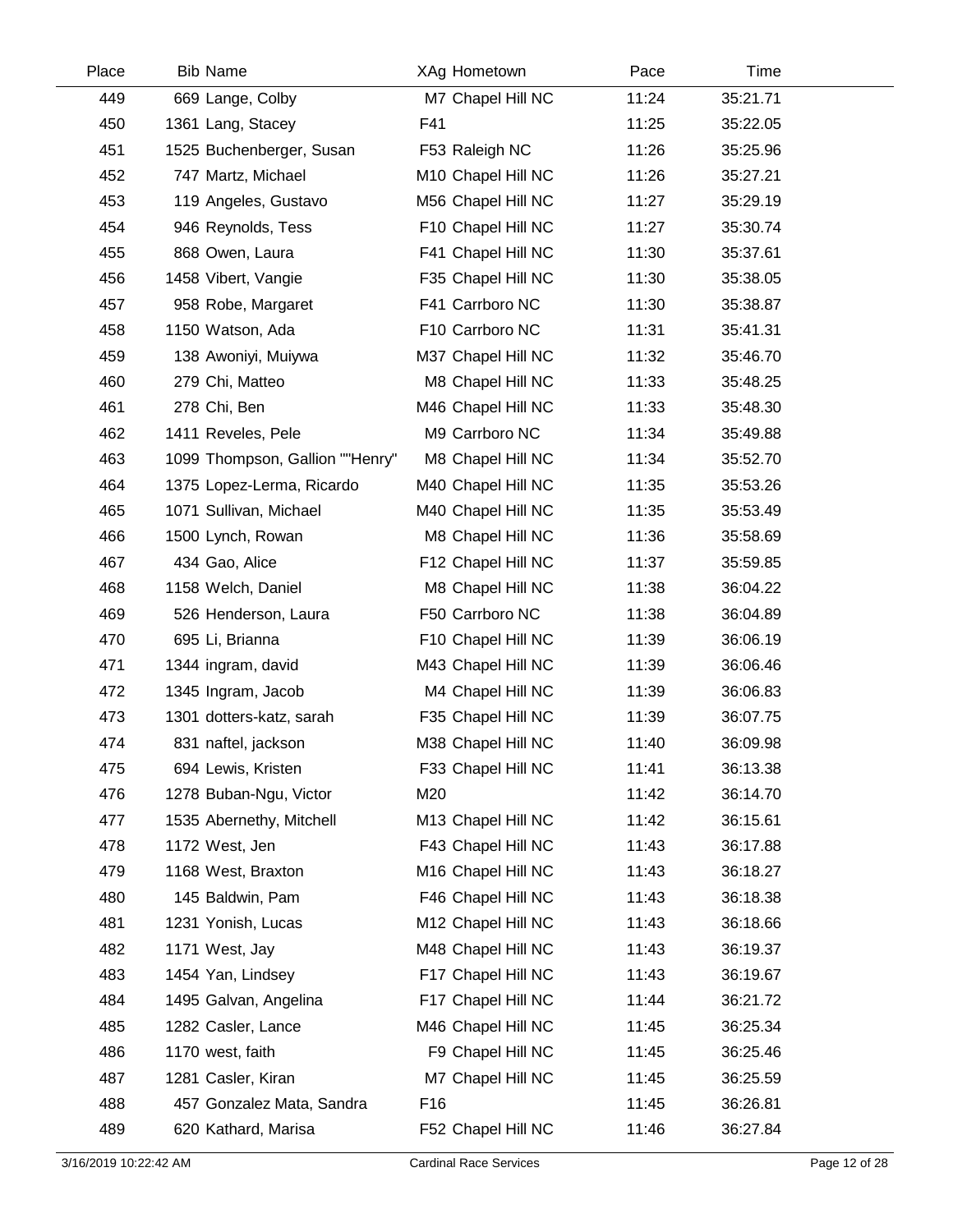| Place | <b>Bib Name</b>               |                 | XAg Hometown       | Pace  | Time     |  |
|-------|-------------------------------|-----------------|--------------------|-------|----------|--|
| 490   | 842 Nelsen, Owen              |                 | M9 Chapel Hill NC  | 11:47 | 36:30.76 |  |
| 491   | 983 Sanchez, Joselin          | F <sub>16</sub> |                    | 11:47 | 36:32.29 |  |
| 492   | 1233 Yoon, Wonsup             |                 | M44 Chapel Hill NC | 11:47 | 36:32.51 |  |
| 493   | 1023 Skurski, Julia           |                 | F7 Chapel Hill NC  | 11:47 | 36:32.54 |  |
| 494   | 1464 Falk, Anna               |                 | F58 Chapel Hill NC | 11:47 | 36:33.06 |  |
| 495   | 1025 Skurski, Kevin           |                 | M47 Chapel Hill NC | 11:49 | 36:36.36 |  |
| 496   | 555 Huang, Jen                |                 | F44 Chapel Hill NC | 11:49 | 36:37.06 |  |
| 497   | 156 Beach, Cullen             |                 | M12 Chapel Hill NC | 11:49 | 36:38.61 |  |
| 498   | 560 Huffman, Ellery           |                 | F12 Cary NC        | 11:50 | 36:41.82 |  |
| 499   | 206 Brown, Gabriel            |                 | M6 Chapel Hill NC  | 11:51 | 36:42.74 |  |
| 500   | 402 Fiscus, Lynne             |                 | F42 Chapel Hill NC | 11:51 | 36:43.27 |  |
| 501   | 155 Bastian, Kevin            |                 | M34 Chapel Hill NC | 11:52 | 36:48.60 |  |
| 502   | 1497 Bastian-Itano, Benjamin  |                 | M5 Chapel Hill NC  | 11:53 | 36:51.64 |  |
| 503   | 136 Aux, Dashiell             |                 | M7 Chapel Hill NC  | 11:55 | 36:55.29 |  |
| 504   | 135 Aux, Caroline Durkin      |                 | F45 Chapel Hill NC | 11:55 | 36:57.38 |  |
| 505   | 347 DiSantostefano, Rachael   |                 | F49 Chapel Hill NC | 11:56 | 36:59.55 |  |
| 506   | 915 Powers, Bill              |                 | m84 Chapel Hill NC | 11:58 | 37:06.37 |  |
| 507   | 989 Schilo, Sofia             |                 | F11 Chapel Hill NC | 11:59 | 37:07.83 |  |
| 508   | 988 Schilo, Justin            |                 | M43 Chapel Hill NC | 12:01 | 37:14.24 |  |
| 509   | 1276 Bridges, Hana            |                 | F11 Chapel Hill NC | 12:01 | 37:15.81 |  |
| 510   | 1277 Bridges, Jim             |                 | M48 Chapel Hill NC | 12:01 | 37:16.20 |  |
| 511   | 1397 Phillips, Laura          |                 | F40 Chapel Hill NC | 12:06 | 37:30.02 |  |
| 512   | 1498 Lynch, Michael           |                 | M38 Chapel Hill NC | 12:06 | 37:30.38 |  |
| 513   | 158 Beach, Rachel             |                 | F39 Chapel Hill NC | 12:07 | 37:33.06 |  |
| 514   | 412 Foreman, Dagan            |                 | M9 Chapel Hill NC  | 12:07 | 37:35.00 |  |
| 515   | 1410 Reuland, Dan             |                 | M55 Chapel Hill NC | 12:08 | 37:37.92 |  |
| 516   | 157 Beach, Leighton           |                 | F10 Chapel Hill NC | 12:09 | 37:38.89 |  |
| 517   | 968 Royster, Amaya            |                 | F17 Cary NC        | 12:11 | 37:44.85 |  |
| 518   | 1291 Crncic, Joe              |                 | M6 Carrboro NC     | 12:11 | 37:44.85 |  |
| 519   | 562 Huggins, Ben              |                 | M11 Chapel Hill NC | 12:11 | 37:46.35 |  |
| 520   | 969 Royster, Christina        |                 | F43 Cary NC        | 12:11 | 37:46.56 |  |
| 521   | 1290 Crncic, Ivanna           |                 | F8 Carrboro NC     | 12:11 | 37:46.61 |  |
| 522   | 855 O'Brien, Gus              |                 | M11 Chapel Hill NC | 12:11 | 37:47.33 |  |
| 523   | 296 Connaughton, Tania        |                 | F43 Durham NC      | 12:11 | 37:47.61 |  |
| 524   | 1292 Crncic, John             |                 | M42 Carrboro NC    | 12:12 | 37:47.70 |  |
| 525   | 204 Bross-Connaughton, Alessa |                 | M9 Durham NC       | 12:12 | 37:48.04 |  |
| 526   | 268 Chan, Kathryn             |                 | F55 Chapel Hill NC | 12:12 | 37:48.44 |  |
| 527   | 1393 Olson, Bettie            |                 | F56 Chapel Hill NC | 12:12 | 37:48.51 |  |
| 528   | 840 Neal, Sarah               |                 | F13 Chapel Hill NC | 12:12 | 37:48.58 |  |
| 529   | 775 Meller, Angie             |                 | F52 Chapel Hill NC | 12:12 | 37:49.11 |  |
| 530   | 1280 Cantwell, Cornelia       |                 | F50 Chapel Hill NC | 12:12 | 37:50.02 |  |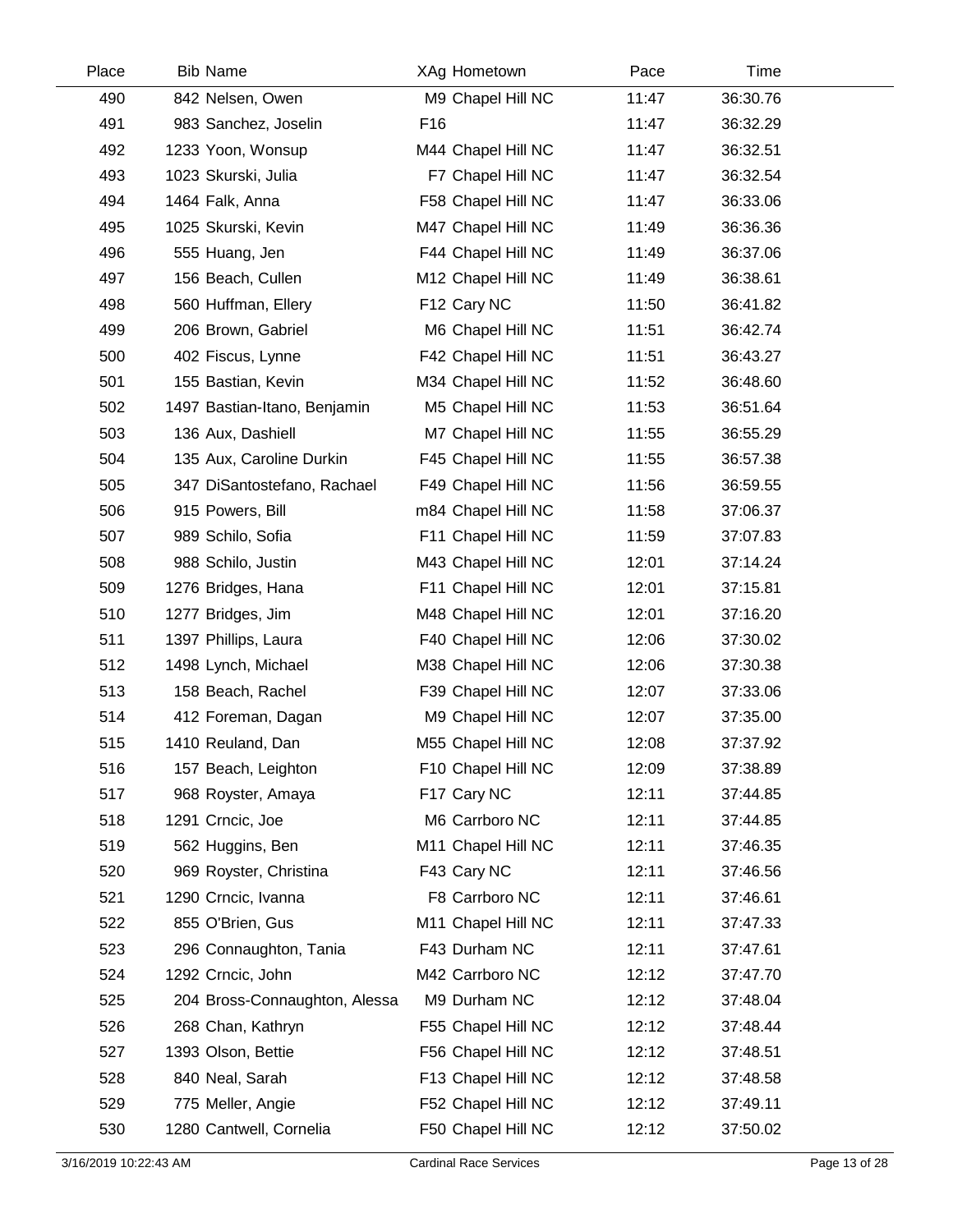| Place | <b>Bib Name</b>                | XAg Hometown        | Pace  | Time     |  |
|-------|--------------------------------|---------------------|-------|----------|--|
| 531   | 1521 Lanier, Paul              | M38 Chapel Hill NC  | 12:12 | 37:50.07 |  |
| 532   | 1515 Lanier, Jett              | M8 Chapel Hill NC   | 12:12 | 37:50.57 |  |
| 533   | 1121 Tzoumas, Cassius          | M12 Chapel Hill NC  | 12:13 | 37:51.77 |  |
| 534   | 1324 Gildea, Eamon             | M10 Chapel Hill NC  | 12:13 | 37:51.92 |  |
| 535   | 563 Huggins, Lisa              | F42 Chapel Hill NC  | 12:13 | 37:52.12 |  |
| 536   | 838 Neal, Catherine            | F47 Chapel Hill NC  | 12:14 | 37:54.16 |  |
| 537   | 940 Reitzes, Lisa              | F42 Chapel Hill NC  | 12:16 | 38:00.73 |  |
| 538   | 250 Cardona, Danielle          | F48 Chapel Hill NC  | 12:17 | 38:03.16 |  |
| 539   | 1102 Thompson, Joe             | M49 Chapel Hill NC  | 12:17 | 38:04.84 |  |
| 540   | 922 Rafetto, Chelsea           | F25 Chapel Hill NC  | 12:17 | 38:05.79 |  |
| 541   | 508 Harrison, Tara             | F43 Chapel Hill NC  | 12:18 | 38:07.57 |  |
| 542   | 1103 Thompson, Kristie         | F48 Chapel Hill NC  | 12:18 | 38:08.66 |  |
| 543   | 1098 Thompson, Emma Scott      | F10 Chapel Hill NC  | 12:18 | 38:09.26 |  |
| 544   | 505 Harrison, Maria            | F8 Chapel Hill NC   | 12:19 | 38:10.35 |  |
| 545   | 101 Adloo, Kelsie              | F29 Durham NC       | 12:22 | 38:19.60 |  |
| 546   | 1225 Wright, Becca             | F38 Chapel Hill NC  | 12:23 | 38:24.31 |  |
| 547   | 1227 Wright, Elsa              | F7 Chapel Hill NC   | 12:24 | 38:25.67 |  |
| 548   | 1406 Pugliese, Rachel          | F65 Chapel Hill NC  | 12:26 | 38:33.20 |  |
| 549   | 286 Clemente Rodrig Hivarez, C | M29 Chapel Hill NC  | 12:28 | 38:39.87 |  |
| 550   | 1402 Prejs, Addison            | F8 Carrboro NC      | 12:29 | 38:41.19 |  |
| 551   | 1404 Prejs, Art                | M45 Carrboro NC     | 12:29 | 38:41.31 |  |
| 552   | 1403 Prejs, Alyssa             | F13 Carrboro NC     | 12:29 | 38:42.79 |  |
| 553   | 835 Najera, Cristin            | F40 Hillsborough NC | 12:32 | 38:51.83 |  |
| 554   | 739 Maner, Joel                | M43 Durham NC       | 12:32 | 38:52.42 |  |
| 555   | 1354 Kelleher, Kim             | F63 Chapel Hill NC  | 12:33 | 38:53.67 |  |
| 556   | 1146 Wark, Aaron               | M36 Carrboro NC     | 12:33 | 38:54.82 |  |
| 557   | 1147 Wark, Benjamin            | M5 Carrboro NC      | 12:33 | 38:55.58 |  |
| 558   | 374 Durrance, Emily            | F9 Chapel Hill NC   | 12:34 | 38:57.46 |  |
| 559   | 777 Melnikas, Andrea           | F37 Carrboro NC     | 12:34 | 38:57.72 |  |
| 560   | 128 Atkins, Vivian             | F10 Chapel Hill NC  | 12:34 | 38:58.62 |  |
| 561   | 126 Atkins, Eliza              | F8 Chapel Hill NC   | 12:35 | 38:59.77 |  |
| 562   | 673 Langston, Owen             | M8 Chapel Hill NC   | 12:36 | 39:02.52 |  |
| 563   | 127 Atkins, Tim                | M45 Chapel Hill NC  | 12:37 | 39:05.30 |  |
| 564   | 1491 Safir, Lucy               | F11 Chapel Hill NC  | 12:38 | 39:09.62 |  |
| 565   | 1419 safir, melanie            | f43 Carrboro NC     | 12:38 | 39:10.04 |  |
| 566   | 1538 Nagarajan, Arul           | M12                 | 12:40 | 39:14.66 |  |
| 567   | 373 Durrance, Christine        | F39 Chapel Hill NC  | 12:41 | 39:17.95 |  |
| 568   | 537 Hodge, Terra               | F32 DURHAM NC       | 12:42 | 39:21.67 |  |
| 569   | 1437 Thompson, Layton Carter   | M49 Chapel Hill NC  | 12:42 | 39:23.21 |  |
| 570   | 1224 Worley, Anna              | F24 Cullowhee NC    | 12:43 | 39:24.16 |  |
| 571   | 164 Beesley, Glen              | M43 Chapel Hill NC  | 12:43 | 39:24.18 |  |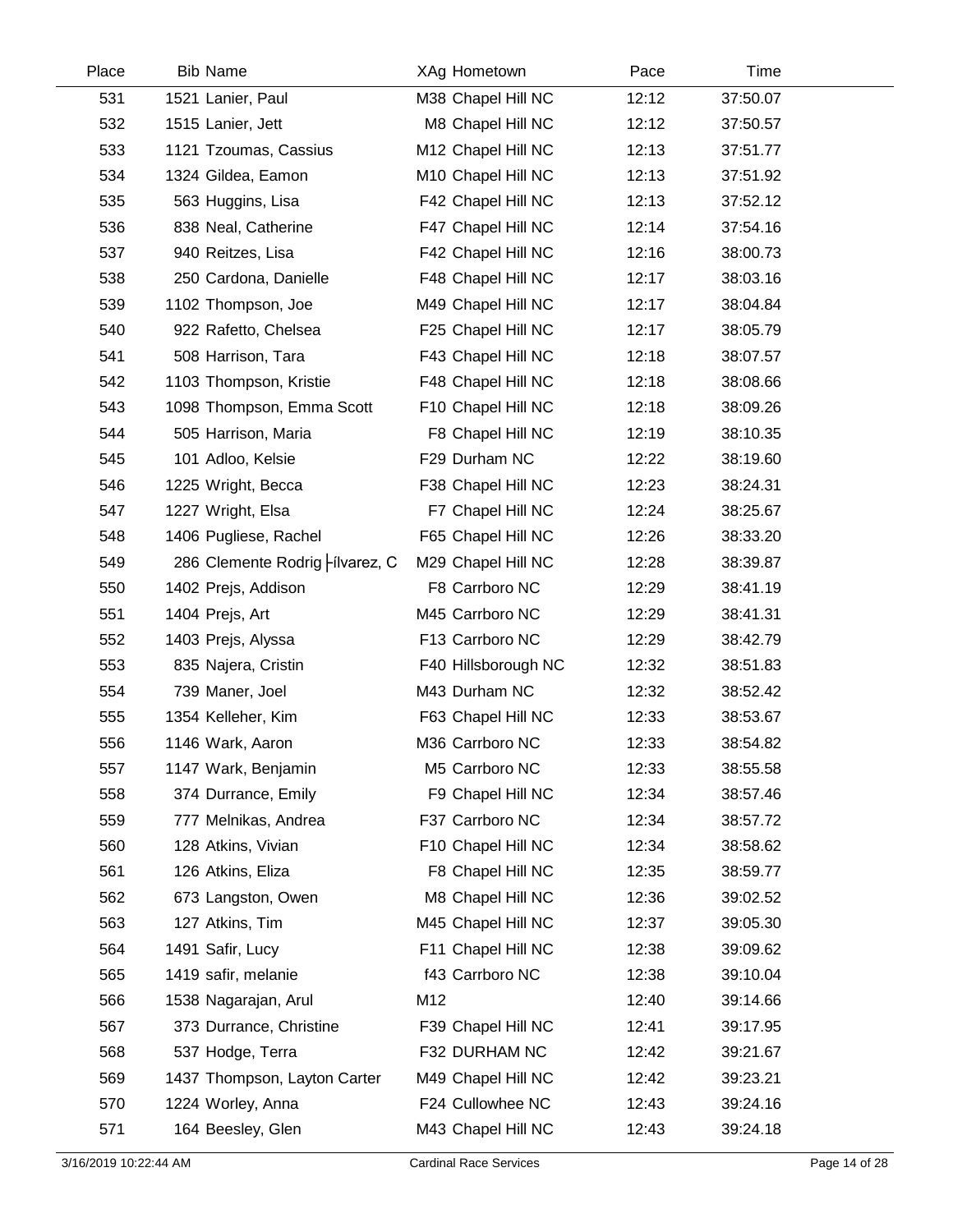| Place | <b>Bib Name</b>              | XAg Hometown       | Pace  | Time     |  |
|-------|------------------------------|--------------------|-------|----------|--|
| 572   | 165 Beesley, Marin           | F10 Chapel Hill NC | 12:43 | 39:24.25 |  |
| 573   | 166 Beesley, Sloane          | F12 Chapel Hill NC | 12:43 | 39:24.93 |  |
| 574   | 391 Faccidomo, Sara          | F42 Chapel Hill NC | 12:43 | 39:25.66 |  |
| 575   | 576 jain, sonali             | F42 Chapel Hill NC | 12:43 | 39:25.67 |  |
| 576   | 705 Lippy, Jeffrey           | M55 Mebane NC      | 12:47 | 39:37.20 |  |
| 577   | 704 Lippy, Christine         | F51 Mebane NC      | 12:47 | 39:38.79 |  |
| 578   | 1083 Szott, Vivienne         | F6 Chapel Hill NC  | 12:50 | 39:45.90 |  |
| 579   | 1082 Szott, Mike             | F44 Chapel Hill NC | 12:50 | 39:48.54 |  |
| 580   | 1370 Lindsay, Brittany       | F32 Pittsboro NC   | 12:51 | 39:49.27 |  |
| 581   | 1463 Lindsay-Caulkins, Aven  | F9 Chapel Hill NC  | 12:51 | 39:49.47 |  |
| 582   | 1080 Szott, Lizzy            | F39 Chapel Hill NC | 12:51 | 39:50.19 |  |
| 583   | 920 Qiao, Chunping           | M14 Chapel Hill NC | 12:51 | 39:51.48 |  |
| 584   | 425 Fritzo, Jerri            | f63 Chapel Hill NC | 12:52 | 39:54.65 |  |
| 585   | 1487 Pedersen, Brooke        | F9 Chapel Hill NC  | 12:53 | 39:55.37 |  |
| 586   | 1355 Kistler, Christine      | F42 Chapel Hill NC | 12:53 | 39:57.07 |  |
| 587   | 1222 Wooding, Kiera          | F22 Chapel Hill NC | 12:54 | 39:59.09 |  |
| 588   | 1295 cui, lingling           | F35 Chapel Hill NC | 12:55 | 40:02.41 |  |
| 589   | 1485 Ren, Tin                | F8 Chapel Hill NC  | 12:55 | 40:02.61 |  |
| 590   | 400 Finkral, Pri             | F10 Chapel Hill NC | 12:56 | 40:04.89 |  |
| 591   | 607 Kalies, Elizabeth        | F42 Chapel Hill NC | 12:56 | 40:05.24 |  |
| 592   | 1053 Srikrishnan, Hemalatha  | F39 Chapel Hill NC | 12:56 | 40:07.01 |  |
| 593   | 1221 Wooding, Hasana         | F22 Chapel Hill NC | 12:57 | 40:09.14 |  |
| 594   | 1014 Singer, Eliora          | F10 Chapel Hill NC | 12:57 | 40:09.27 |  |
| 595   | 1010 Singer, Adam            | M37 Chapel Hill NC | 12:57 | 40:09.64 |  |
| 596   | 401 Finnegan, Patrick        | M36 Chapel Hill NC | 13:01 | 40:22.13 |  |
| 597   | 470 Griffith, Emma           | F39 Chapel Hill NC | 13:02 | 40:25.72 |  |
| 598   | 469 Griffith, Elijah         | M5 Chapel Hill NC  | 13:04 | 40:29.46 |  |
| 599   | 116 Anderson, Soren          | F11 Chapel Hill NC | 13:04 | 40:29.80 |  |
| 600   | 1502 Mascenik, Angela        | F40 Carrboro NC    | 13:06 | 40:35.57 |  |
| 601   | 1374 Lopez-Cortes, Lupita    | F14 Chapel Hill NC | 13:06 | 40:36.00 |  |
| 602   | 1503 Mascenik, Ayla          | F9 Carrboro NC     | 13:06 | 40:36.47 |  |
| 603   | 112 Anderson, Elena          | F9 Chapel Hill NC  | 13:06 | 40:37.24 |  |
| 604   | 553 Howell, Liam             | M10 Chapel Hill NC | 13:06 | 40:37.80 |  |
| 605   | 665 Lake, James              | M51 Chapel Hill NC | 13:07 | 40:39.80 |  |
| 606   | 1420 sawyer, riley           | F13 Chapel Hill NC | 13:10 | 40:47.57 |  |
| 607   | 815 Murdoch, David           | M45 Chapel Hill NC | 13:10 | 40:48.26 |  |
| 608   | 817 Murdoch, Lucas           | M9 Chapel Hill NC  | 13:10 | 40:49.58 |  |
| 609   | 473 Gutierrez, Camila        | F9 Chapel Hill NC  | 13:11 | 40:50.76 |  |
| 610   | 283 Clark, Ella Jane         | F9 Efland NC       | 13:12 | 40:55.22 |  |
| 611   | 845 Nicholson-Clark, Melissa | F39 Efland NC      | 13:12 | 40:55.80 |  |
| 612   | 111 Anderson, Craig          | M47 Chapel Hill NC | 13:13 | 40:57.93 |  |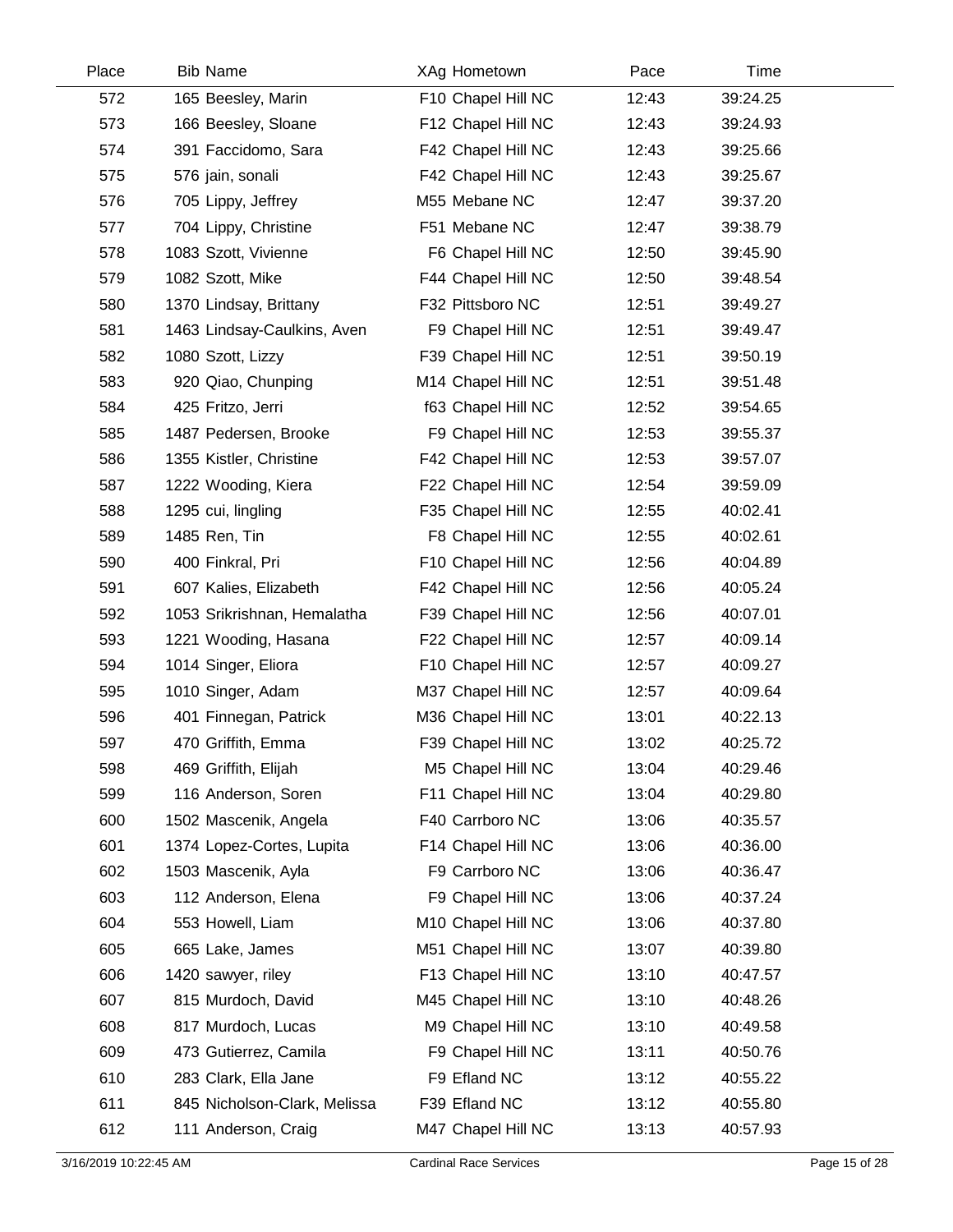| Place | <b>Bib Name</b>             | XAg Hometown         | Pace  | Time     |  |
|-------|-----------------------------|----------------------|-------|----------|--|
| 613   | 1372 Lipinski, Sarah        | F25 Raleigh NC       | 13:14 | 41:00.76 |  |
| 614   | 179 Bivins, Emily           | F50 Swepsonville NC  | 13:16 | 41:06.15 |  |
| 615   | 869 Page, Jay               | M72 Raleigh NC       | 13:16 | 41:07.98 |  |
| 616   | 552 Howell, Bethany         | F47 Chapel Hill NC   | 13:16 | 41:08.60 |  |
| 617   | 1321 Gellin, David          | M9 Chapel Hill NC    | 13:17 | 41:09.28 |  |
| 618   | 1042 Sotres, Daniela        | F45 Chapel Hill NC   | 13:17 | 41:11.73 |  |
| 619   | 1394 Pak, Bo Jung           | F <sub>22</sub>      | 13:20 | 41:19.49 |  |
| 620   | 1433 Spector, Zeb           | M46 Chapel Hill NC   | 13:20 | 41:20.04 |  |
| 621   | 1431 Spector, Cosette       | F6 Chapel Hill NC    | 13:20 | 41:20.24 |  |
| 622   | 1252 Alexander, Kelly       | F38 Chapel Hill NC   | 13:22 | 41:25.84 |  |
| 623   | 554 Howes, Cathy            | F56 Chapel Hill NC   | 13:27 | 41:40.44 |  |
| 624   | 1417 Royal, Julia           | F41 Winston-Salem NC | 13:27 | 41:41.19 |  |
| 625   | 1113 Treese, Kaylee         | F31 GRAHAM NC        | 13:27 | 41:42.94 |  |
| 626   | 745 Martinez-Ramos, Patrick | M17 Chapel Hill NC   | 13:28 | 41:43.63 |  |
| 627   | 1283 Casler, Leena          | F9 Chapel Hill NC    | 13:29 | 41:46.51 |  |
| 628   | 1284 Casler, Rathiga        | F43 Chapel Hill NC   | 13:29 | 41:48.29 |  |
| 629   | 738 Malinchock, Cole        | M15 Chapel Hill NC   | 13:30 | 41:50.28 |  |
| 630   | 782 Mewshaw, Jessie         | F36 Chapel Hill NC   | 13:31 | 41:53.53 |  |
| 631   | 159 Becknell, Gretchen      | F40 GRAHAM NC        | 13:31 | 41:53.75 |  |
| 632   | 932 Redd, Madison           | F11 Chapel Hill NC   | 13:36 | 42:08.52 |  |
| 633   | 331 De Brigard, David       | M8 Chapel Hill NC    | 13:37 | 42:11.92 |  |
| 634   | 873 Park, Grace             | F28 Chapel Hill NC   | 13:37 | 42:12.64 |  |
| 635   | 696 Lim, David              | M27 Chapel Hill NC   | 13:37 | 42:12.69 |  |
| 636   | 1390 Nagarajan, Uma         | F51 Chapel Hill NC   | 13:38 | 42:15.44 |  |
| 637   | 719 Lorenz, Clare           | F12 Chapel Hill NC   | 13:38 | 42:16.53 |  |
| 638   | 934 Redd, Mason             | M9 Chapel Hill NC    | 13:39 | 42:17.63 |  |
| 639   | 332 De Brigard, Felipe      | M39 Chapel Hill NC   | 13:39 | 42:18.89 |  |
| 640   | 1430 Spector, Cole          | M3 Chapel Hill NC    | 13:40 | 42:22.19 |  |
| 641   | 1432 Spector, Tara          | F36 Chapel Hill NC   | 13:40 | 42:22.54 |  |
| 642   | 746 Martz, Dave             | M51 Chapel Hill NC   | 13:40 | 42:22.77 |  |
| 643   | 740 MANNING, ROBERT         | M51 Chapel Hill NC   | 13:41 | 42:23.70 |  |
| 644   | 1533 Lathren, Christine     | F41 Chapel Hill NC   | 13:42 | 42:27.01 |  |
| 645   | 1536 Cheng, Quinzi          | F <sub>0</sub>       | 13:43 | 42:32.25 |  |
| 646   | 1483 Xu, Weigang            | F45 Chapel Hill NC   | 13:44 | 42:32.91 |  |
| 647   | 1037 Smith, Sarah           | F35 Pittsboro NC     | 13:44 | 42:33.73 |  |
| 648   | 1033 Smith, Marlee          | F6 Pittsboro NC      | 13:44 | 42:34.48 |  |
| 649   | 1204 Winstead, Nick         | M41 Durham NC        | 13:44 | 42:34.71 |  |
| 650   | 541 Honeycutt, Andrea       | F44 Chapel Hill NC   | 13:47 | 42:44.47 |  |
| 651   | 542 Honeycutt, Carter       | M7 Chapel Hill NC    | 13:48 | 42:45.73 |  |
| 652   | 495 Harper, Shana           | F49 Carrboro NC      | 13:51 | 42:56.27 |  |
| 653   | 721 Lorenz, Matthew         | M42 Chapel Hill NC   | 13:51 | 42:56.44 |  |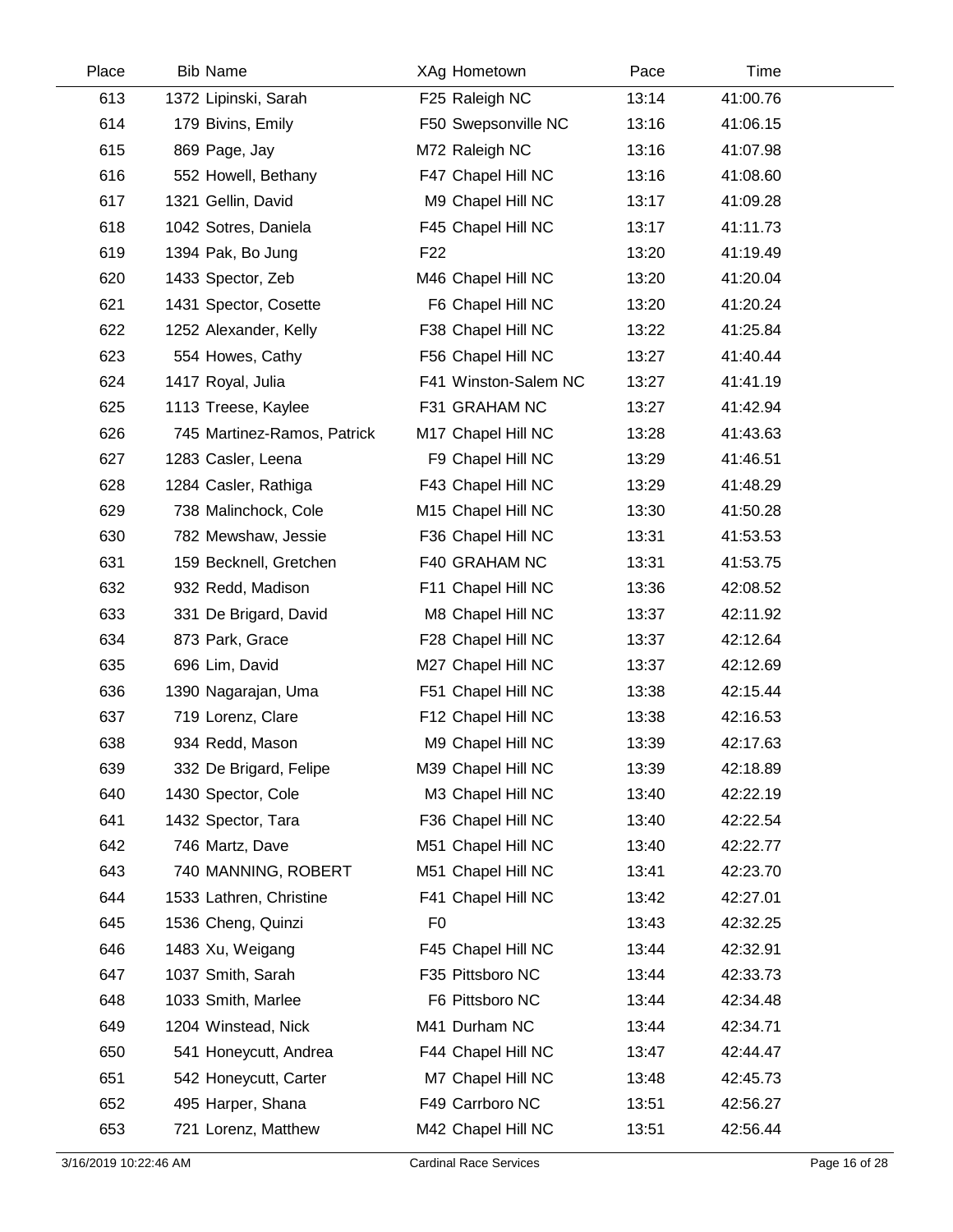| Place | <b>Bib Name</b>         | XAg Hometown       | Pace  | Time     |  |
|-------|-------------------------|--------------------|-------|----------|--|
| 654   | 1415 Ross, Bill         | M49 Carrboro NC    | 13:51 | 42:57.51 |  |
| 655   | 830 NAFTEL, JACK        | M8 Chapel Hill NC  | 13:52 | 42:58.72 |  |
| 656   | 829 NAFTEL, ISLA        | F6 Chapel Hill NC  | 13:52 | 43:00.67 |  |
| 657   | 660 Kurup, Avik         | M6 Chapel Hill NC  | 13:53 | 43:02.75 |  |
| 658   | 462 Gourdet, Aurelie    | F8 Chapel Hill NC  | 13:54 | 43:04.37 |  |
| 659   | 1266 Berkley, Jordan    | M59 Chapel Hill NC | 13:54 | 43:04.92 |  |
| 660   | 1267 Berkleys, Ila      | F54 Chapel Hill NC | 13:54 | 43:05.78 |  |
| 661   | 1435 Thomas, Eila       | F8 Chapel Hill NC  | 13:55 | 43:07.51 |  |
| 662   | 781 meunier, thomas     | m42 Carrboro NC    | 13:56 | 43:11.98 |  |
| 663   | 780 Meunier, Elizabeth  | F40 Carrboro NC    | 13:56 | 43:12.03 |  |
| 664   | 442 gates, mary         | F56 Chapel Hill NC | 13:57 | 43:15.63 |  |
| 665   | 1384 McAdam, Stephanie  | F49 Carrboro NC    | 13:57 | 43:15.82 |  |
| 666   | 918 Puri, Mala          | F43 Chapel Hill NC | 13:58 | 43:19.11 |  |
| 667   | 748 Martz, Reagan       | F12 Chapel Hill NC | 14:00 | 43:22.48 |  |
| 668   | 1050 Spivey, Rosalie    | F8 Durham NC       | 14:00 | 43:24.32 |  |
| 669   | 1003 Sheikhli, Sadie    | F8 Raleigh NC      | 14:00 | 43:25.16 |  |
| 670   | 1051 Spivey, Windom     | M35 Durham NC      | 14:01 | 43:25.95 |  |
| 671   | 1030 Smith, Jacob       | M13 Chapel Hill NC | 14:01 | 43:26.45 |  |
| 672   | 1462 Bushnell, Chris    | M43 Chapel Hill NC | 14:01 | 43:27.23 |  |
| 673   | 231 Bushnell, Maslan    | F7 Chapel Hill NC  | 14:01 | 43:28.53 |  |
| 674   | 749 Martz, Tanya        | F47 Chapel Hill NC | 14:02 | 43:29.70 |  |
| 675   | 935 Redd, Riza          | F40 Chapel Hill NC | 14:04 | 43:35.02 |  |
| 676   | 1512 Edwards, Jamie     | F55 Apex NC        | 14:04 | 43:35.16 |  |
| 677   | 1510 Edwards, Liz       | F54 Apex NC        | 14:04 | 43:35.51 |  |
| 678   | 933 Redd, Malin         | F8 Chapel Hill NC  | 14:04 | 43:36.02 |  |
| 679   | 1022 Skurski, Gavin     | M6 Chapel Hill NC  | 14:04 | 43:36.98 |  |
| 680   | 1532 Lathren, Grant     | M11 Chapel Hill NC | 14:04 | 43:37.86 |  |
| 681   | 1024 Skurski, Katherine | F41 Chapel Hill NC | 14:05 | 43:38.77 |  |
| 682   | 926 Ramirez, Flor       | F55 Chapel Hill NC | 14:06 | 43:41.75 |  |
| 683   | 1107 Tolmie, Carri      | F39 Carrboro NC    | 14:07 | 43:45.16 |  |
| 684   | 1108 Tolmie, Zoe        | F7 Carrboro NC     | 14:07 | 43:46.70 |  |
| 685   | 561 Huffman, Kellie     | F41 Cary NC        | 14:07 | 43:46.71 |  |
| 686   | 1009 Simmons, Joe       | M45 Durham NC      | 14:08 | 43:48.55 |  |
| 687   | 1339 Hill, Adela        | F7 Chapel Hill NC  | 14:10 | 43:54.90 |  |
| 688   | 1299 del Pliego, Carmen | F8 Chapel Hill NC  | 14:10 | 43:55.82 |  |
| 689   | 1152 Watson, Philip     | M39 Carrboro NC    | 14:13 | 44:04.70 |  |
| 690   | 1151 Watson, Morgan     | M7 Carrboro NC     | 14:13 | 44:04.75 |  |
| 691   | 1238 Zarzar, Caroline   | F39 Chapel Hill NC | 14:14 | 44:07.21 |  |
| 692   | 447 Gevock, Cathy       | F65                | 14:14 | 44:07.82 |  |
| 693   | 1519 Kathard, Haresh    | M57 Chapel Hill NC | 14:19 | 44:23.36 |  |
| 694   | 619 Kathard, Laila      | F15 Chapel Hill NC | 14:19 | 44:23.91 |  |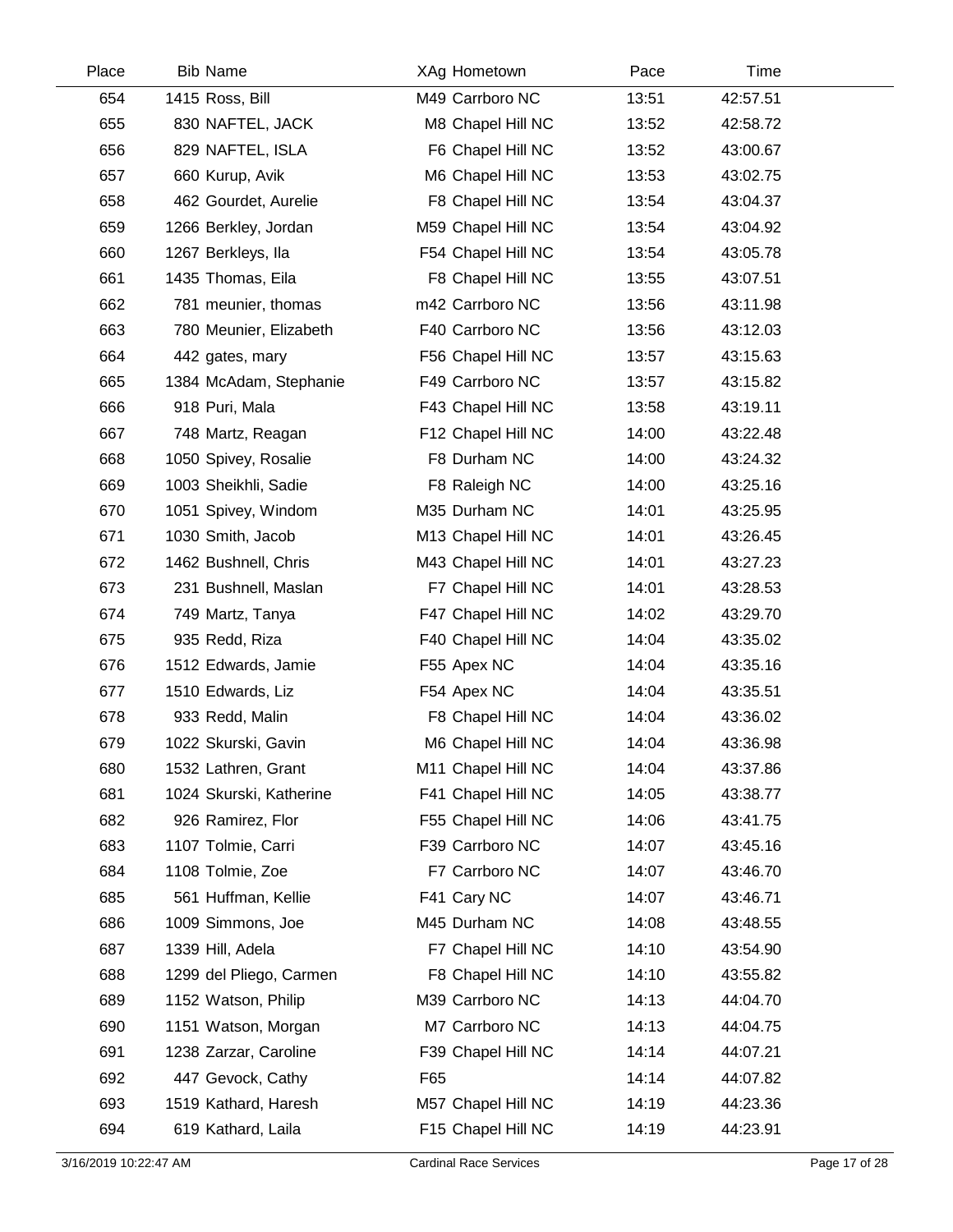| Place | <b>Bib Name</b>       |                             | XAg Hometown       | Pace  | Time     |
|-------|-----------------------|-----------------------------|--------------------|-------|----------|
| 695   | 1347 jonas, andrew    |                             | M9 Chapel Hill NC  | 14:23 | 44:35.31 |
| 696   | 132 Austin, Hazel     |                             | F8 Chapel Hill NC  | 14:24 | 44:36.87 |
| 697   | 1338 Hemming, Theo    |                             | M4 Chapel Hill NC  | 14:24 | 44:36.95 |
| 698   | 1351 jonas, natalie   |                             | F11 Chapel Hill NC | 14:24 | 44:37.00 |
| 699   | 1392 Olsen, Margaret  |                             | F34 Chapel Hill NC | 14:24 | 44:37.27 |
| 700   | 1348 jonas, dan       |                             | M43 Chapel Hill NC | 14:24 | 44:39.25 |
| 701   | 237 Byerly, Jackie    |                             | F43 Durham NC      | 14:26 | 44:45.32 |
| 702   |                       | 431 Gallegos Gatlin, Lorenz | M6 Carrboro NC     | 14:32 | 45:02.76 |
| 703   | 795 Mitchell, Skyler  |                             | F9 Durham NC       | 14:32 | 45:03.17 |
| 704   |                       | 243 Cabrera-Nazario, Obed   | M15 Carrboro NC    | 14:33 | 45:04.92 |
| 705   | 359 Drew, Eliza       |                             | F11 Chapel Hill NC | 14:33 | 45:07.25 |
| 706   | 443 Gatlin, Lorena    |                             | F39 Carrboro NC    | 14:33 | 45:07.55 |
| 707   | 1307 Dunmire, Spencer |                             | M7 Chapel Hill NC  | 14:34 | 45:09.46 |
| 708   | 750 Martz, William    |                             | M8 Chapel Hill NC  | 14:35 | 45:11.83 |
| 709   | 1305 Dunmire, David   |                             | M43 Chapel Hill NC | 14:35 | 45:12.34 |
| 710   | 547 Hopkins, Samuel   |                             | M8 Chapel Hill NC  | 14:35 | 45:13.47 |
| 711   | 1507 Ross, Coleman    |                             | M75 Chapel Hill NC | 14:36 | 45:14.47 |
| 712   | 1302 Doty, Jenn       |                             | F38 Mebane NC      | 14:36 | 45:15.37 |
| 713   | 1303 Doty, Mackenzie  |                             | F8 Mebane NC       | 14:36 | 45:15.89 |
| 714   |                       | 270 Chappell, Heather       | F41 Chapel Hill NC | 14:37 | 45:17.32 |
| 715   | 269 Chappell, Addy    |                             | F8 Chapel Hill NC  | 14:37 | 45:17.76 |
| 716   |                       | 759 McElwee, Chelsey        | F29 Chapel Hill NC | 14:42 | 45:35.11 |
| 717   | 143 Baker, Robert     |                             | M72 GRAHAM NC      | 14:43 | 45:36.68 |
| 718   | 790 Mills, Sarah      |                             | F39 Chapel Hill NC | 14:43 | 45:37.31 |
| 719   | 641 King, Cass        |                             | M7 Carrboro NC     | 14:43 | 45:38.19 |
| 720   | 642 King, Leigh Anne  |                             | F44 Carrboro NC    | 14:43 | 45:38.49 |
| 721   | 575 Jackson, Kristin  |                             | F38 Chapel Hill NC | 14:45 | 45:44.59 |
| 722   | 1255 Allam, Jonah     |                             | M8 Chapel Hill NC  | 14:46 | 45:45.50 |
| 723   | 546 Hopkins, Michael  |                             | M40 Chapel Hill NC | 14:46 | 45:45.51 |
| 724   | 804 Moore, Alexander  |                             | M14 Chapel Hill NC | 14:46 | 45:46.71 |
| 725   | 837 Nazario, Ilia     |                             | F45 Carrboro NC    | 14:46 | 45:47.82 |
| 726   | 1337 Hemming, Peter   |                             | M6 Chapel Hill NC  | 14:47 | 45:50.86 |
| 727   | 134 Austin, Truman    |                             | M14 Chapel Hill NC | 14:48 | 45:51.55 |
| 728   | 846 Nickerson, Adam   |                             | M29 Chapel Hill NC | 14:54 | 46:10.59 |
| 729   | 847 Nickerson, Nick   |                             | M73 Chapel Hill NC | 14:54 | 46:11.46 |
| 730   | 1237 Yusko, Will      |                             | M8 Chapel Hill NC  | 15:03 | 46:38.21 |
| 731   | 1235 Yusko, Mark      |                             | M55 Chapel Hill NC | 15:03 | 46:38.33 |
| 732   | 303 Coward, Caden     |                             | M8 Chapel Hill NC  | 15:03 | 46:40.16 |
| 733   |                       | 900 Pohlman, Clemens        | M10 Chapel Hill NC | 15:04 | 46:41.10 |
| 734   | 1446 Warner, Zebrina  |                             | F40 Chapel Hill NC | 15:04 | 46:42.52 |
| 735   | 551 Houpe, Laura      |                             | F41 Chapel Hill NC | 15:05 | 46:44.96 |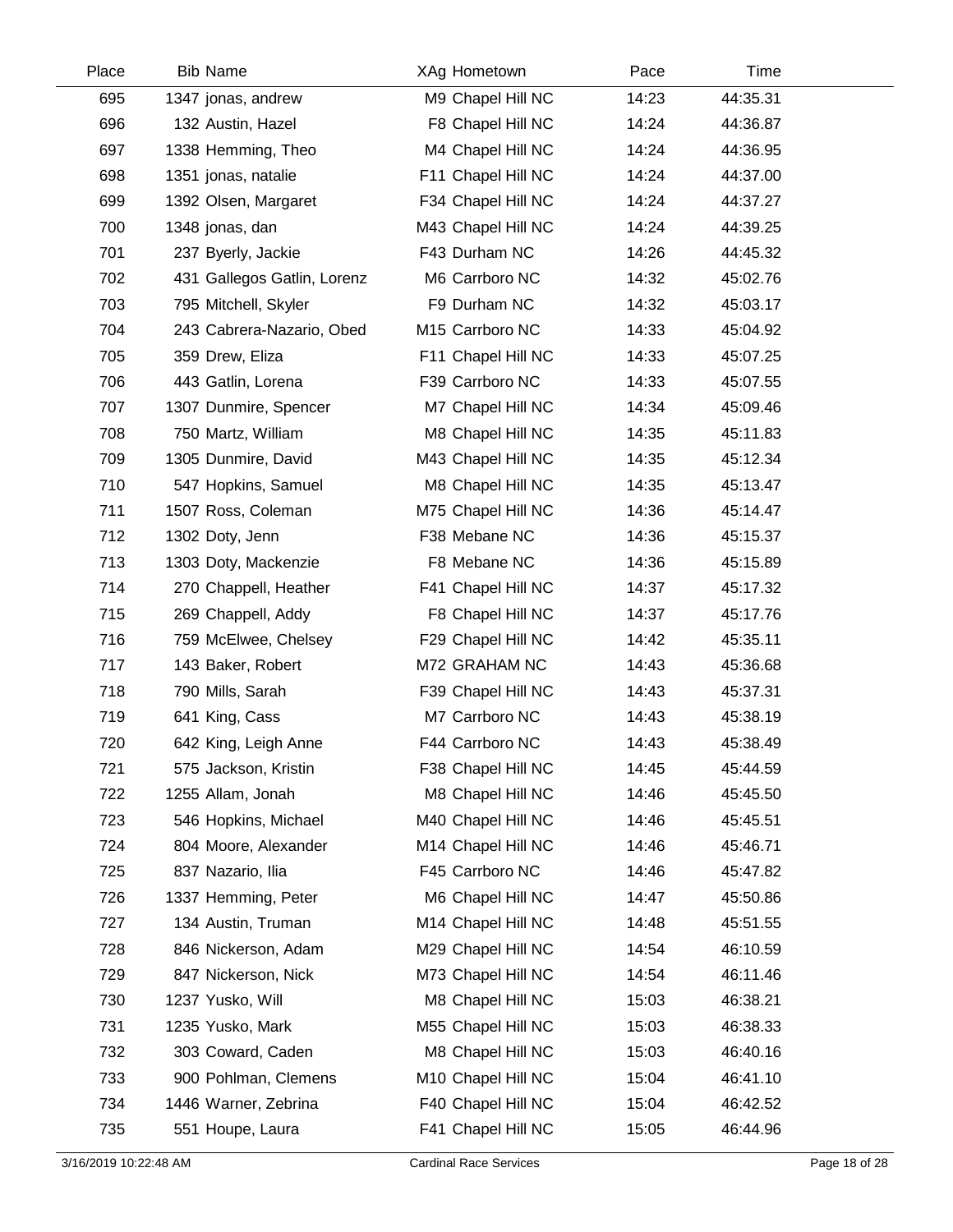| Place | <b>Bib Name</b>          | XAg Hometown        | Pace  | Time     |  |
|-------|--------------------------|---------------------|-------|----------|--|
| 736   | 360 Drew, Jeremy         | M7 Chapel Hill NC   | 15:08 | 46:54.72 |  |
| 737   | 358 Drew, Amy            | F41 Chapel Hill NC  | 15:09 | 46:58.83 |  |
| 738   | 1389 Murphy, Maura       | F57 Chapel Hill NC  | 15:11 | 47:05.01 |  |
| 739   | 1236 Yusko, Stacey       | F55 Chapel Hill NC  | 15:12 | 47:05.82 |  |
| 740   | 392 Farmer, Brian        | M48 Carrboro NC     | 15:12 | 47:05.91 |  |
| 741   | 188 Bouldin, Charlie     | M10 GRAHAM NC       | 15:13 | 47:09.23 |  |
| 742   | 189 Bouldin, David       | M36 GRAHAM NC       | 15:13 | 47:10.98 |  |
| 743   | 820 Murley, Matt         | M43 Chapel Hill NC  | 15:16 | 47:19.45 |  |
| 744   | 1423 Schilling, Nicholas | M13 Chapel Hill NC  | 15:18 | 47:26.28 |  |
| 745   | 1422 Schilling, Michael  | M43 Chapel Hill NC  | 15:20 | 47:32.58 |  |
| 746   | 393 Farmer, Joseph       | M15 Carrboro NC     | 15:21 | 47:33.95 |  |
| 747   | 1112 Tooloee, Lisa       | F50 Chapel Hill NC  | 15:22 | 47:38.27 |  |
| 748   | 285 Clemente, Jessica    | F29 Chapel Hill NC  | 15:22 | 47:38.32 |  |
| 749   | 1111 Tooloee, Leila      | F7 Chapel Hill NC   | 15:23 | 47:40.08 |  |
| 750   | 692 Levin, Gunnar        | M21 Chapel Hill NC  | 15:28 | 47:57.06 |  |
| 751   | 691 Levin, Barbara       | F50 Chapel Hill NC  | 15:28 | 47:57.90 |  |
| 752   | 115 Anderson, Sarah      | F47 Chapel Hill NC  | 15:29 | 47:58.53 |  |
| 753   | 893 Pithan, Silvia       | F43 Chapel Hill NC  | 15:29 | 47:58.78 |  |
| 754   | 852 Nunes, Antonia       | F11 Chapel Hill NC  | 15:29 | 47:58.89 |  |
| 755   | 854 Nunes, Mauro         | M45 Chapel Hill NC  | 15:29 | 47:59.04 |  |
| 756   | 853 Nunes, Helena        | F9 Chapel Hill NC   | 15:29 | 47:59.47 |  |
| 757   | 352 Dorn, Mischa         | F10 Chapel Hill NC  | 15:30 | 48:02.47 |  |
| 758   | 353 Dorn, Phoebe         | F8 Chapel Hill NC   | 15:30 | 48:02.97 |  |
| 759   | 818 Murley, Ben          | M5 Chapel Hill NC   | 15:31 | 48:07.50 |  |
| 760   | 436 Garber, Lauren       | F39 Chapel Hill NC  | 15:32 | 48:08.13 |  |
| 761   | 992 Schissel, Paul       | M40 Chapel Hill NC  | 15:32 | 48:08.28 |  |
| 762   | 991 Schissel, Anokhi     | F6 Chapel Hill NC   | 15:32 | 48:08.49 |  |
| 763   | 1063 Stinehour, Shanna   | F34 Chapel Hill NC  | 15:32 | 48:08.81 |  |
| 764   | 819 Murley, Luke         | M8 Chapel Hill NC   | 15:32 | 48:08.84 |  |
| 765   | 1418 Royal, Rachel       | F8 Winston-Salem NC | 15:32 | 48:09.03 |  |
| 766   | 1472 Kimberly, Susan     | F49 Chapel Hill NC  | 15:32 | 48:09.37 |  |
| 767   | 1474 Kimberly, Liliane   | F14 Chapel Hill NC  | 15:32 | 48:09.47 |  |
| 768   | 489 Hardin, Charlotte    | F9 Chapel Hill NC   | 15:32 | 48:09.92 |  |
| 769   | 488 Hardin, Annelise     | F41 Chapel Hill NC  | 15:32 | 48:09.98 |  |
| 770   | 1062 Stinehour, Grace    | F7 Chapel Hill NC   | 15:32 | 48:10.11 |  |
| 771   | 1179 White, Lindsay      | F11 Chapel Hill NC  | 15:33 | 48:11.63 |  |
| 772   | 244 Calderone, Tania     | F10 Chapel Hill NC  | 15:33 | 48:11.75 |  |
| 773   | 197 Brady, Amanda        | F28 Chapel Hill NC  | 15:34 | 48:13.97 |  |
| 774   | 1180 White, McKenna      | F9 Chapel Hill NC   | 15:34 | 48:14.33 |  |
| 775   | 511 Hartson, Brooke      | F29 BURLINGTON NC   | 15:34 | 48:15.05 |  |
| 776   | 437 Garber, Maya         | F6 Chapel Hill NC   | 15:34 | 48:15.43 |  |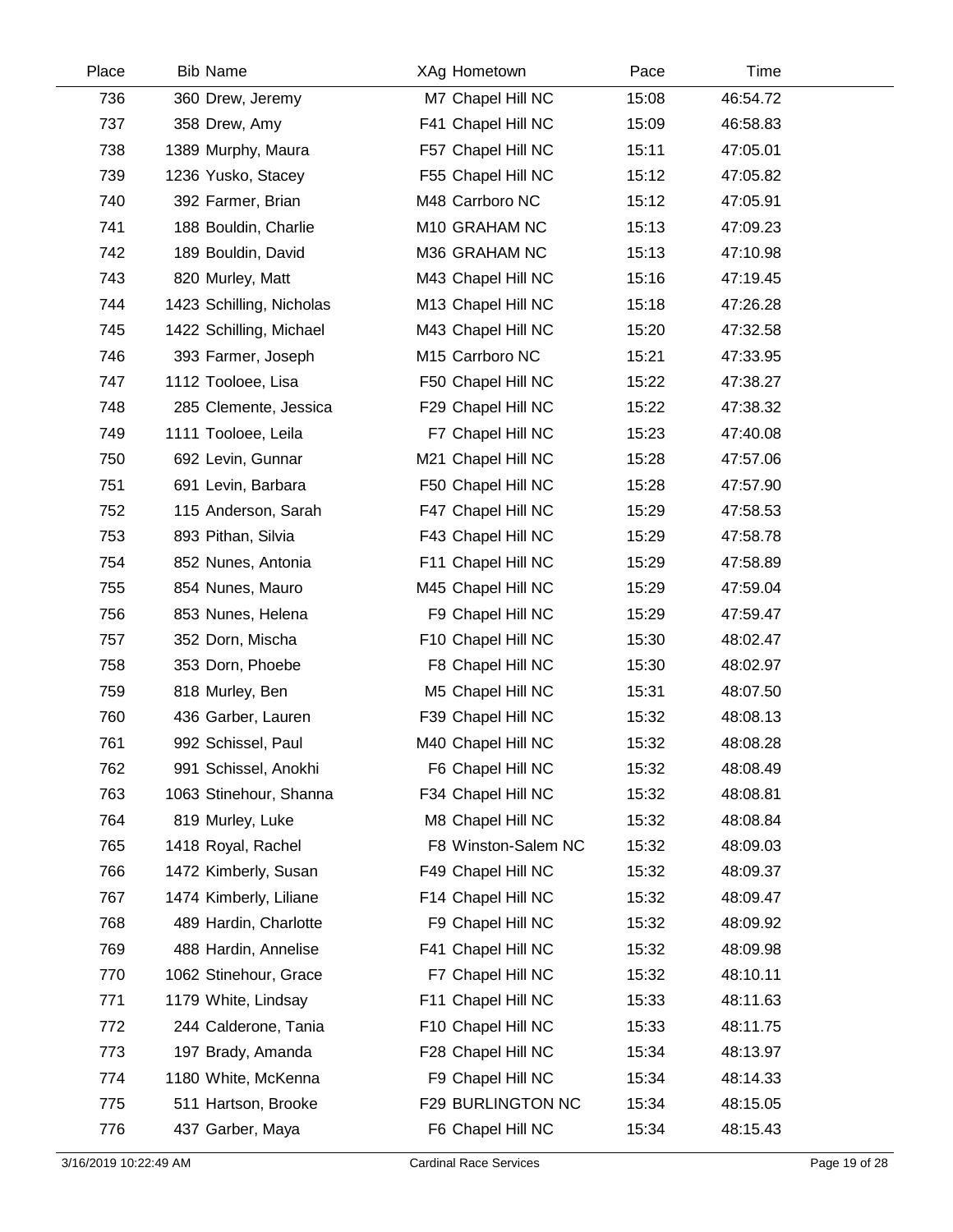| Place | <b>Bib Name</b>          | XAg Hometown       | Pace  | Time     |  |
|-------|--------------------------|--------------------|-------|----------|--|
| 777   | 351 DORN, Emily          | F41 Chapel Hill NC | 15:34 | 48:16.62 |  |
| 778   | 430 Fussman, Keilah      | F22 Chapel Hill NC | 15:36 | 48:21.20 |  |
| 779   | 545 Hopkins, Hazel       | F6 Chapel Hill NC  | 15:36 | 48:21.36 |  |
| 780   | 1254 Allam, Daniel       | M45 Chapel Hill NC | 15:36 | 48:21.90 |  |
| 781   | 666 Land, Lindsey Nicole | F31 Durham NC      | 15:38 | 48:27.11 |  |
| 782   | 1364 Lee, Duyoung        | M10 Chapel Hill NC | 15:39 | 48:30.93 |  |
| 783   | 1363 Lee, Duseong        | M6 Chapel Hill NC  | 15:39 | 48:31.86 |  |
| 784   | 1340 Hong, Sungnam       | F40 Chapel Hill NC | 15:39 | 48:32.01 |  |
| 785   | 1366 Lee, Jeongwon       | M43 Chapel Hill NC | 15:40 | 48:32.49 |  |
| 786   | 890 Pike, Sylvie         | F6 Chapel Hill NC  | 15:40 | 48:34.76 |  |
| 787   | 891 Pike, Waverly        | F8 Chapel Hill NC  | 15:42 | 48:38.87 |  |
| 788   | 345 Dirito, Nina Rose    | F6 Chapel Hill NC  | 15:43 | 48:44.04 |  |
| 789   | 344 Dirito, David        | M38 Chapel Hill NC | 15:43 | 48:44.44 |  |
| 790   | 970 Rubery, Coco         | F7 Chapel Hill NC  | 15:45 | 48:50.93 |  |
| 791   | 1153 Watson, Stephens    | F25 Chapel Hill NC | 15:46 | 48:51.51 |  |
| 792   | 465 Greenway, Sally      | F28 Efland NC      | 15:47 | 48:55.50 |  |
| 793   | 346 Dirito, Rachel       | F39 Chapel Hill NC | 15:48 | 48:59.75 |  |
| 794   | 689 Lepinski, Alena      | F7 Chapel Hill NC  | 15:49 | 49:00.81 |  |
| 795   | 816 Murdoch, Josephine   | F6 Chapel Hill NC  | 15:50 | 49:06.44 |  |
| 796   | 444 Gay, Cindy           | F50 Chapel Hill NC | 15:52 | 49:11.89 |  |
| 797   | 232 Bushnell, Megan      | F41 Chapel Hill NC | 15:54 | 49:18.63 |  |
| 798   | 1065 Stolka, Greta       | F5 Carrboro NC     | 15:55 | 49:19.26 |  |
| 799   | 1066 Stolka, Kristen     | F38 Carrboro NC    | 15:55 | 49:20.07 |  |
| 800   | 690 Lepinski, Emrah      | F42 Chapel Hill NC | 15:55 | 49:21.97 |  |
| 801   | 753 McCann, Pamela       | F47 Raleigh NC     | 15:59 | 49:31.38 |  |
| 802   | 486 Halsey, Jennifer     | F39 Chapel Hill NC | 15:59 | 49:32.19 |  |
| 803   | 1456 Zurenda, Lauren     | F39 Chapel Hill NC | 15:59 | 49:32.93 |  |
| 804   | 1427 Shveyd, Joe         | M7 Chapel Hill NC  | 15:59 | 49:33.17 |  |
| 805   | 259 Carter, Jim          | M54 Chapel Hill NC | 16:01 | 49:38.80 |  |
| 806   | 262 Carter, Sam          | M14 Chapel Hill NC | 16:01 | 49:39.58 |  |
| 807   | 664 Lacava, Gina         | F51 Chapel Hill NC | 16:02 | 49:40.74 |  |
| 808   | 223 Bunzey, Maggie       | F26 Chapel Hill NC | 16:03 | 49:45.47 |  |
| 809   | 1481 Schoenherr, Judah   | M6 Chapel Hill NC  | 16:03 | 49:45.74 |  |
| 810   | 994 schoenherr, jay      | M34 Chapel Hill NC | 16:03 | 49:45.77 |  |
| 811   | 1306 Dunmire, Ian        | M7 Chapel Hill NC  | 16:04 | 49:46.86 |  |
| 812   | 502 Harrison, Emma       | F5 Chapel Hill NC  | 16:04 | 49:48.57 |  |
| 813   | 995 Schoenherr, Sarah    | F35 Chapel Hill NC | 16:04 | 49:49.45 |  |
| 814   | 1505 Gourdet, Olivia     | F6 Chapel Hill NC  | 16:04 | 49:49.65 |  |
| 815   | 187 Bouldin, Becky       | F36 GRAHAM NC      | 16:05 | 49:50.18 |  |
| 816   | 1346 Jacobson, Willow    | F42 Chapel Hill NC | 16:06 | 49:53.12 |  |
| 817   | 894 Pizzolato, Susan     | F25 Chapel Hill NC | 16:06 | 49:53.25 |  |
|       |                          |                    |       |          |  |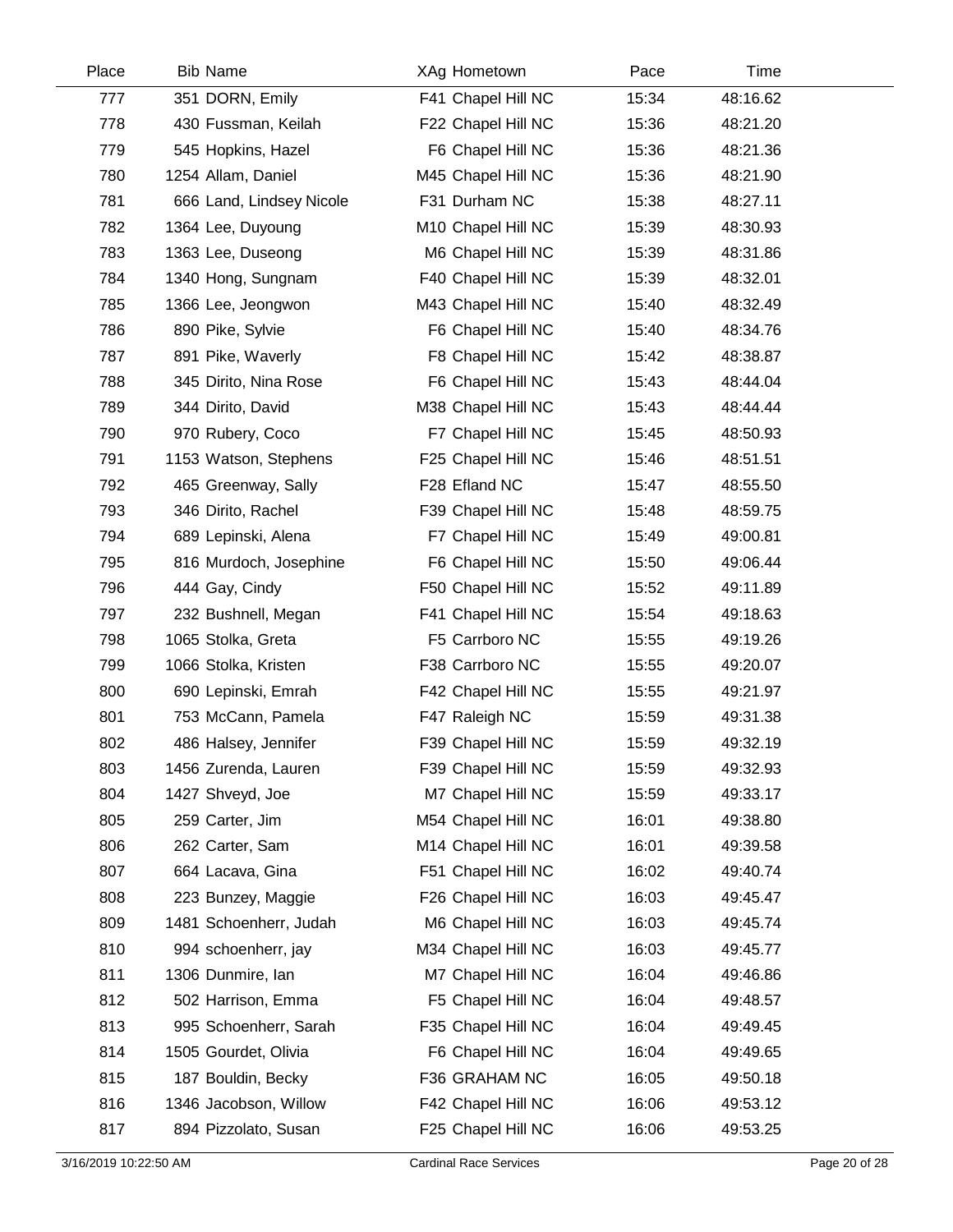| Place | <b>Bib Name</b>              | XAg Hometown       | Pace  | Time     |  |
|-------|------------------------------|--------------------|-------|----------|--|
| 818   | 190 Boyer, Stacie            | F32 Durham NC      | 16:06 | 49:53.82 |  |
| 819   | 463 Gourdet, Nico            | M44 Chapel Hill NC | 16:06 | 49:55.70 |  |
| 820   | 1349 Jonas, Maya             | F43 Chapel Hill NC | 16:08 | 49:59.49 |  |
| 821   | 1350 jonas, mila             | F6 Chapel Hill NC  | 16:08 | 50:00.33 |  |
| 822   | 1320 Gellin, Clara           | F5 Chapel Hill NC  | 16:08 | 50:00.78 |  |
| 823   | 1322 Gellin, Jon             | M38 Chapel Hill NC | 16:09 | 50:02.92 |  |
| 824   | 1522 Lanier, Cal             | M6 Chapel Hill NC  | 16:09 | 50:03.50 |  |
| 825   | 1516 Lanier, Virginia        | F36 Chapel Hill NC | 16:09 | 50:03.65 |  |
| 826   | 928 Record, Charlotte        | F9 Chapel Hill NC  | 16:13 | 50:15.94 |  |
| 827   | 929 Record, Susan            | F43 Chapel Hill NC | 16:13 | 50:16.16 |  |
| 828   | 942 Reyes, Conrad            | M44 Chapel Hill NC | 16:14 | 50:20.82 |  |
| 829   | 1195 Williams, Laura Jane    | F10 Chapel Hill NC | 16:15 | 50:23.15 |  |
| 830   | 1412 Reyes, Avery            | M8 Chapel Hill NC  | 16:15 | 50:24.01 |  |
| 831   | 483 Hall, Lemley             | F7 Chapel Hill NC  | 16:16 | 50:26.99 |  |
| 832   | 484 Hall, Robert             | M42 Chapel Hill NC | 16:17 | 50:27.73 |  |
| 833   | 120 Appelbaum, Greg          | M45 Chapel Hill NC | 16:17 | 50:28.77 |  |
| 834   | 760 McEntee, Amy             | F52 Chapel Hill NC | 16:19 | 50:36.23 |  |
| 835   | 584 Jarskog, Nell            | F14 Chapel Hill NC | 16:20 | 50:37.37 |  |
| 836   | 582 Jarskog, Fred            | M54 Chapel Hill NC | 16:20 | 50:38.61 |  |
| 837   | 583 Jarskog, Liv             | F17 Chapel Hill NC | 16:20 | 50:38.94 |  |
| 838   | 601 Jones, RaJah             | M41                | 16:21 | 50:41.29 |  |
| 839   | 1297 Cushing, Caitlin        | F28 Chapel Hill NC | 16:21 | 50:41.36 |  |
| 840   | 736 Makowenskyj, Anika       | F5 Chapel Hill NC  | 16:21 | 50:42.07 |  |
| 841   | 737 Makowenskyj, Peter       | M37 Chapel Hill NC | 16:21 | 50:42.32 |  |
| 842   | 889 Pike, Heather            | F36 Chapel Hill NC | 16:22 | 50:44.72 |  |
| 843   | 887 Pike, Bowen              | M2 Chapel Hill NC  | 16:22 | 50:45.45 |  |
| 844   | 1425 Serber, Katherine       | F30 Carrboro NC    | 16:24 | 50:50.07 |  |
| 845   | 1509 Carter, Charlotte       | F10 Chapel Hill NC | 16:24 | 50:50.25 |  |
| 846   | 1201 Wilmoth, Eileen         | F7 Chapel Hill NC  | 16:25 | 50:52.17 |  |
| 847   | 461 Gordon, Julia            | F7 Chapel Hill NC  | 16:25 | 50:52.50 |  |
| 848   | 107 Al-Sheikhli, Jenny Marie | F39 Raleigh NC     | 16:25 | 50:53.29 |  |
| 849   | 1142 Walsh, Catherine        | F42 Chapel Hill NC | 16:26 | 50:55.97 |  |
| 850   | 1196 Williams, Misti         | F51 Chapel Hill NC | 16:26 | 50:57.70 |  |
| 851   | 440 Garland, Andrew          | M39 Chapel Hill NC | 16:27 | 50:58.86 |  |
| 852   | 631 Kempton, Rob             | M41 Chapel Hill NC | 16:27 | 50:59.26 |  |
| 853   | 1216 Wood, Allison           | F54 Chapel Hill NC | 16:27 | 50:59.91 |  |
| 854   | 211 Browne, Lance            | M13 Chapel Hill NC | 16:30 | 51:09.19 |  |
| 855   | 629 Kempton, Michael         | M76 Chapel Hill NC | 16:31 | 51:12.58 |  |
| 856   | 564 Huggins, Sam             | M9 Chapel Hill NC  | 16:32 | 51:13.90 |  |
| 857   | 518 Hayden, Liam             | M6 Chapel Hill NC  | 16:32 | 51:14.07 |  |
| 858   | 1258 Baker, Ajalyn           | F34 Whitsett NC    | 16:32 | 51:15.08 |  |
|       |                              |                    |       |          |  |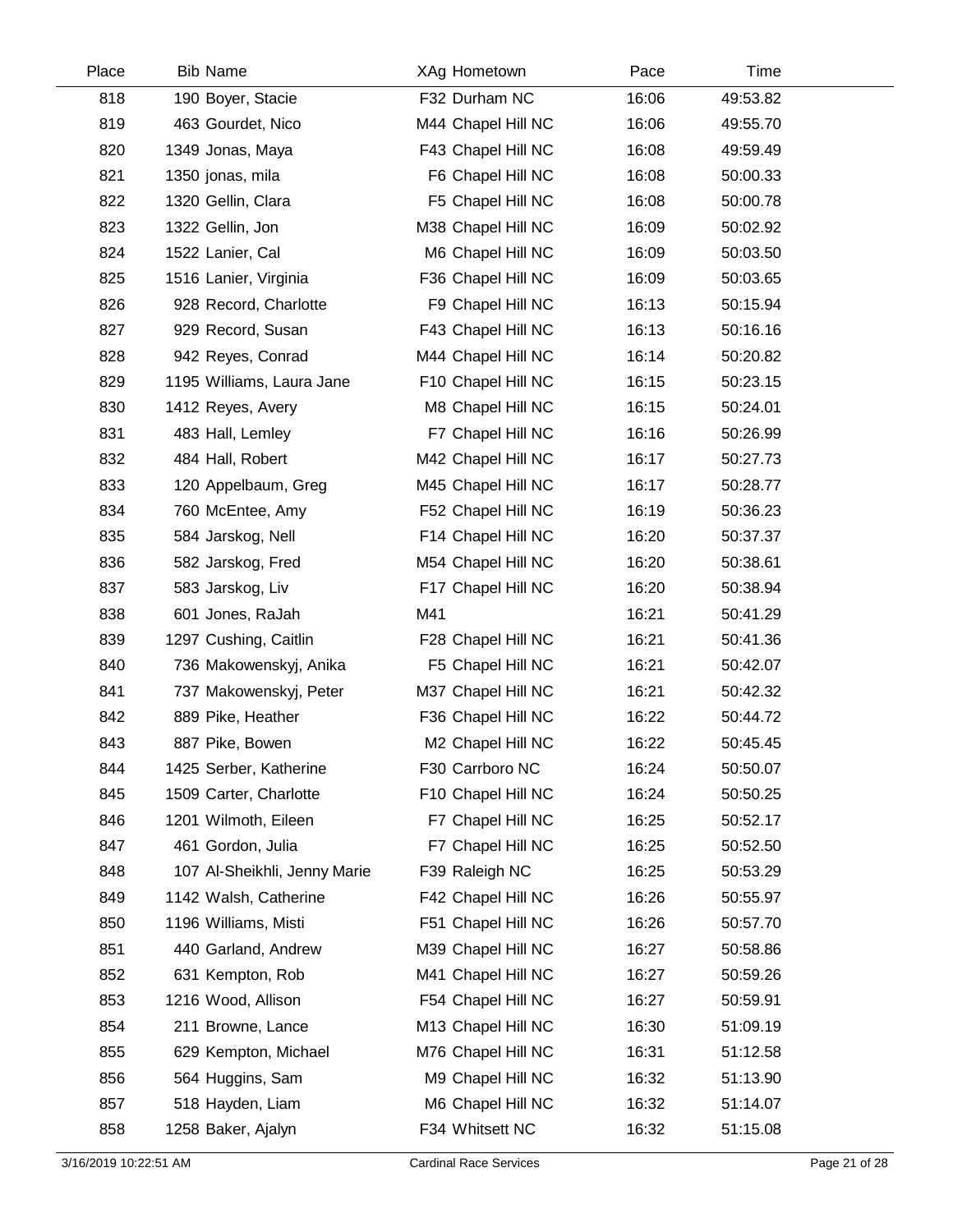| Place | <b>Bib Name</b>              | XAg Hometown        | Pace  | Time     |  |
|-------|------------------------------|---------------------|-------|----------|--|
| 859   | 1471 Myers, Misty            | F44 GRAHAM NC       | 16:32 | 51:16.08 |  |
| 860   | 1376 Lutz, Peter             | M52 Chapel Hill NC  | 16:33 | 51:17.26 |  |
| 861   | 517 Hayden, Elizabeth        | F40 Chapel Hill NC  | 16:34 | 51:21.96 |  |
| 862   | 1129 Vassallo, Matilde       | F37 Chapel Hill NC  | 16:37 | 51:32.15 |  |
| 863   | 1300 Dominkovics, Anna       | F17 Chapel Hill NC  | 16:38 | 51:32.69 |  |
| 864   | 883 Pendergast, Marc         | M45 Chapel Hill NC  | 16:38 | 51:33.70 |  |
| 865   | 1413 Reyes, Rebecca          | F40 Chapel Hill NC  | 16:38 | 51:35.34 |  |
| 866   | 1191 Williams, Caroline      | F39 Chapel Hill NC  | 16:39 | 51:35.95 |  |
| 867   | 1193 Williams, Emma          | F7 Chapel Hill NC   | 16:39 | 51:36.58 |  |
| 868   | 858 O'Donovan, Jessica       | F48 Raleigh NC      | 16:39 | 51:38.01 |  |
| 869   | 879 Pedersen, Jennifer       | F45 GRAHAM NC       | 16:40 | 51:38.49 |  |
| 870   | 977 Sachs-Kohen, Missy       | F51 Raleigh NC      | 16:40 | 51:39.91 |  |
| 871   | 242 Cabrera-Nazario, Amaris  | F17 Carrboro NC     | 16:40 | 51:40.49 |  |
| 872   | 386 Escaler, Narcisa         | F74 Chapel Hill NC  | 16:41 | 51:41.84 |  |
| 873   | 998 Sepulveda-Nazario, Josue | M8 Carrboro NC      | 16:41 | 51:42.63 |  |
| 874   | 478 Haber, Rachel            | F30 Hillsborough NC | 16:41 | 51:42.93 |  |
| 875   | 643 Kinney, Beth             | F53 Chapel Hill NC  | 16:41 | 51:43.42 |  |
| 876   | 1125 Van Name, Max           | M21                 | 16:43 | 51:49.92 |  |
| 877   | 289 Coleman, Sharla          | F56 Chapel Hill NC  | 16:43 | 51:50.09 |  |
| 878   | 703 Lipner, Eve              | F28 Chapel Hill NC  | 16:45 | 51:55.53 |  |
| 879   | 821 Murphy, Ann              | F39                 | 16:45 | 51:56.28 |  |
| 880   | 770 McKean, Tabitha          | F43 GRAHAM NC       | 16:45 | 51:56.60 |  |
| 881   | 980 Salinas, Citlali         | F16 Chapel Hill NC  | 16:45 | 51:56.83 |  |
| 882   | 429 Fuller, Helen            | F46 Durham NC       | 16:46 | 51:57.12 |  |
| 883   | 954 Riggsbee, Theodora       | F61                 | 16:46 | 51:57.20 |  |
| 884   | 728 Lynch-Neagle, Sandra     | F48 Chapel Hill NC  | 16:46 | 51:57.26 |  |
| 885   | 376 Edwards, Benita          | F <sub>57</sub>     | 16:46 | 51:58.06 |  |
| 886   | 1096 Thomas, Graham          | M14                 | 16:46 | 51:58.80 |  |
| 887   | 550 Houpe, Eirian            | F51 Chapel Hill NC  | 16:46 | 51:58.91 |  |
| 888   | 328 Dawson, Sydney           | F26 Durham NC       | 16:46 | 51:59.86 |  |
| 889   | 266 Cates, Ashley            | F26 Durham NC       | 16:46 | 52:00.07 |  |
| 890   | 1326 Gildea, Ronan           | M8 Chapel Hill NC   | 16:47 | 52:00.50 |  |
| 891   | 1325 Gildea, Marianne        | F44 Chapel Hill NC  | 16:47 | 52:01.06 |  |
| 892   | 290 Coley, Tremaine          | M <sub>0</sub>      | 16:47 | 52:01.38 |  |
| 893   | 936 Reid, Pattie             | F <sub>50</sub>     | 16:48 | 52:05.20 |  |
| 894   | 379 Edwards, Teresa          | F <sub>50</sub>     | 16:49 | 52:07.74 |  |
| 895   | 528 Herbin, Aurek            | M21                 | 16:52 | 52:16.99 |  |
| 896   | 1174 West, Tiara             | F <sub>25</sub>     | 16:52 | 52:17.23 |  |
| 897   | 427 Fuller, Eddie            | M64                 | 16:53 | 52:19.74 |  |
| 898   | 177 Bingham, Deborah         | F45                 | 16:53 | 52:20.24 |  |
| 899   | 258 Carter, Charlotte        | F13 Carrboro NC     | 16:53 | 52:21.50 |  |
|       |                              |                     |       |          |  |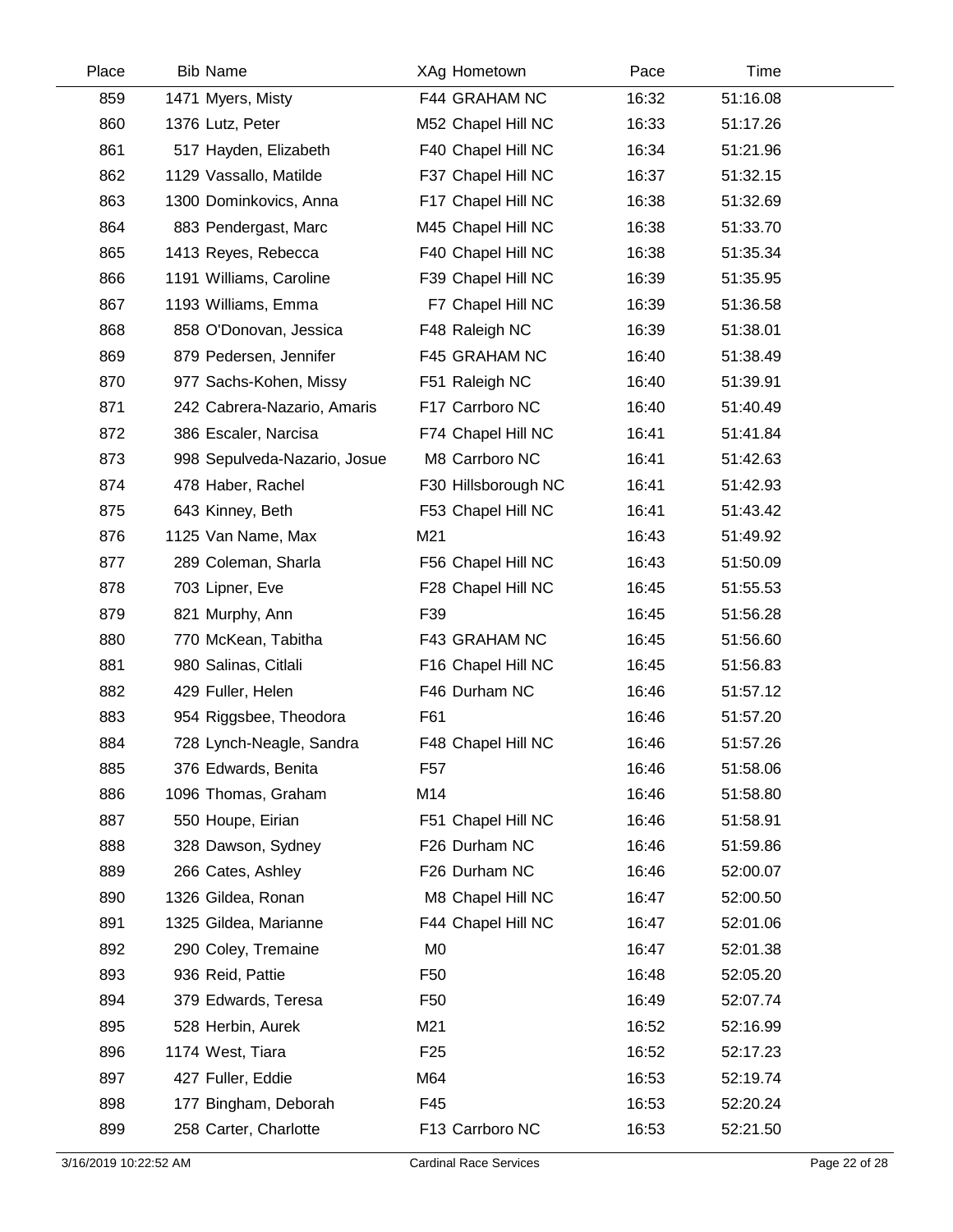| Place | <b>Bib Name</b>             | XAg Hometown       | Pace  | Time     |  |
|-------|-----------------------------|--------------------|-------|----------|--|
| 900   | 898 Podkul, Benjamin        | M6 Chapel Hill NC  | 16:54 | 52:22.24 |  |
| 901   | 260 Carter, Logan           | M53 Carrboro NC    | 16:54 | 52:22.75 |  |
| 902   | 1210 Wojcik, Deborah        | F43 Chapel Hill NC | 16:54 | 52:24.25 |  |
| 903   | 764 McEwen, David           | M48 Chapel Hill NC | 16:55 | 52:26.92 |  |
| 904   | 765 McEwen, Joshua          | M10 Chapel Hill NC | 16:57 | 52:33.37 |  |
| 905   | 832 Naftel, Katie           | F39 Chapel Hill NC | 16:58 | 52:35.90 |  |
| 906   | 1223 woods, vanessa         | F41 Chapel Hill NC | 16:58 | 52:37.08 |  |
| 907   | 844 Nguyen, Mai             | F45 Chapel Hill NC | 17:00 | 52:41.87 |  |
| 908   | 744 Martinez-Ramos, Crystal | F39 Chapel Hill NC | 17:05 | 52:58.40 |  |
| 909   | 1215 Wolfe, Matthew         | M37 Chapel Hill NC | 17:07 | 53:02.16 |  |
| 910   | 1212 Wolfe, Brayden         | M14 Chapel Hill NC | 17:07 | 53:04.34 |  |
| 911   | 1529 Smart, Jen             | F44 Durham NC      | 17:08 | 53:08.35 |  |
| 912   | 1530 Howard, Avery          | F12 Durham NC      | 17:09 | 53:09.12 |  |
| 913   | 1217 Wood, Michelle         | F48 Chapel Hill NC | 17:13 | 53:21.97 |  |
| 914   | 956 Rivenbark, Alice        | F36 Chapel Hill NC | 17:15 | 53:27.10 |  |
| 915   | 1468 Stephens, Sara         | F37 Durham NC      | 17:16 | 53:32.12 |  |
| 916   | 1109 Tong, Frances          | F37 Carrboro NC    | 17:16 | 53:32.38 |  |
| 917   | 173 Bhamidi, Shankar        | M38 Carrboro NC    | 17:17 | 53:33.19 |  |
| 918   | 334 de la Paz, Caitlin      | F29 Chapel Hill NC | 17:17 | 53:34.26 |  |
| 919   | 1275 Brenman, Julie         | F49 Chapel Hill NC | 17:17 | 53:34.69 |  |
| 920   | 1440 Waldrop, Leah          | F41 Chapel Hill NC | 17:17 | 53:34.72 |  |
| 921   | 1073 Swanekamp, Lee Ann     | F58 Chapel Hill NC | 17:17 | 53:35.50 |  |
| 922   | 1451 Wolf, Mary Ann         | F48 Chapel Hill NC | 17:18 | 53:37.32 |  |
| 923   | 1405 Price, Cat             | F25 Chapel Hill NC | 17:19 | 53:39.56 |  |
| 924   | 403 Fiscus, Susan           | F71 Chapel Hill NC | 17:19 | 53:40.63 |  |
| 925   | 109 Altomare, Ivy           | F44 Chapel Hill NC | 17:19 | 53:41.83 |  |
| 926   | 605 Jung, Dahlia            | F51 Chapel Hill NC | 17:19 | 53:42.32 |  |
| 927   | 1122 Tzoumas, Silas         | M9 Chapel Hill NC  | 17:20 | 53:44.32 |  |
| 928   | 219 Bulleri, Emer           | F7 Chapel Hill NC  | 17:21 | 53:45.68 |  |
| 929   | 1190 Willard, Rowan         | F7 Carrboro NC     | 17:21 | 53:47.62 |  |
| 930   | 1189 Willard, Andrew        | M42 Carrboro NC    | 17:21 | 53:47.63 |  |
| 931   | 796 Mitchell, Tamiko        | F42 Durham NC      | 17:21 | 53:48.45 |  |
| 932   | 342 Dill, Maggie            | F26 Durham NC      | 17:22 | 53:49.16 |  |
| 933   | 428 Fuller, Eddie           | M59                | 17:23 | 53:52.80 |  |
| 934   | 144 Baldwin, Ciara          | F <sub>29</sub>    | 17:23 | 53:53.58 |  |
| 935   | 299 Cornish, Yasmin         | F40                | 17:23 | 53:54.47 |  |
| 936   | 104 Allen, Nakia            | F44 Durham NC      | 17:24 | 53:55.04 |  |
| 937   | 1524 Garland, Ruby Mae      | F9 Chapel Hill NC  | 17:25 | 53:58.20 |  |
| 938   | 1139 Voigt, Wilder          | M5 Chapel Hill NC  | 17:25 | 53:59.64 |  |
| 939   | 349 Dooling, Eva            | F10 Carrboro NC    | 17:25 | 53:59.75 |  |
| 940   | 350 Dooling, Peter          | M46 Carrboro NC    | 17:25 | 54:00.08 |  |
|       |                             |                    |       |          |  |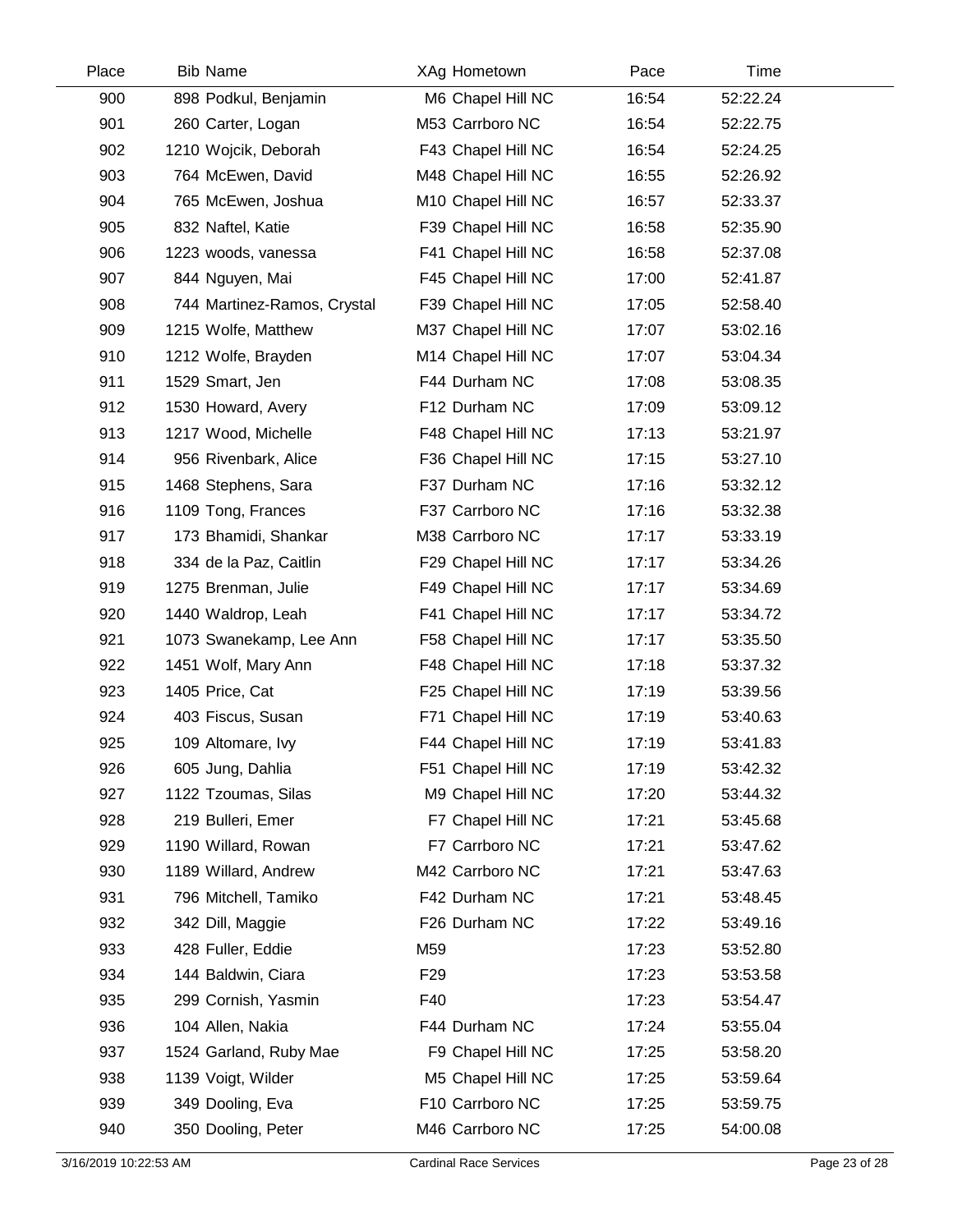| Place | <b>Bib Name</b>            | XAg Hometown        | Pace  | Time     |  |
|-------|----------------------------|---------------------|-------|----------|--|
| 941   | 1138 Voigt, Jason          | M49 Chapel Hill NC  | 17:26 | 54:02.42 |  |
| 942   | 1332 Gutierrez, Jorge      | M46 Chapel Hill NC  | 17:28 | 54:08.09 |  |
| 943   | 472 Gutierrez, Andrea      | F6 Chapel Hill NC   | 17:29 | 54:12.76 |  |
| 944   | 455 GOFF, HEATHER          | F43 Atlanta GA      | 17:31 | 54:18.06 |  |
| 945   | 733 Maclay, Michelle       | F52 Pittsboro NC    | 17:31 | 54:18.10 |  |
| 946   | 263 Cassely, Mary Beth     | F52 Chapel Hill NC  | 17:31 | 54:18.90 |  |
| 947   | 1163 Wen, Jun              | F42 Chapel Hill NC  | 17:31 | 54:19.64 |  |
| 948   | 254 Carrig, Madeline       | F49 Chapel Hill NC  | 17:32 | 54:19.77 |  |
| 949   | 1513 Stevens, Rudy         | M43 Apex NC         | 17:35 | 54:29.93 |  |
| 950   | 1514 Wittmann, Jacob       | M9 Hillsborough NC  | 17:37 | 54:37.99 |  |
| 951   | 850 Noell, Doug            | M62 Chapel Hill NC  | 17:38 | 54:38.96 |  |
| 952   | 194 Bozymski, Mary         | F52 Chapel Hill NC  | 17:40 | 54:45.96 |  |
| 953   | 193 Bozymski, Mark         | M58 Chapel Hill NC  | 17:40 | 54:46.59 |  |
| 954   | 218 Buenaventura, Daniella | F33 Carrboro NC     | 17:40 | 54:46.76 |  |
| 955   | 914 Potter, Michael        | M47 Chapel Hill NC  | 17:41 | 54:48.53 |  |
| 956   | 1070 Struble, Todd         | M54 Mebane NC       | 17:41 | 54:49.56 |  |
| 957   | 1477 Moore, Andrew         | M38 Chapel Hill NC  | 17:42 | 54:51.75 |  |
| 958   | 536 Hipps, Anna            | F40 Chapel Hill NC  | 17:44 | 54:59.60 |  |
| 959   | 246 campbell, christen     | f34 Chapel Hill NC  | 17:45 | 55:00.93 |  |
| 960   | 175 Bhandawat, Vikas       | M44 Chapel Hill NC  | 17:45 | 55:02.37 |  |
| 961   | 174 Bhandawat, Aanya       | F6 Chapel Hill NC   | 17:45 | 55:02.77 |  |
| 962   | 1251 Aghajanian, Kenan     | M7 Carrboro NC      | 17:46 | 55:04.83 |  |
| 963   | 1506 Chimuzinga, Taka      | M13 Chapel Hill NC  | 17:46 | 55:05.62 |  |
| 964   | 588 Jelen, Katie           | F38 Chapel Hill NC  | 17:46 | 55:05.98 |  |
| 965   | 763 McEwen, Colin          | M7 Chapel Hill NC   | 17:47 | 55:09.17 |  |
| 966   | 811 Motta, Stephen         | M62 Chapel Hill NC  | 17:48 | 55:10.15 |  |
| 967   | 767 McEwen, Shane          | M7 Chapel Hill NC   | 17:48 | 55:10.54 |  |
| 968   | 172 Bergey, Ronald         | M58 Chapel Hill NC  | 17:48 | 55:10.83 |  |
| 969   | 718 Lorenz, Anna           | F43 Chapel Hill NC  | 17:50 | 55:16.52 |  |
| 970   | 544 Hopkins, Aundrea       | F36 Chapel Hill NC  | 17:50 | 55:17.05 |  |
| 971   | 627 Keirsey, Kent          | M6 Chapel Hill NC   | 17:50 | 55:17.76 |  |
| 972   | 1032 Smith, Lauren         | F28 Chapel Hill NC  | 17:50 | 55:17.99 |  |
| 973   | 1209 Wittmann, Stephanie   | F41 Hillsborough NC | 17:50 | 55:18.18 |  |
| 974   | 1208 Wittmann, Richard     | M43 Hillsborough NC | 17:51 | 55:18.60 |  |
| 975   | 626 Keirsey, Caroline      | F36 Chapel Hill NC  | 17:51 | 55:18.62 |  |
| 976   | 720 Lorenz, Julia          | F8 Chapel Hill NC   | 17:51 | 55:19.51 |  |
| 977   | 1368 Limerick, Courtney    | F48 Chapel Hill NC  | 17:51 | 55:19.60 |  |
| 978   | 1369 Limerick, Kylie       | F15 Chapel Hill NC  | 17:51 | 55:19.74 |  |
| 979   | 1253 Allam, Chantal        | F43 Chapel Hill NC  | 17:52 | 55:22.93 |  |
| 980   | 597 Johnson, Porter        | F5 Chapel Hill NC   | 17:52 | 55:24.20 |  |
| 981   | 168 Befumo, Alanna         | F6 Chapel Hill NC   | 17:52 | 55:24.46 |  |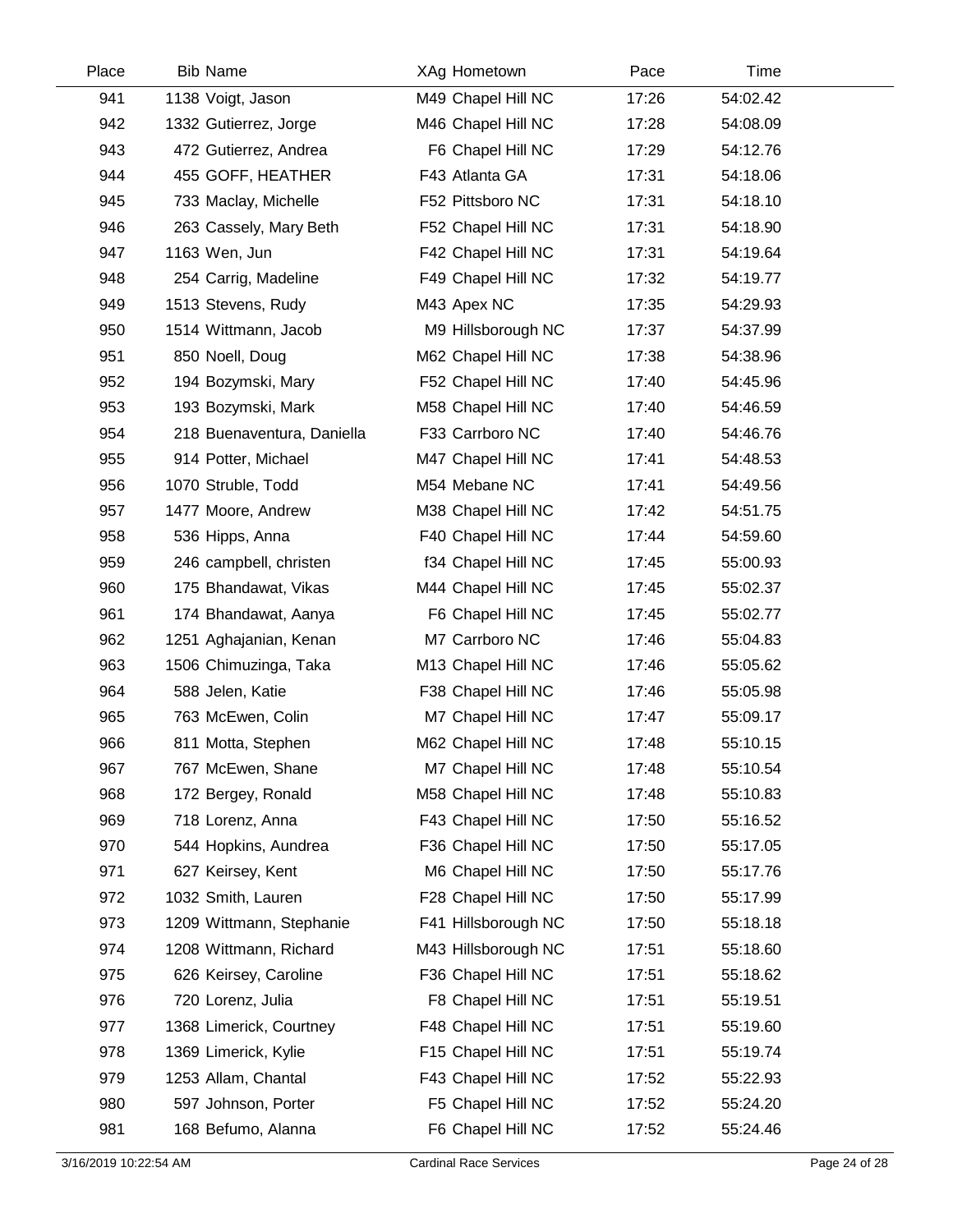| Place | <b>Bib Name</b>          | XAg Hometown       | Pace  | Time     |  |
|-------|--------------------------|--------------------|-------|----------|--|
| 982   | 997 Segear, Erika        | F33 Chapel Hill NC | 17:52 | 55:24.52 |  |
| 983   | 169 Befumo, Cecelia      | F8 Chapel Hill NC  | 17:53 | 55:24.92 |  |
| 984   | 976 Ruef, Jennifer       | F48 Chapel Hill NC | 17:54 | 55:29.05 |  |
| 985   | 1091 Tartalio, Michelle  | F38 Chapel Hill NC | 17:54 | 55:29.33 |  |
| 986   | 170 Befumo, David        | M38 Chapel Hill NC | 17:54 | 55:29.49 |  |
| 987   | 1528 Prochazka, Campbell | F7 Chapel Hill NC  | 17:55 | 55:32.64 |  |
| 988   | 466 Gregory, Todd        | M44 Chapel Hill NC | 17:55 | 55:32.78 |  |
| 989   | 974 Rudin, Cynthia       | F43 Chapel Hill NC | 17:57 | 55:38.67 |  |
| 990   | 621 Kaylie, Lisa         | F48 Chapel Hill NC | 17:57 | 55:38.75 |  |
| 991   | 810 Motta, Helen         | F56 Chapel Hill NC | 18:00 | 55:49.08 |  |
| 992   | 809 Motta, Christy       | F24 Chapel Hill NC | 18:00 | 55:49.20 |  |
| 993   | 1079 Swinney, Robert     | M38 Chapel Hill NC | 18:11 | 56:21.49 |  |
| 994   | 1078 Swinney, Patrick    | M7 Chapel Hill NC  | 18:11 | 56:21.54 |  |
| 995   | 1475 Goldsworthy, Heidi  | F61 Chapel Hill NC | 18:16 | 56:37.30 |  |
| 996   | 802 Moon, Davis          | M9 Chapel Hill NC  | 18:16 | 56:38.05 |  |
| 997   | 1476 Goldsworthy, John   | M50 Chapel Hill NC | 18:16 | 56:38.57 |  |
| 998   | 1501 Lynch, Anna         | F6 Chapel Hill NC  | 18:17 | 56:39.36 |  |
| 999   | 663 La Mantia, Gabby     | F31 Chapel Hill NC | 18:17 | 56:40.55 |  |
| 1000  | 261 Carter, Lori         | F48 Carrboro NC    | 18:17 | 56:40.60 |  |
| 1001  | 905 Porter, Amy          | F54 GRAHAM NC      | 18:17 | 56:40.74 |  |
| 1002  | 791 Minogue, Valerie     | F57 Chapel Hill NC | 18:17 | 56:40.92 |  |
| 1003  | 826 Myles, Louise        | F10 Chapel Hill NC | 18:18 | 56:42.55 |  |
| 1004  | 1499 Sullivan, Kathleen  | F45 Chapel Hill NC | 18:18 | 56:42.97 |  |
| 1005  | 803 Moon, Tara           | F46 Chapel Hill NC | 18:18 | 56:43.48 |  |
| 1006  | 1101 Thompson, Heather   | F39 Chapel Hill NC | 18:18 | 56:43.91 |  |
| 1007  | 377 Edwards, Kay         | F58 Chapel Hill NC | 18:18 | 56:44.61 |  |
| 1008  | 1143 Walters, Jane       | F58 Durham NC      | 18:18 | 56:44.73 |  |
| 1009  | 766 McEwen, Lisette      | F47 Chapel Hill NC | 18:18 | 56:45.05 |  |
| 1010  | 1144 Walters, Jenny      | F28 Chapel Hill NC | 18:18 | 56:45.13 |  |
| 1011  | 1250 Aghajanian, Brandy  | F36 Carrboro NC    | 18:20 | 56:49.13 |  |
| 1012  | 1249 Aghajanian, Ava     | F3 Carrboro NC     | 18:20 | 56:49.50 |  |
| 1013  | 1211 Wolfe, Ali          | F35 Chapel Hill NC | 18:20 | 56:50.76 |  |
| 1014  | 1214 Wolfe, Everett      | M1 Chapel Hill NC  | 18:21 | 56:52.58 |  |
| 1015  | 1213 Wolfe, Clara        | F10 Chapel Hill NC | 18:21 | 56:53.92 |  |
| 1016  | 336 DeCamp, Victoria     | F38 Chapel Hill NC | 18:30 | 57:20.97 |  |
| 1017  | 335 DeCamp, James        | M9 Chapel Hill NC  | 18:31 | 57:23.18 |  |
| 1018  | 996 Schuch, Tamra        | F56 Durham NC      | 18:31 | 57:23.67 |  |
| 1019  | 365 Dudley, Laura        | F56 Chapel Hill NC | 18:31 | 57:25.33 |  |
| 1020  | 1106 Tolbert, Melissa    | F47 GRAHAM NC      | 18:31 | 57:25.44 |  |
| 1021  | 596 Johnson, Megan       | F37 Chapel Hill NC | 18:32 | 57:27.13 |  |
| 1022  | 1097 Thompson, Caroline  | F6 Chapel Hill NC  | 18:33 | 57:30.52 |  |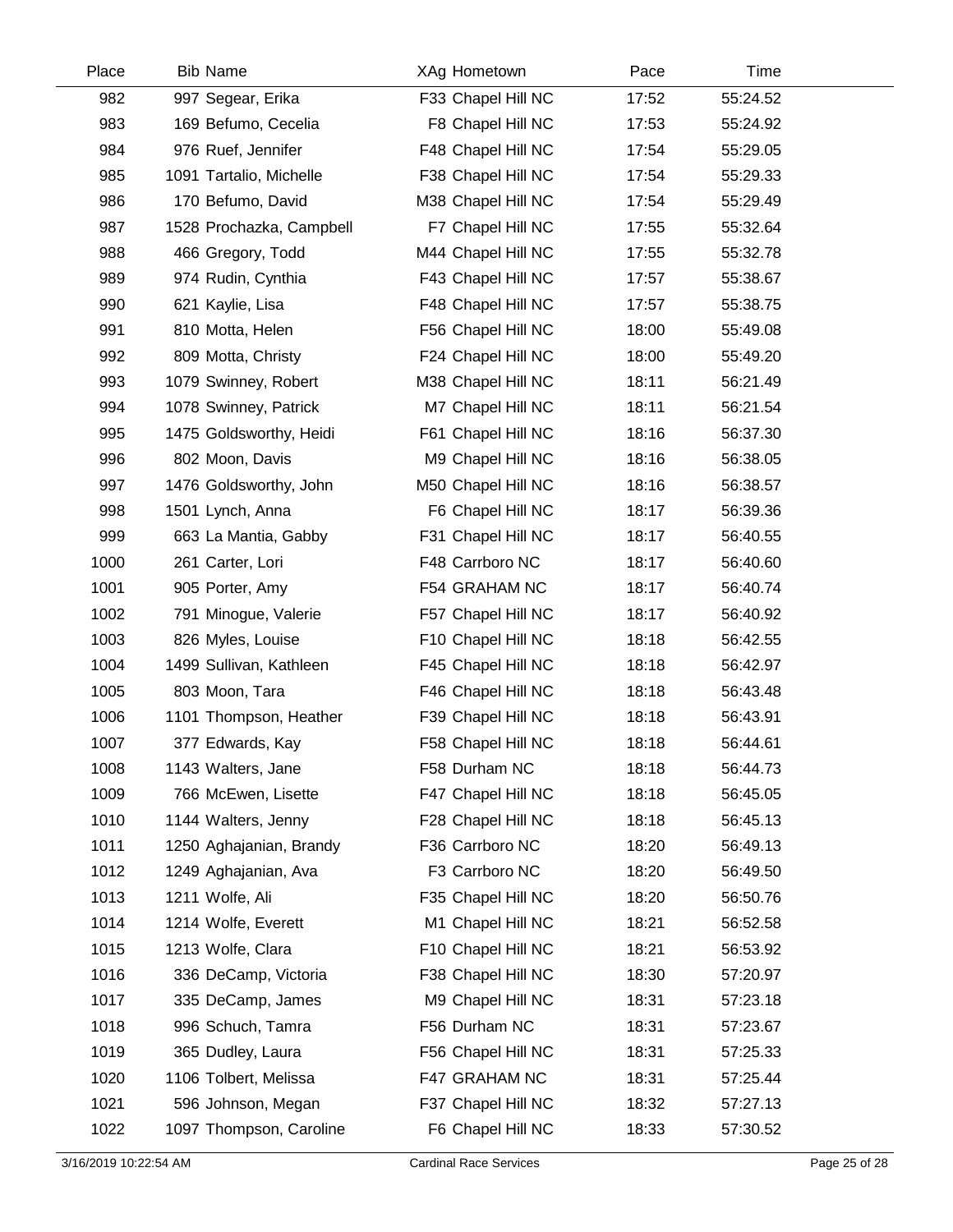| Place | <b>Bib Name</b>          | XAg Hometown        | Pace  | Time        |  |
|-------|--------------------------|---------------------|-------|-------------|--|
| 1023  | 960 Robinson, Gina       | F56                 | 18:34 | 57:34.14    |  |
| 1024  | 1178 White, Lee          | M46 Chapel Hill NC  | 18:43 | 58:02.14    |  |
| 1025  | 1181 White, Stephanie    | F40 Chapel Hill NC  | 18:43 | 58:02.37    |  |
| 1026  | 382 Emerson, Terri       | F51 Hillsborough NC | 18:47 | 58:14.92    |  |
| 1027  | 114 Anderson, Phoebe     | F10 Chapel Hill NC  | 18:49 | 58:19.14    |  |
| 1028  | 1386 McAlpine, Mary      | F69 Chapel Hill NC  | 18:49 | 58:19.22    |  |
| 1029  | 113 ANDERSON, HEATHER    | F43 Chapel Hill NC  | 18:49 | 58:19.22    |  |
| 1030  | 339 Dennis, Caileigh     | F26 Carrboro NC     | 18:50 | 58:24.46    |  |
| 1031  | 1311 Fox-Parrilla, Mateo | M6 Chapel Hill NC   | 18:55 | 58:39.97    |  |
| 1032  | 103 Allen, Drew          | M14 Durham NC       | 18:58 | 58:49.11    |  |
| 1033  | 418 Fox-Parrilla, Diego  | M8 Chapel Hill NC   | 18:59 | 58:49.41    |  |
| 1034  | 876 Parrilla, Rebecca    | F48 Chapel Hill NC  | 19:00 | 58:53.03    |  |
| 1035  | 1015 Singer, Kelly       | F39 Chapel Hill NC  | 19:00 | 58:54.29    |  |
| 1036  | 1011 Singer, Caroline    | F6 Chapel Hill NC   | 19:02 | 58:59.69    |  |
| 1037  | 967 Rowell, Eric         | M29                 | 19:03 | 59:02.55    |  |
| 1038  | 1289 Crncic, Grant       | M4 Carrboro NC      | 19:04 | 59:06.67    |  |
| 1039  | 1333 Hammel, Kacey       | F41 Carrboro NC     | 19:04 | 59:07.29    |  |
| 1040  | 1334 He, Jiaqi           | M9 Chapel Hill NC   | 19:05 | 59:08.48    |  |
| 1041  | 1473 Zhao, Yue           | F42 Chapel Hill NC  | 19:06 | 59:11.23    |  |
| 1042  | 973 Rubery, Victoria     | F42 Chapel Hill NC  | 19:09 | 59:20.46    |  |
| 1043  | 972 Rubery, Matthew      | M44 Chapel Hill NC  | 19:09 | 59:20.68    |  |
| 1044  | 1310 Fox, Susan          | F47 Chapel Hill NC  | 19:12 | 59:30.63    |  |
| 1045  | 1229 Xu, Xiahong         | F35 Chapel Hill NC  | 19:12 | 59:31.36    |  |
| 1046  | 426 Fu, Alice            | F5 Chapel Hill NC   | 19:13 | 59:33.34    |  |
| 1047  | 628 Kempton, Charlie     | M7 Chapel Hill NC   | 19:14 | 59:35.95    |  |
| 1048  | 333 De Brigard, Julia    | F3 Chapel Hill NC   | 19:14 | 59:37.61    |  |
| 1049  | 330 De Brigard, Adrianne | F41 Chapel Hill NC  | 19:14 | 59:38.38    |  |
| 1050  | 1100 Thompson, Harper    | M12 Chapel Hill NC  | 19:15 | 59:39.15    |  |
| 1051  | 630 Kempton, Nicole      | F39 Chapel Hill NC  | 19:15 | 59:39.54    |  |
| 1052  | 520 Hayes, Chasity       | F24 Hillsborough NC | 19:16 | 59:43.59    |  |
| 1053  | 519 Hayes, Beverly       | F51 Hillsborough NC | 19:17 | 59:46.34    |  |
| 1054  | 814 Munera, Luis         | M41 Carrboro NC     | 19:18 | 59:50.98    |  |
| 1055  | 456 Gonzalez, Anabella   | F10 Carrboro NC     | 19:19 | 59:52.18    |  |
| 1056  | 1047 sparkenbaugh, erica | f36 Chapel Hill NC  | 19:19 | 59:53.62    |  |
| 1057  | 1488 Woo, Dayoung        | F7 Chapel Hill NC   | 19:20 | 59:55.14    |  |
| 1058  | 398 Fiedler, Griffin     | M6 Chapel Hill NC   | 19:20 | 59:55.43    |  |
| 1059  | 1453 Woo, Dayoung        | F7 Chapel Hill NC   | 19:21 | 59:59.20    |  |
| 1060  | 292 Collins, Baxter      | M9 Chapel Hill NC   | 19:25 | 01:00:12.94 |  |
| 1061  | 730 Mack, Cameron        | M9 Durham NC        | 19:27 | 01:00:18.61 |  |
| 1062  | 496 Harris, Bob          | M69 Chapel Hill NC  | 19:29 | 01:00:23.74 |  |
| 1063  | 499 Harris, Leonne       | F69 Chapel Hill NC  | 19:29 | 01:00:24.64 |  |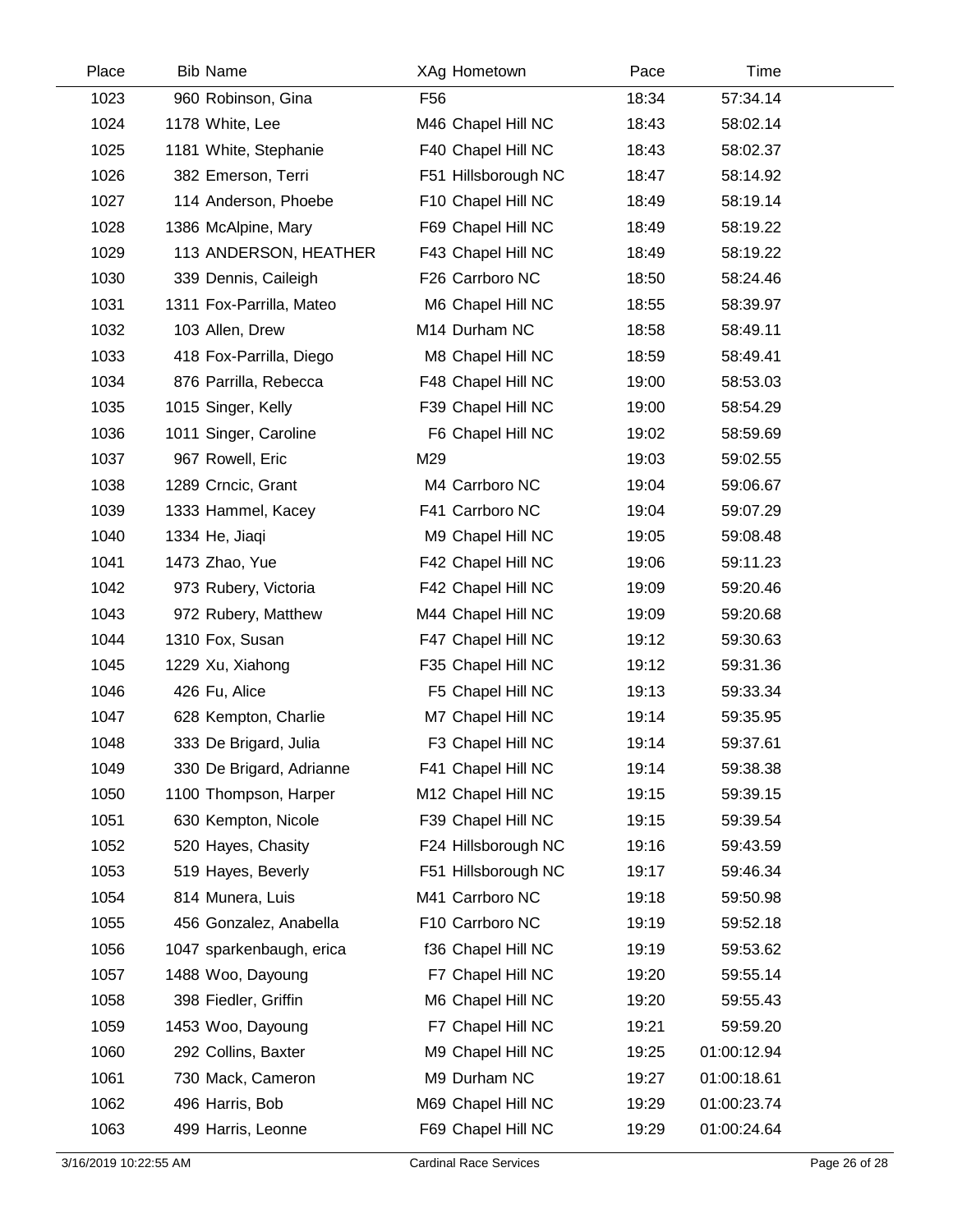| Place | <b>Bib Name</b>                | XAg Hometown       | Pace  | Time        |  |
|-------|--------------------------------|--------------------|-------|-------------|--|
| 1064  | 822 Musci, Cathy               | F60 Chapel Hill NC | 19:31 | 01:00:31.30 |  |
| 1065  | 212 Browne, Liam               | M10 Chapel Hill NC | 19:33 | 01:00:37.71 |  |
| 1066  | 622 Kaylie, Sebastian          | M12 Chapel Hill NC | 19:34 | 01:00:39.82 |  |
| 1067  | 293 Collins, Braxton           | M6 Chapel Hill NC  | 19:35 | 01:00:41.17 |  |
| 1068  | 843 Neville, Robin             | F56 Efland NC      | 19:36 | 01:00:44.96 |  |
| 1069  | 548 Horton, Gina               | F49 Efland NC      | 19:36 | 01:00:45.18 |  |
| 1070  | 1336 Hemming, Patrick          | M39 Chapel Hill NC | 19:37 | 01:00:47.50 |  |
| 1071  | 1335 Hemming, Cora             | F9 Chapel Hill NC  | 19:37 | 01:00:48.42 |  |
| 1072  | 731 Mack, Sarah                | F38 Durham NC      | 19:40 | 01:00:57.51 |  |
| 1073  | 150 Barnes, Evon               | F51 Chapel Hill NC | 19:43 | 01:01:06.25 |  |
| 1074  | 698 Lindekugel, Kim            | F44 Durham NC      | 19:43 | 01:01:06.44 |  |
| 1075  | 599 Jones, Kimberly            | F35 Durham NC      | 19:43 | 01:01:06.61 |  |
| 1076  | 409 Fonge, Margaret            | F61 Greensboro NC  | 19:45 | 01:01:13.82 |  |
| 1077  | 1272 Bock-Hyeng, Amariah       | F <sub>8</sub>     | 19:46 | 01:01:15.69 |  |
| 1078  | 141 Bajpai, Geetika            | F40 Chapel Hill NC | 19:49 | 01:01:26.53 |  |
| 1079  | 516 Hasan, Zoha                | F7 Chapel Hill NC  | 19:49 | 01:01:26.80 |  |
| 1080  | 903 Pohlman, Robert            | M7 Chapel Hill NC  | 19:49 | 01:01:27.44 |  |
| 1081  | 594 Jha, Tvisha                | F7 Chapel Hill NC  | 19:50 | 01:01:29.38 |  |
| 1082  | 1155 Weinert, Philip           | M7 Chapel Hill NC  | 19:53 | 01:01:38.32 |  |
| 1083  | 294 Collins, Michael           | M45 Chapel Hill NC | 19:53 | 01:01:39.05 |  |
| 1084  | 1157 Weinert, Verena           | F43 Chapel Hill NC | 19:55 | 01:01:45.50 |  |
| 1085  | 1527 Campbell, Alana           | F41 Chapel Hill NC | 19:57 | 01:01:51.61 |  |
| 1086  | 711 Lloyd, Eve                 | F7 Chapel Hill NC  | 19:57 | 01:01:51.74 |  |
| 1087  | 1049 Spitzner-Pohlman, Susanne | F46 Chapel Hill NC | 20:03 | 01:02:09.42 |  |
| 1088  | 1156 Weinert, Thea             | F9 Chapel Hill NC  | 20:03 | 01:02:09.81 |  |
| 1089  | 1479 Moore, Jackson            | M10 Chapel Hill NC | 20:05 | 01:02:14.55 |  |
| 1090  | 467 Gregory-Potter, Hank       | M10 Chapel Hill NC | 20:05 | 01:02:15.48 |  |
| 1091  | 937 Reilly, Ethan              | M10 Chapel Hill NC | 20:08 | 01:02:23.78 |  |
| 1092  | 1359 Knowles, Molly            | F37 Chapel Hill NC | 20:12 | 01:02:38.68 |  |
| 1093  | 1358 Knowles, Jamie            | M38 Chapel Hill NC | 20:13 | 01:02:39.90 |  |
| 1094  | 1388 Merker, Audrey            | F8 Chapel Hill NC  | 20:13 | 01:02:40.63 |  |
| 1095  | 1357 Knowles, Don              | M71 Pittsboro NC   | 20:13 | 01:02:41.56 |  |
| 1096  | 1436 Thomas, Zachary           | M43 Chapel Hill NC | 20:13 | 01:02:41.65 |  |
| 1097  | 1360 Knowles, Sarah            | F45 Chapel Hill NC | 20:13 | 01:02:41.68 |  |
| 1098  | 361 Drew, Sam                  | M44 Chapel Hill NC | 20:14 | 01:02:43.80 |  |
| 1099  | 1520 Thomas, Dean              | M11 Chapel Hill NC | 20:14 | 01:02:43.84 |  |
| 1100  | 362 Drew, Thaddeus             | M6 Chapel Hill NC  | 20:15 | 01:02:46.93 |  |
| 1101  | 697 Lindberg, Lina             | F39 Chapel Hill NC | 20:24 | 01:03:13.75 |  |
| 1102  | 1526 Prochazka, Ben            | M43 Chapel Hill NC | 20:24 | 01:03:15.31 |  |
| 1103  | 710 Lloyd, Axel                | M5 Chapel Hill NC  | 20:25 | 01:03:17.85 |  |
| 1104  | 611 Kamath, Esha               | F10 Chapel Hill NC | 20:30 | 01:03:33.89 |  |

 $\overline{\phantom{0}}$